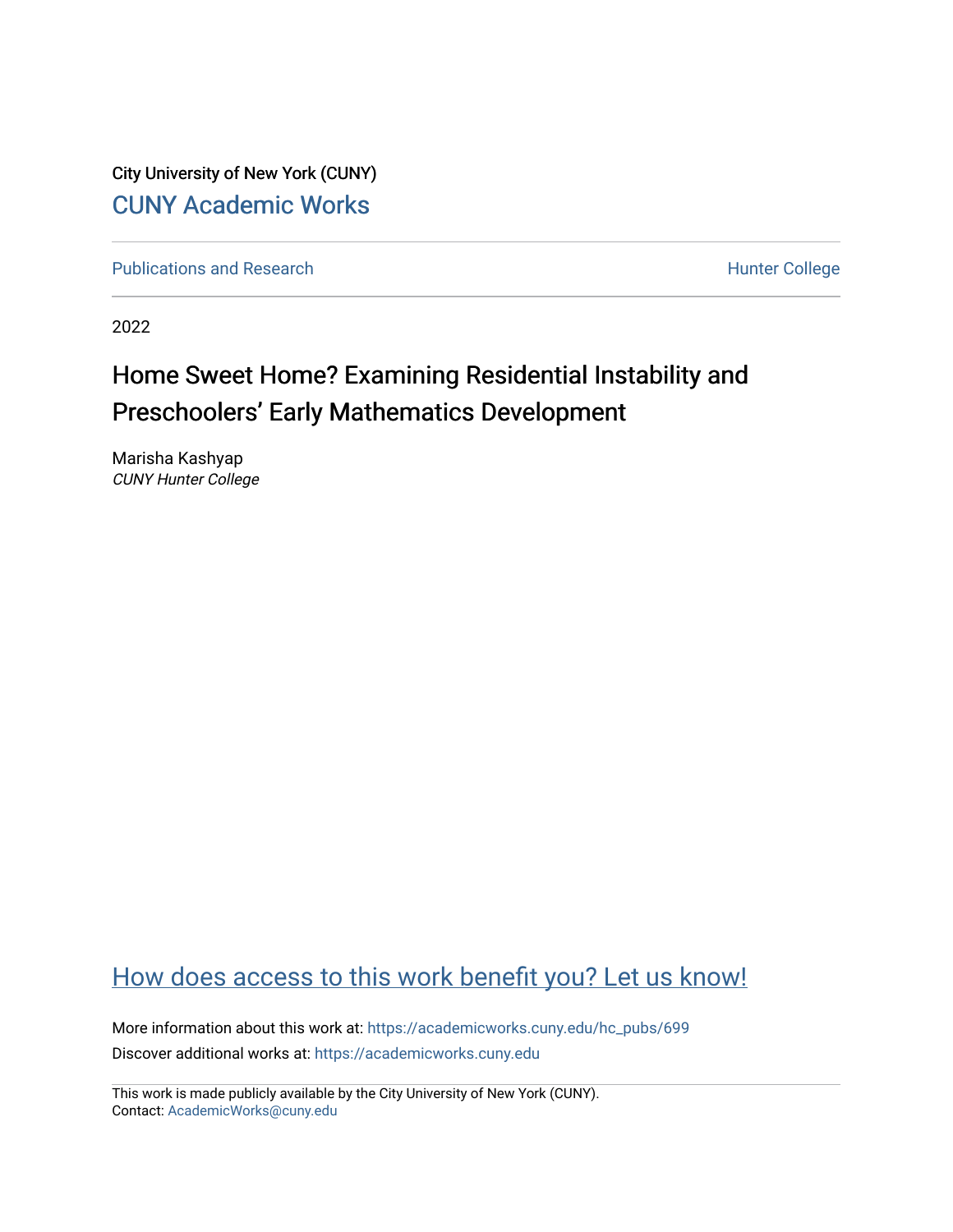## **Home Sweet Home? Examining Residential Instability and Preschoolers' Early Mathematics**

**Development**

Marisha Kashyap<sup>1</sup>

1Department of Psychology, Hunter College, City University of New York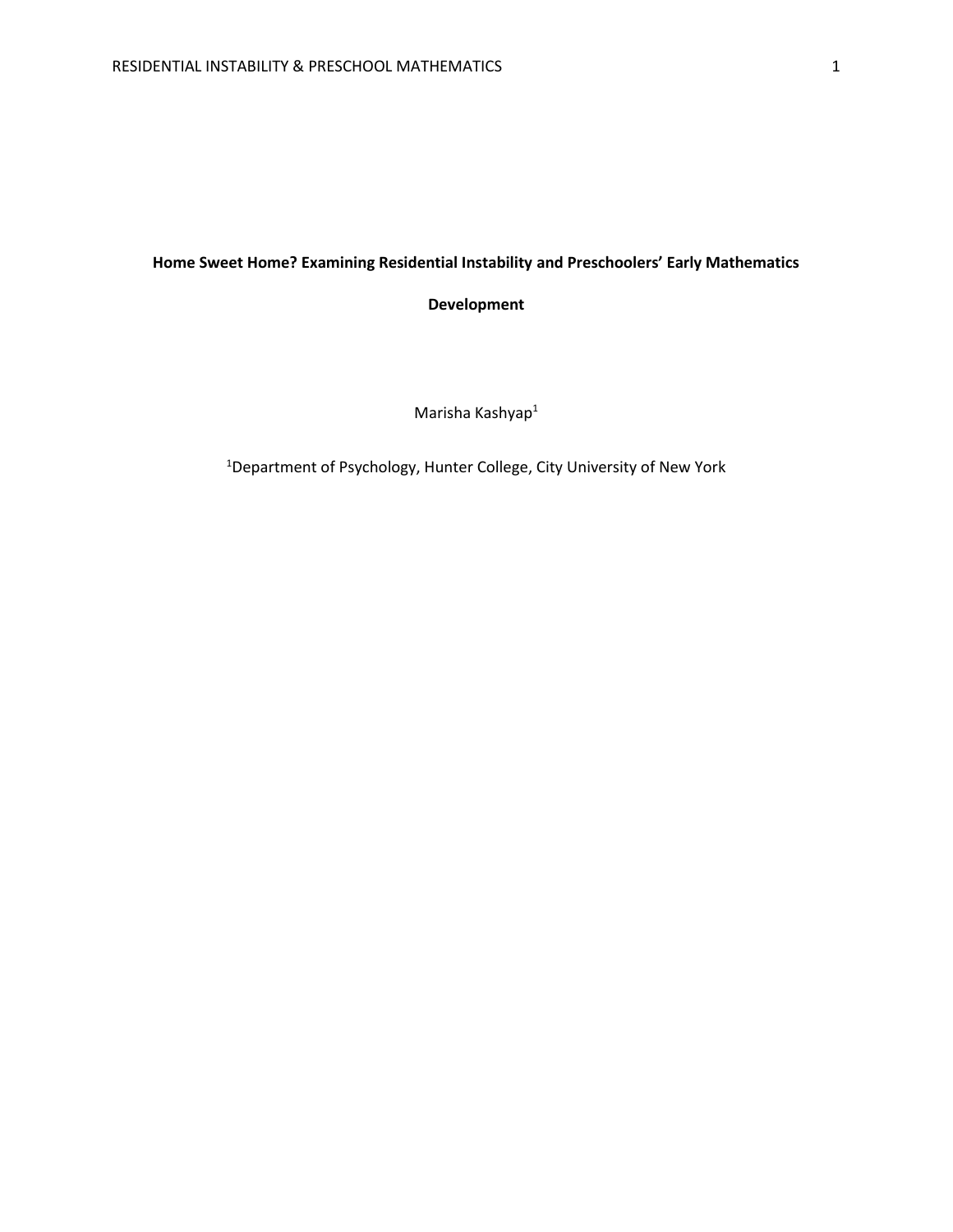#### **Abstract**

In 2020, approximately 13% of all children under five experienced residential instability. Residential instability, also known as housing instability, is known to compromise the socio-emotional and behavioral development of young children. However, there is limited evidence documenting the effect of housing instability on preschoolers' cognitive and academic abilities, in particular the development of mathematics skills. The present literature review argues that unstable residential conditions have important implications for preschoolers' early mathematics development. First, the current literature review explores the implications of residential instability for the early childhood developmental period. Then this review examines current studies on promotive and risk factors for early mathematics development of preschool children. Next this review synthesizes current evidence on the impact of housing instability on school readiness of preschool children. The present literature review closes by discussing future directions for research and practice in math acquisition of preschool children experiencing poor housing conditions.

*Keywords*: residential instability, early childhood, school readiness, early mathematics development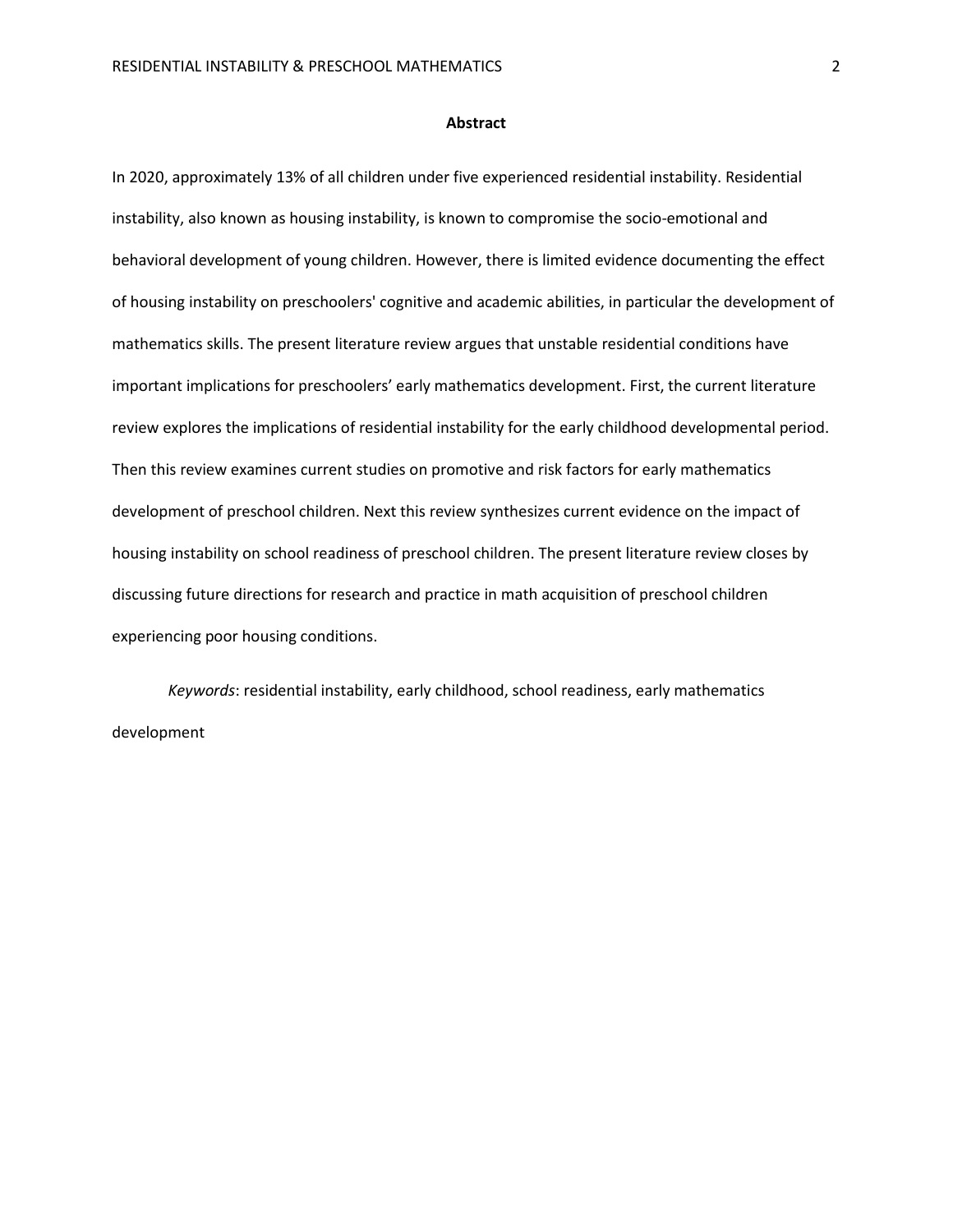## **Home Sweet Home? Examining Residential Instability and Preschoolers' Early Mathematics Development**

Albeit without standard definition, residential instability is recognized as paying a substantial proportion of income on housing, overcrowding, staying with relatives, frequent moves, and difficulty paying rent (Kushel et al., 2006; Frederick et al., 2014). Current literature on housing insecurity categorizes residential instability as being reactive or voluntary (Kang, 2019; DeLuca et al., 2019). Literature on inadequate housing also suggests that residential mobility among low-income populations is a result of housing, family, and neighborhood crises (Clark & Onaka, 1983).

In 2020, approximately 13% of all children under five years of age experienced residential instability (U.S. Census Bureau, 2020). Residential instability often referred to as housing instability, has been found to be negatively associated with developmental, health and educational outcomes for children.

A growing body of literature shows that residential instability adversely impacts developmental outcomes for children through disrupted routines, loss of social support networks, disrupted school experiences, increased parenting stress, and diminished quality of parenting (Sandstrom & Huerta, 2013).

Housing instability during the early years of life has also been shown to have a lasting impact on children's mental health (Sandstrom & Huerta, 2013). Rumbold et al. (2012) showed that insecure housing during the first two years of life leads to increased internalizing behavior such as anxiety, sadness, and withdrawal at age nine. Other studies affirm to these findings suggesting that experiencing unstable housing conditions in childhood negatively effects children's psycho-social health (Baker et al., 2019). Furthermore, these suboptimal psycho-social health outcomes are more pronounced for children who already have poor health outcomes (Baker et al., 2019). Baker et al. (2019) also found that children who experience more than three residential moves before the age of four have a higher body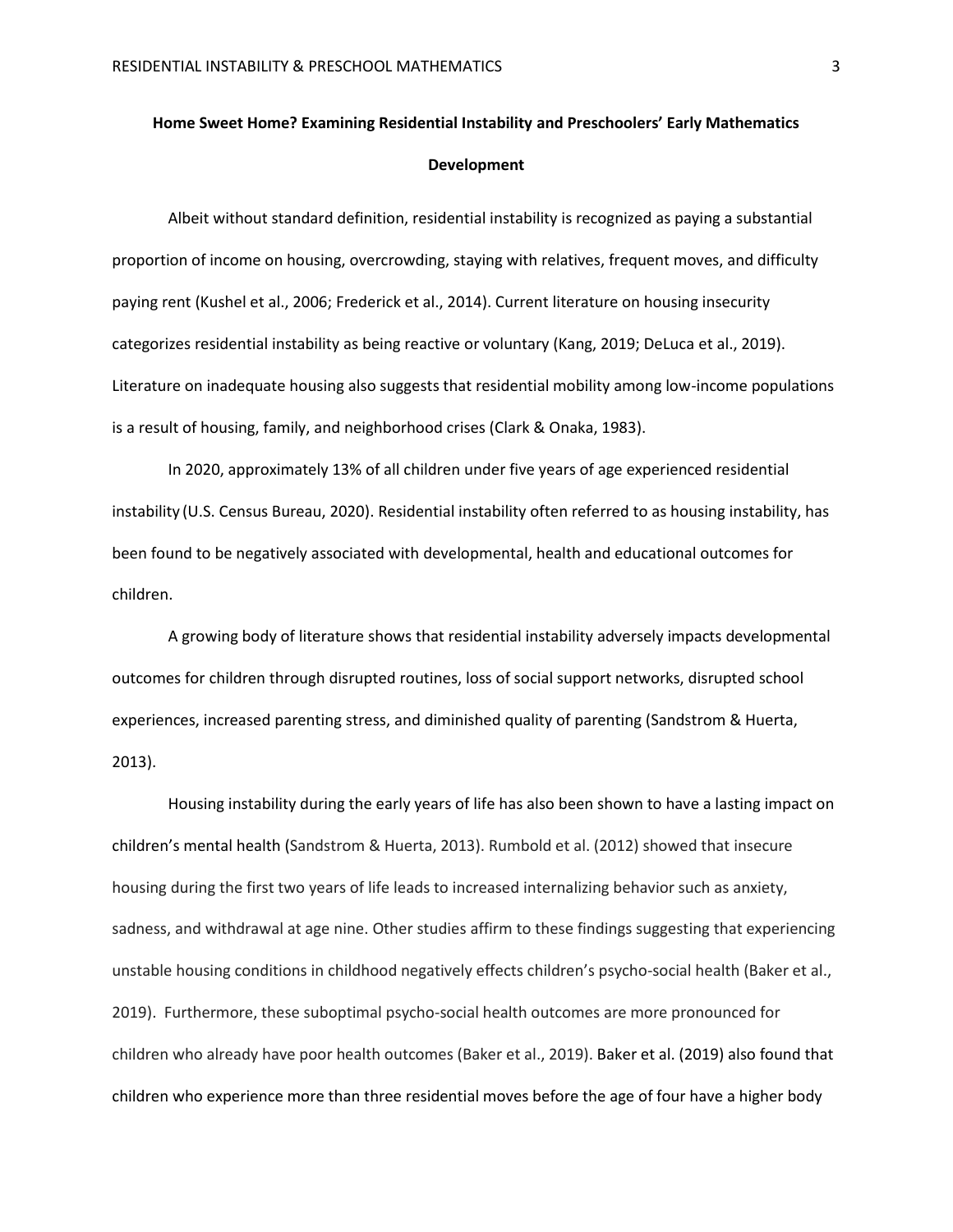mass index (BMI) than children who experience no residential moves. These findings suggest that residential instability reinforces health inequalities among children.

Beyond mental and physical health outcomes, poor housing conditions have negative bearings on the cognitive achievements and schooling outcomes of young children (Leventhal & Newman, 2010). For young children experiencing residential instability, the development of school readiness skills often stops, with children performing relatively worse on kindergarten readiness scores than their counterparts(Coulton et al., 2016). Studies looking at housing instability from a developmental perspective have demonstrated that frequent residential moves are associated with decreased inhibitory control, math, and literacy learning outcomes for young children (Schmitt et al., 2015). Residential instability is also found to have detrimental effects on home learning environments of preschool children, which ultimately minimizes their readiness for school (May et al., 2018). Furthermore, unstable housing also impacts later schooling outcomes for children in the form of weaker vocabulary skills, higher grade retention, higher high school drop-out rates, and lower adult educational attainment than their residentially stable peers (Sandstrom & Huerta, 2013).

Given the high rates of housing instability among U.S. children and evidence that links inadequate housing with compromised outcomes in socioemotional, cognitive, and behavioral development, mental and physical health, as well as school readiness and later schooling, it is critical to understand the implications of residential instability during the early childhood period (Molborn et al., 2018).

Young children tend to learn best when they have secure and stable relationships and feel physically safe. Thus, access to high-quality early childhood programs can be beneficial for young children as it provides them with safe and secure environments and therefore the foundation needed to support school readiness skills. One crucial school readiness skill is early mathematics. According to The National Association for the Education of Young Children (NAEYC), mathematics is a part of a young child's everyday life and predicts later academic achievement better than early reading (Master, n.d.).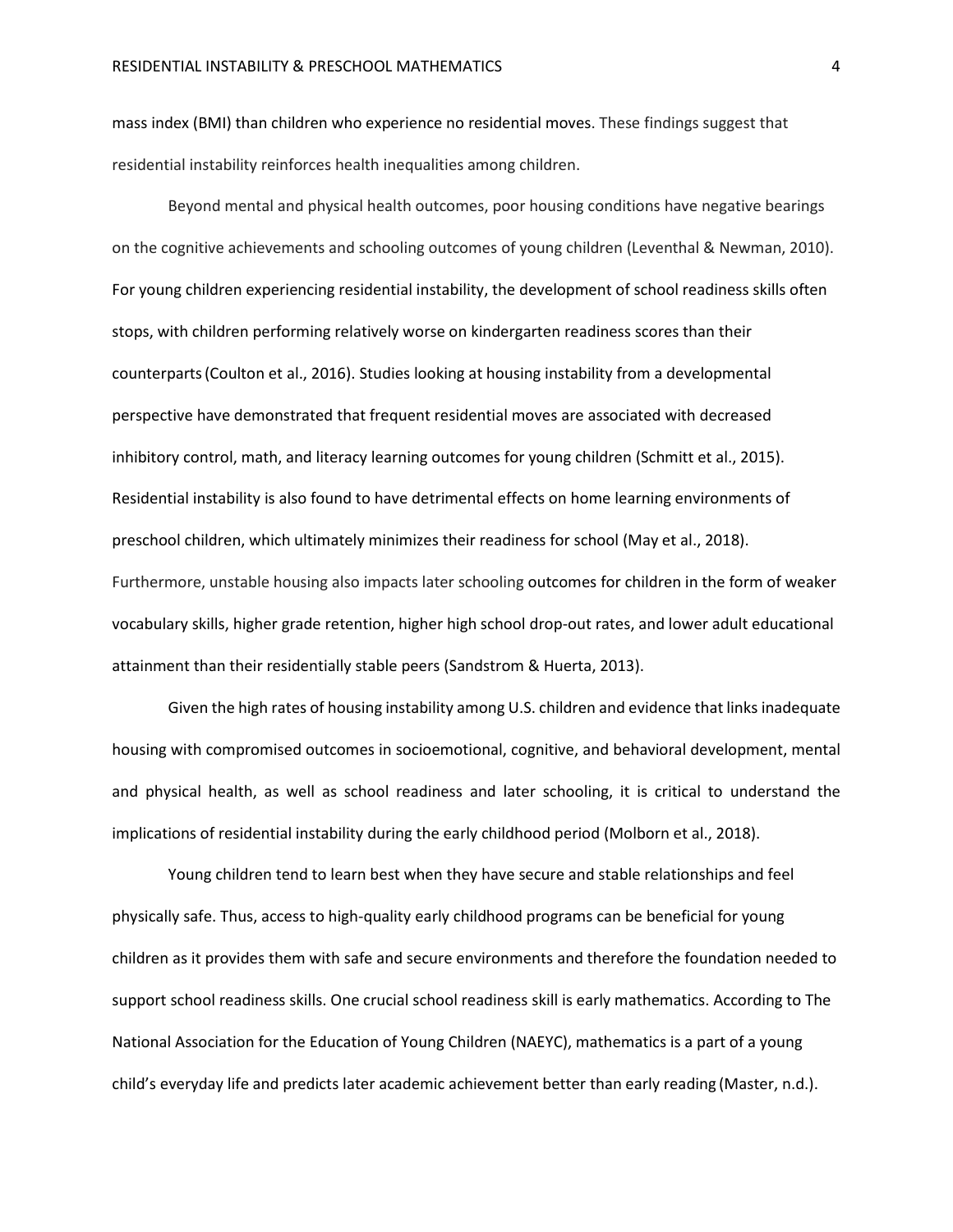According to the Head Start Early Learning Framework, early mathematics knowledge includes a child's ability to recognize numbers in a small set, understand relationships between numbers and quantities, compare numbers, and identify, describe, and compare shapes(ECLKC, n.d). Therefore, it is imperative to introduce ideas such as number sense, representation, spatial sense, measurement, estimation, patterns, and problem-solving to preschoolers in order to help them develop early math skills (Diezmann & Yelland, 2000; Fromboluti & Rinck, 1999). Early education research suggests that preschoolers from higher socioeconomic status (SES) groups exhibit greater shape identification than preschoolers from lower SES groups(Bower et al., 2020a). These disparities are particularly concerning given the strong association between shape identification and mathematics learning (Bower et al., 2020a). Furthermore, studies on mathematics skill acquisition of young children show that first grade mathematics curriculum builds on arithmetic concepts such as understanding size, shape, and patterns, ability to count verbally, recognizing numerals, identifying more and less of a quantity, and understanding one-to-one correspondence, indicating that the development of advanced mathematics skills depends on early math foundations (National Research Council, 2001). This also suggests that it is critical to foster environments that promote developmentally appropriate outcomes in early mathematics learning. Current evidence in the field of early mathematics development supports this claim by demonstrating that prekindergarten children whose parents provide frequent operational numeracy activities at home perform better on arithmetic tests than their counterparts(Susperreguy et al., 2020).

To date, majority of studies addressing school readiness in the context of poor housing conditions among low-income families have focused on outcomes in socio-emotional and behavioral development. The purpose of the present review is to identify gaps in child development research on early math skills in the context of residential instability and suggest next steps to address inconsistencies in current literature on early childhood math education.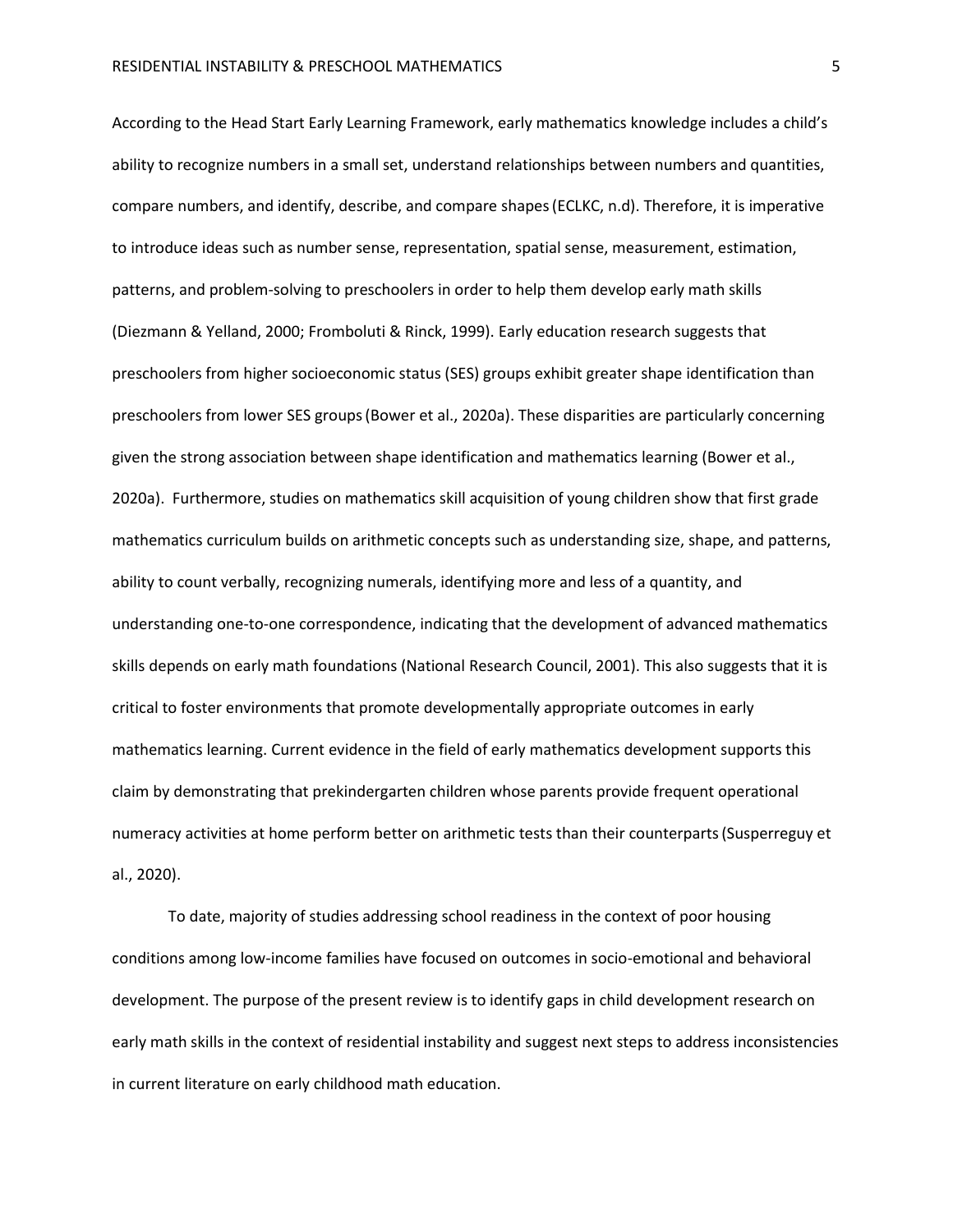#### **Search Procedure and Selection Criteria**

This study is informed by a review of current literature on early childhood development in the context of residential instability. The current literature review only includes studies that were peer reviewed. Search engines and databases Google Scholar, ERIC-Education, Early Education CONNECTIONS, PsychInfo, and EBSCO Host were used to find relevant articles. Only those articles were included in this study that were published between 2001-2021. This date range was chosen due to the limited number of studies that have looked at housing instability from a developmental perspective. Search terms "early childhood", "school readiness", "early mathematics development", "preschoolers' mathematics development", "residential instability", and "housing instability" were used to distill studies across the abovementioned platforms. The search revealed 68 peer reviewed articles. Of these 68 articles, 20 have been included in the current review. These 20 articles were most relevant to the study of early childhood development and school readiness in the context residential instability, as well as early mathematics learning of preschool children. Studies were excluded if they were not peer reviewed, lacked focus on early childhood developmental period, lacked focus on early mathematics development and school readiness outcomes of preschool children (3-5 years), or did not define how they operationalized residential instability.

#### **Overview of Current Review**

The current set of literature was identified through the search procedure outlined above. Articles were read and summarized. Table 1, 2, and 3 in the appendix section summarize details of articles included in this review. Table 1 summarizes studies on residential instability in early childhood, table 2 summarizes studies on early mathematics development, and table 3 summarizes studies on residential instability and school readiness. The tables contain author and publication year, location,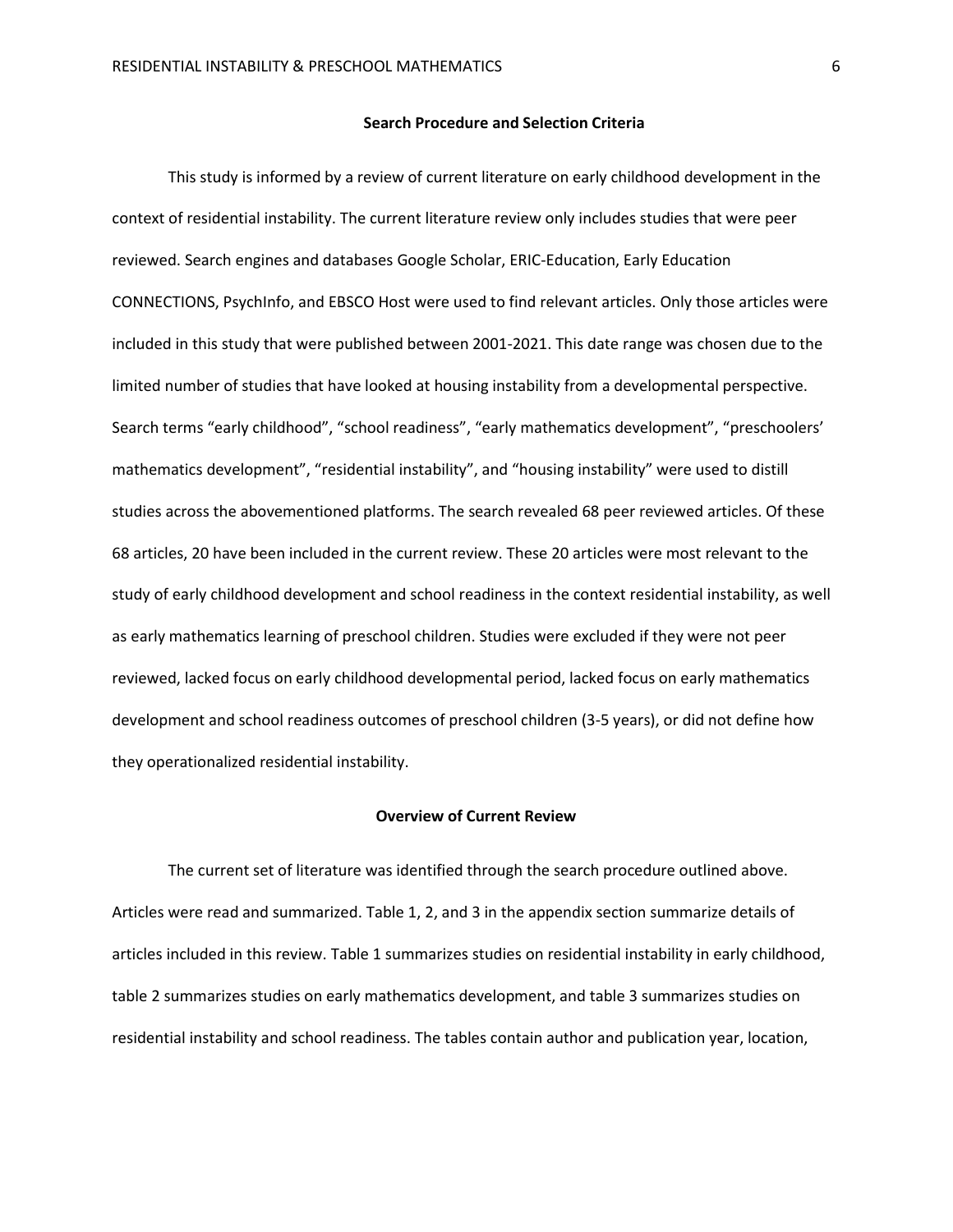methodology used, sample size and socio-demographic context of study sample, predictor and outcome variable(s) operationalized, and relevant results for each article included in this review.

As a body of literature, the current review reveals a number of trends in early childhood development research in the context of housing instability. Firstly, most of the studies were conducted in the United States (18). The remainder two studies were conducted in Malaysia (Omapak & Teng, 2021) and Chile (Susperreguy et al., 2020). Secondly, the variety of measures of residential instability used in studies in the current review set illustrate both the complexity and difficulty of generalizing understandings regarding the impact of housing instability on child development. Amongst the 9 articles looking at the implications of insecure housing on early childhood development and school readiness, about 13 different measures of residential instability were used. Only one of these measures was used in more than one study— frequent residential moves (used by Anderson et al., 2014; Molborn et al., 2018; Ziol-Guest & McKenna, 2014). Similarly, of the variety of indicators used across the 11 articles on early mathematics development in this review to measure mathematics literacy and knowledge of preschoolers, only 3 used Test of Early Mathematics Ability (TEMA) (used by Bower et al., 2020a; Fisher et al., 2012; Omapak & Teng, 2021). Most of the studies in this review (18 out of 20) used surveys, questionnaires, and pre-test post-test quantitative methods.

Thirdly, the current review also found differences and similarities in the socio-demographic characteristics of participants across studies. All articles in this review looked at male and female preschoolers. Except for five studies, all studies were conducted among participants who identified as White, Black, or Hispanic/Latino. These five studies (Bower et al., 2020a; Fisher et al., 2012; Purpura & Logan, 2015; Rittle-Johnson et al., 2019; Zippert et al., 2021) included Asian participants in addition to the race/ethnicities mentioned above. Most of the studies (15) did not clearly define their measurement of SES. Only 5 out of the 20 articles presented in this review include information on how SES was measured in their respective studies. Two articles looked at highest educational attainment of parent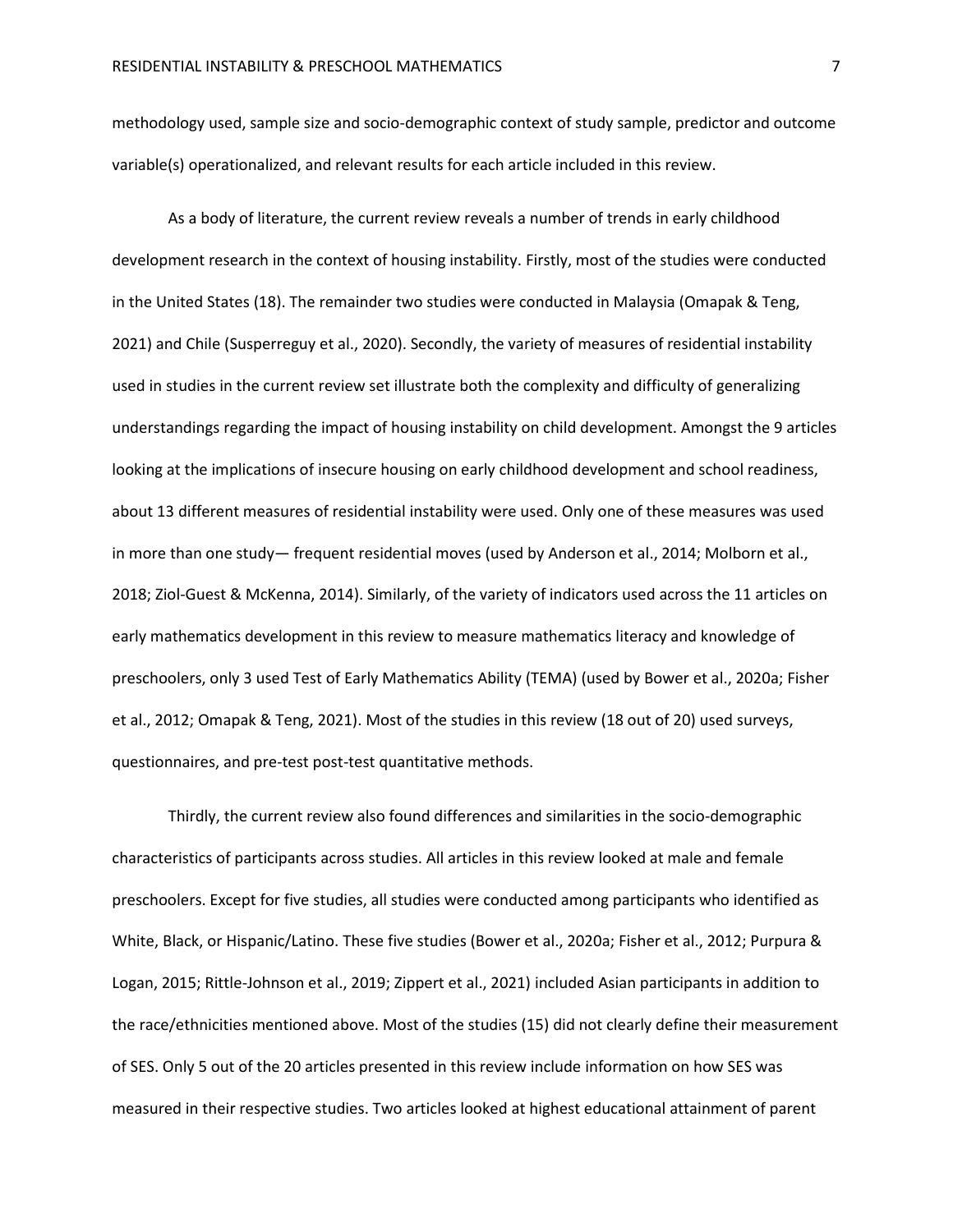caregiver(s) (Bower et al., 2020a; Bower et al., 2020b), two looked at household income level (Parks, 2020; Ziol-Guest & McKenna, 2014), and one looked at both parental education and relative income (Molborn et al., 2018).

Lastly, a number of articles drew from disciplines other than early childhood education. These disciplines included psychology, sociology, economics, and education more broadly. By drawing on ideas and methods from a variety of disciplines, broader conceptualizations of, and means of measuring residential instability, school readiness, and early mathematics literacy were evident.

#### **Contributions of Current Review**

Three main themes were identified across articles in this review, namely, residential instability in early childhood, early mathematics development, as well as residential instability and school readiness.

#### **Residential Instability in Early Childhood**

In the studies reviewed, the types of housing conditions had clear effects on outcomes in child development and wellbeing. Aspects of residential life studied included frequency of residential moves, physical quality of housing, crowding, home ownership, subsidized housing, housing unaffordability, and homelessness.

Anderson et al. (2014) found that frequent residential moves have the most detrimental implications for children kindergarten to fifth grade in terms of their engagement with family, peers, and neighborhood processes. Leventhal and Newman (2010) revealed similar findings suggesting that frequent residential moves have negative short-term associations with socioemotional development and schooling outcomes of young children. While Buckner (2008) found that experiencing homelessness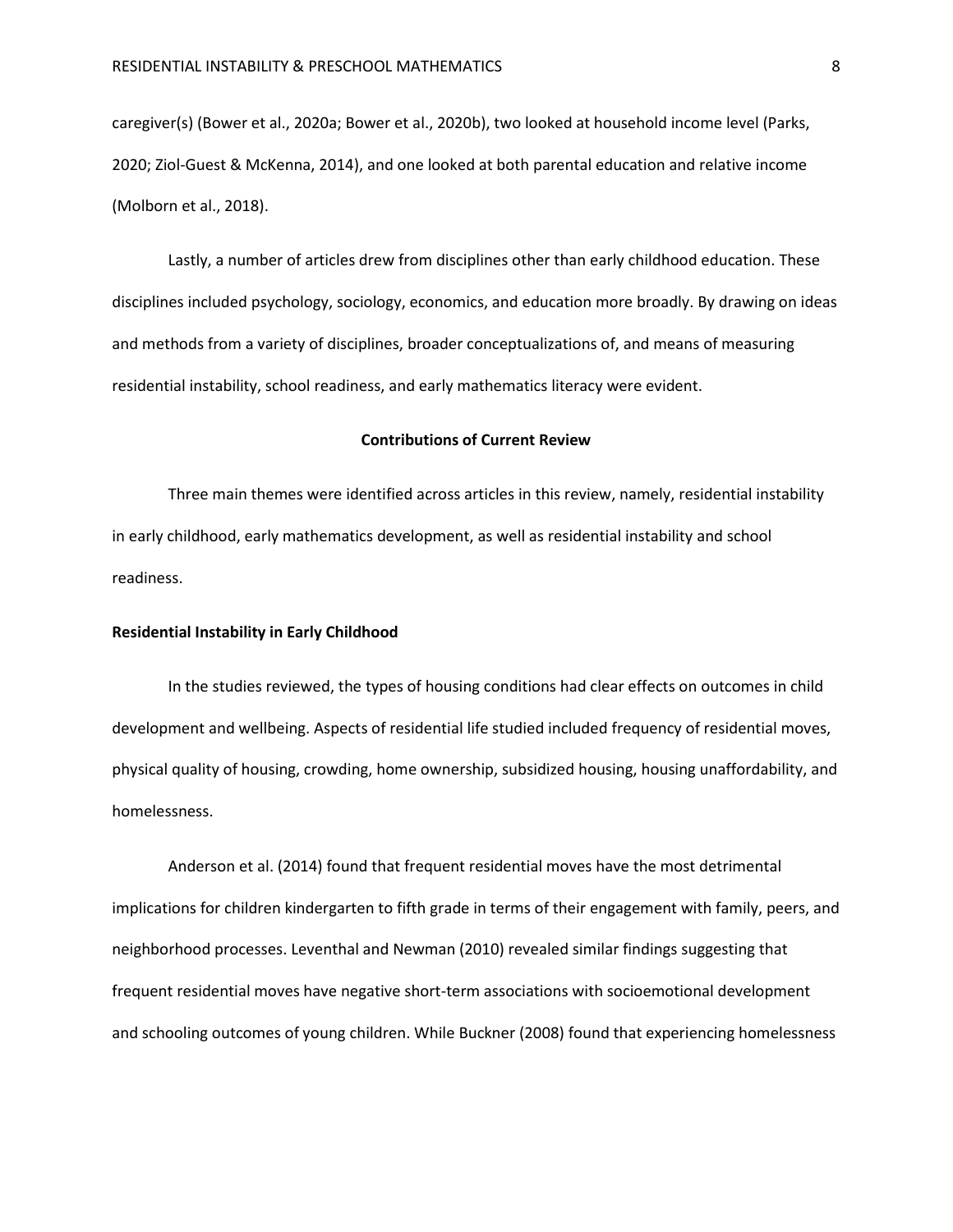increased the risk of adverse outcomes in mental health, developmental status, and academic achievement among young children, they also suggested that this was not a universal finding.

#### **Early Mathematics Development**

Findings from studies on early mathematics development highlighted that preschoolers' early mathematics abilities are determined by individual factors (spatial skills, repeating patterning knowledge, executive functioning, developmental abilities, and gender) as well as environmental factors (game-based interventions, parental engagement in mathematics learning activities, quality of teacherstudent interactions, and SES).

Bower et al. (2020a) found that preschoolers from higher SES and female preschoolers had higher spatial language comprehension compared with their lower SES and male peers, respectively. These findings are important given that spatial language comprehension is strongly associated with mathematics development (Bowler et al., 2020a). Additionally, this study also revealed that spatial language comprehension mediates the association between spatial skill and mathematics performance for female preschoolers only. Bowler et al. (2020b) built on these findings to suggest that spatial training can improve early spatial and math skill acquisition for low-income learners at the preschool level. Furthermore, Rittle-Johnson et al. (2019) showed that repeating patterning skills, which are related to young children's spatial skills, also predict math knowledge and growth of preschool children. Evidence from the field also suggests that preschoolers' repeating patterning knowledge can be improved through targeted instruction (Zippert et al., 2021). A study conducted among low-income children 3-5 years of age in New England, US, demonstrated the existence of a reciprocal relationship between math interest and math ability, such that high levels of early math interest were related to strong concurrent and later math skills (Fisher et al., 2012). In addition, Fisher et al. (2012) also revealed that math skills predicted math interest approximately 5 months later, even after controlling for initial interest and a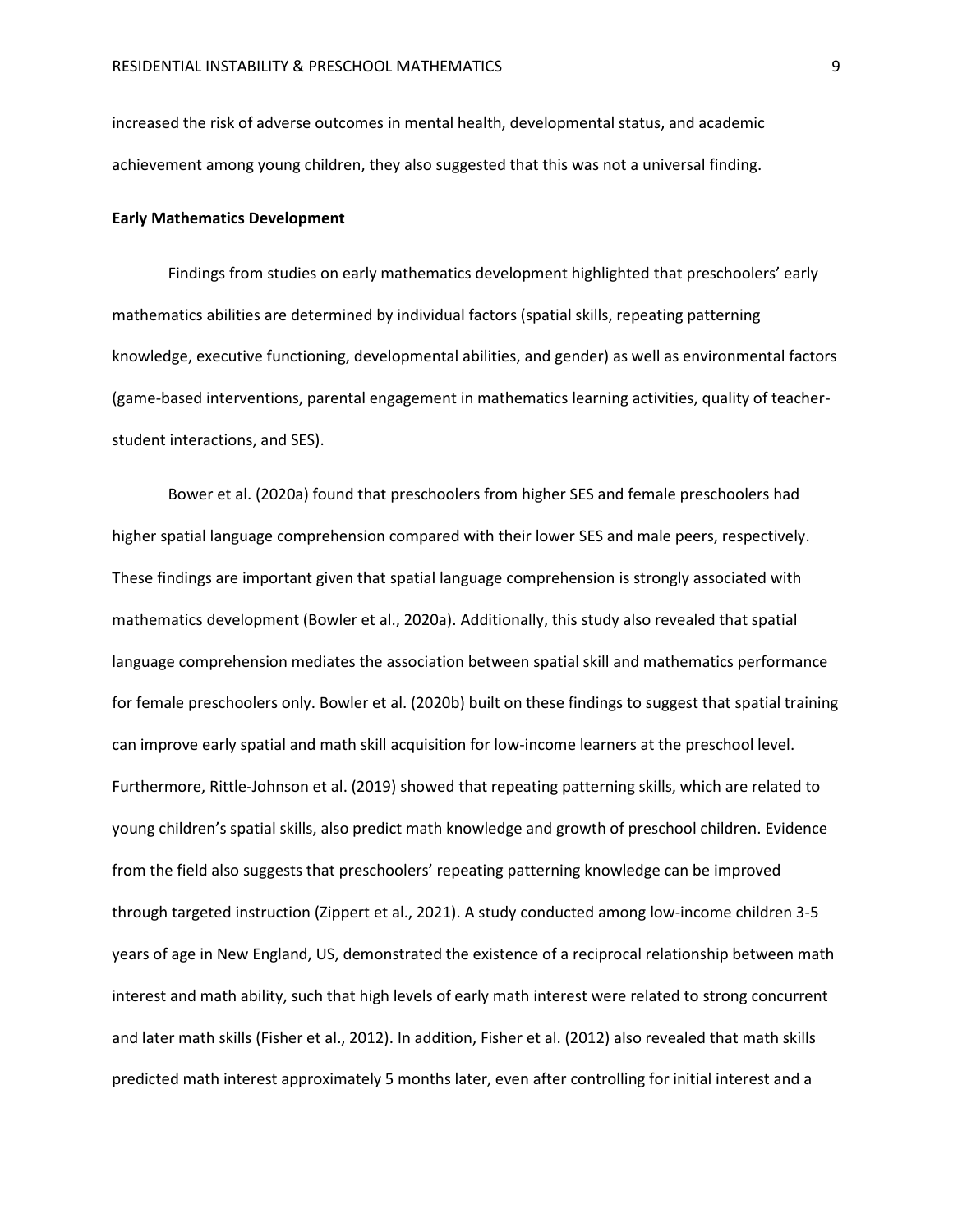brief intelligence measure. Studies in this review also looked at the contribution of executive functioning skills to early mathematics literacy. Harvey and Miller (2017) suggested that inhibitory control and working memory make unique contributions to English and Spanish speaking children's early mathematics abilities in the domains of numeracy, arithmetic, spatial/geometric reasoning, and patterning/logical relations. Moreover, Schmitt et al. (2017) emphasized the bidirectional nature of the relationship between executive functioning in early childhood and mathematics outcomes in preschool.

The current review also revealed that studies on early mathematics learning had diverse perspectives on how preschool children's math abilities can be improved. Susperreguy et al. (2020) demonstrated that parents' knowledge of number-related games predicted children's arithmetic skills and growth in nonsymbolic number comparison. Where Omapak and Teng (2021) confirmed earlier findings that game based interventions improve preschoolers' performance in early mathematics, Parks (2020) suggested that the quality of teacher interaction with children who differ from each other in terms of race, temperament, gender, as well as other identity markers determine preschoolers' mathematics performance. Yet, Purpura and Logan (2015) indicated that different mechanisms may enhance mathematics acquisition of preschool children dependent on their developmental abilities.

#### **Residential Instability and School Readiness**

Studies concerning the impact of residential instability on young children's school readiness revealed that experiencing unstable housing, in any capacity, negatively affected preschoolers' readiness for school. These findings were consistent across studies in this review. It is important to note that these studies measured residential instability in a variety of ways, ranging from residential mobility, distance of move, quality of move, quality of housing, residential cost burden, housing condition, housing market value, public/subsidized housing, housing market distress event, and the extent of disadvantage rampant in a family's neighborhood.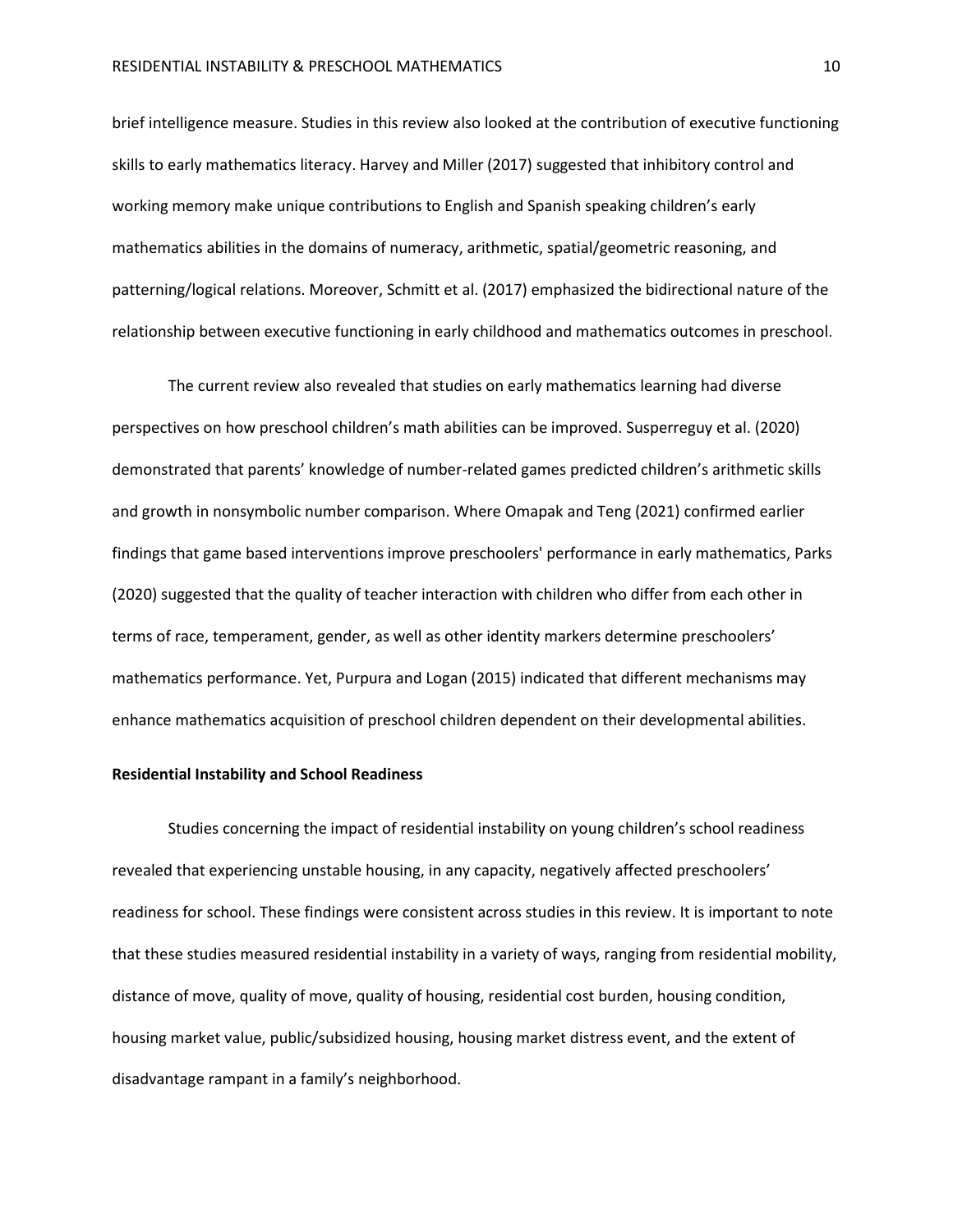Coley et al. (2013) found that children in families with higher-than-average levels of residential moves had greater internalizing and externalizing problems in comparison to children with fewer residential moves. Ziol-Guest and McKenna (2014) echoed these findings indicating that moving three or more times was associated with increased risk of internalizing and externalizing behaviors such as attention problems, anxiety, depression, aggressive tendencies, and hyperactivity among children 5 years of age. Studies also found significant associations between housing instability, executive functioning, and socioemotional outcomes of young children. Where Schmitt et al. (2015) found that frequent residential mobility was significantly and negatively associated with inhibitory control among preschool children, Molborn et al. (2018) revealed that high levels of housing related moves, changed neighborhoods, or moving to neighborhoods with lower SES predicted young children's socioemotional and behavior scores. Residential instability was also found to be negatively associated with the quality of home learning environments of preschoolers (May et al., 2018). This finding is important given that home numeracy environments have shown to predict children's early mathematics skills (Susperreguy et al., 2020). Coulton et al. (2016) emphasized findings from other studies in this section suggesting that children exposed to insecure housing have lower kindergarten readiness scores.

Although this review found that current literature in early childhood development and education lacks studies on the intersectionality between residential instability and early mathematics development, an overwhelming majority of the articles included in the current review indicate that housing instability negatively impacts developmental and schooling outcomes of young children. These findings suggest that access to safe and secure housing is an important social determinant of child development.

**Implications for Future Research Concerning Early Mathematics Development in the Context of Residential Instability**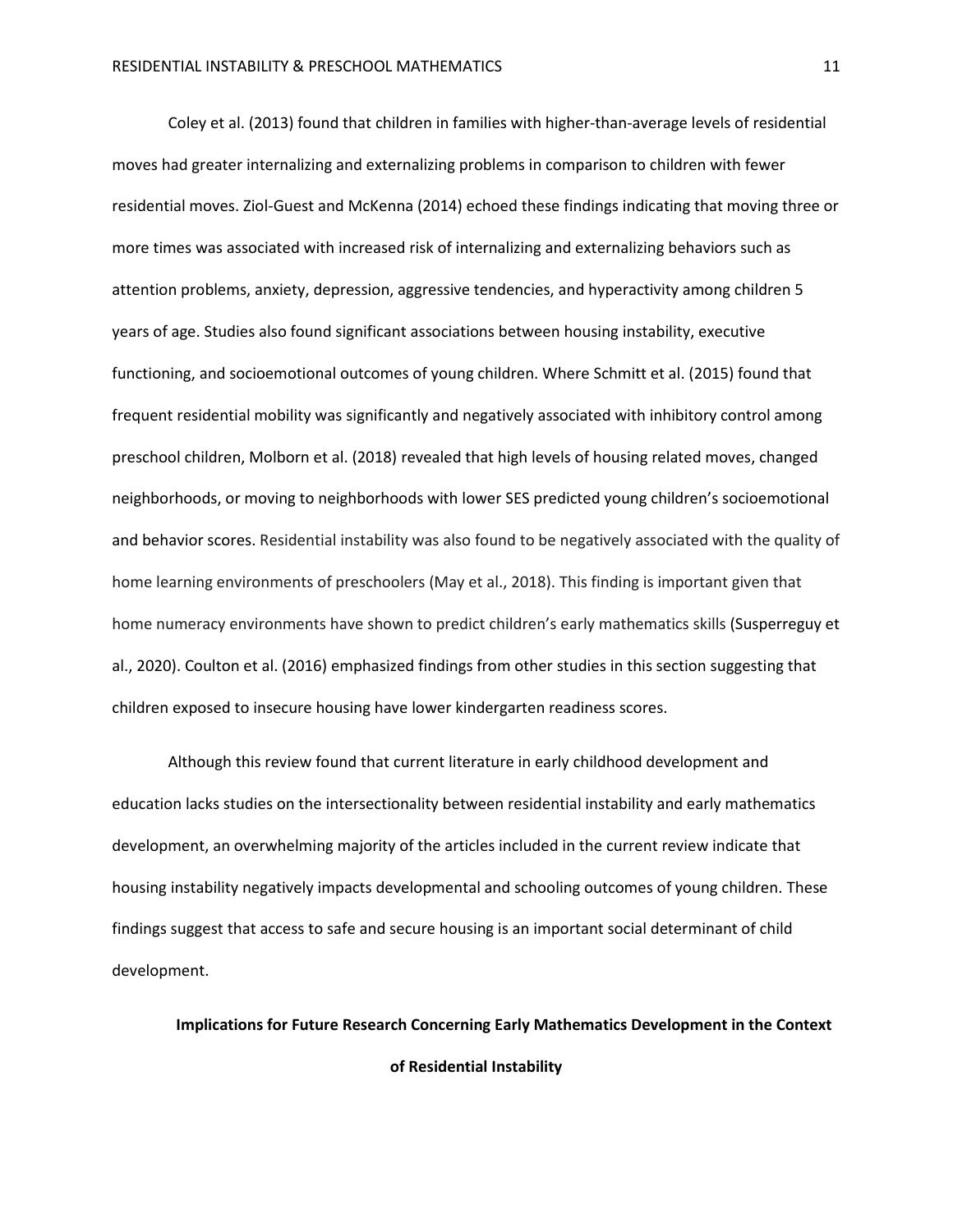This literature review has important implications for early mathematics development research and practice in the context of poor housing conditions. Results from this review can be used to address the relationship between residential instability and early mathematics development of preschool children as it relates to school reading. To fully address the relationship between housing instability and mathematics learning outcomes of preschool children, future research must incorporate mediating and moderating factors that have been empirically shown to influence residential instability in early childhood and early math skills.

Future research looking at the impact of insecure housing in early childhood must also integrate relevant theoretical frameworks of child development to better operationalize the multitude of contexts that influence developmental trajectories of children, especially at-risk children. Researchers must also broaden the operationalization of residential instability to capture the complex nature of housing instability, especially in rural and global contexts. Future studies must utilize longitudinal and experimental study designs to strengthen internal and external validity of findings. More research and piloting efforts are needed to wholistically understand the impact of unstable residential conditions in early childhood on mathematics learning of preschool children.

Further studies must also embody an equity lens to reduce disparities in outcomes of early mathematics development. Given the importance of early math skills for later math outcomes, future research must closely examine numeral counting, shape recognition, patterning, representation, estimation, and problem-solving skills among preschoolers experiencing residential instability to reduce disparities in early math abilities. Research has shown that income poverty is an insufficient measure of economic hardship for children, and economic stressors for families can extend beyond income poverty to include material hardship, and subjective financial stress (Schenck-Fontaine & Panico, 2019). Research in this field must acknowledge the multidimensional nature of economic stress as it effects housing instability, and in turn young children's behavioral outcomes and school readiness (Palermo et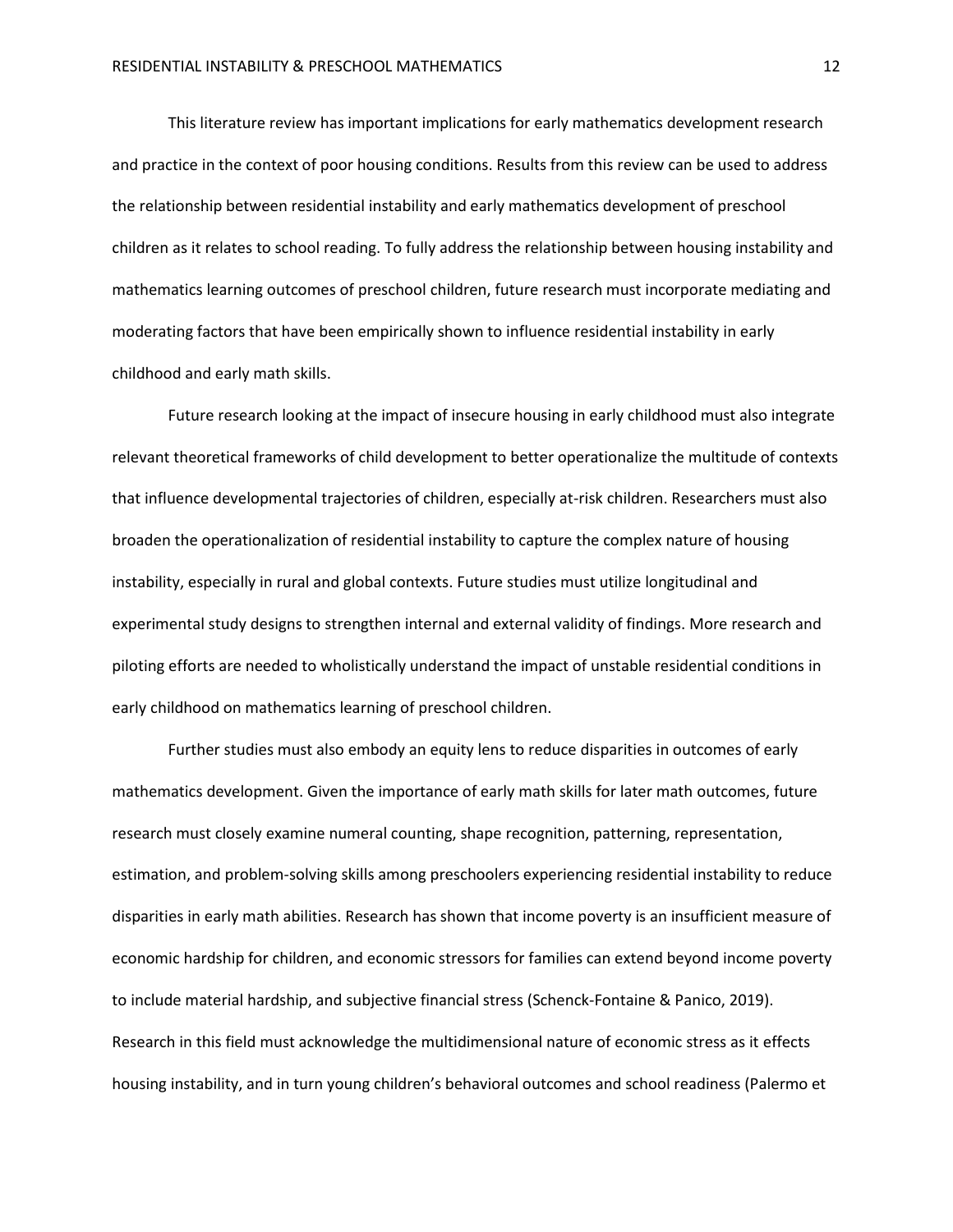al., 2018). Studies in early learning and care must also avoid treating SES as a composite variable comprising of income, highest educational attainment, and race/ethnicity. Instead, studies should focus on social determinants that uniquely influence early development and education outcomes in their population of interest (American Psychiatric Association, 2007). Researchers in the field must also utilize an intersectional approach to capture experiences of racism and social prejudice instead of collecting information on race/ethnicity of children and their families. This shall help identify institutions and structures that systemically marginalize minority communities, and direct early education interventions and resources towards families and children who need it the most. Furthermore, early learning programs and policies must factor in socio-ecological contexts of preschoolers such as housing conditions to equitably improve outcomes in school readiness and early mathematics skill acquisition.

#### **Limitations**

The current review has certain limitations. Of the 20 articles included in the current literature review, only 2 used experimental study designs. A vast majority of the articles included in this review followed a survey design methodology.

There was also a lack of homogeneity in the measurement of residential instability across studies. For example, Ziol-Guest and McKenna (2014) characterized housing instability in early childhood as families with children 0-5 years who experience frequent residential moves, whereas Coulton et al. (2016) used housing condition, housing market value, public/subsidized housing, housing market distress event, and neighborhood quality concentrated disadvantage to measure residential instability in their study population. This resulted in limited scope of comparison across studies.

This literature review only includes peer reviewed studies that look at insecure housing in early childhood and its implications for outcomes of school readiness, as well as peer reviewed articles on early mathematics development. The initial search found 96 studies, of which only 68 were peer reviewed. Of these 68, only 20 have been included in the current review. Studies were excluded if they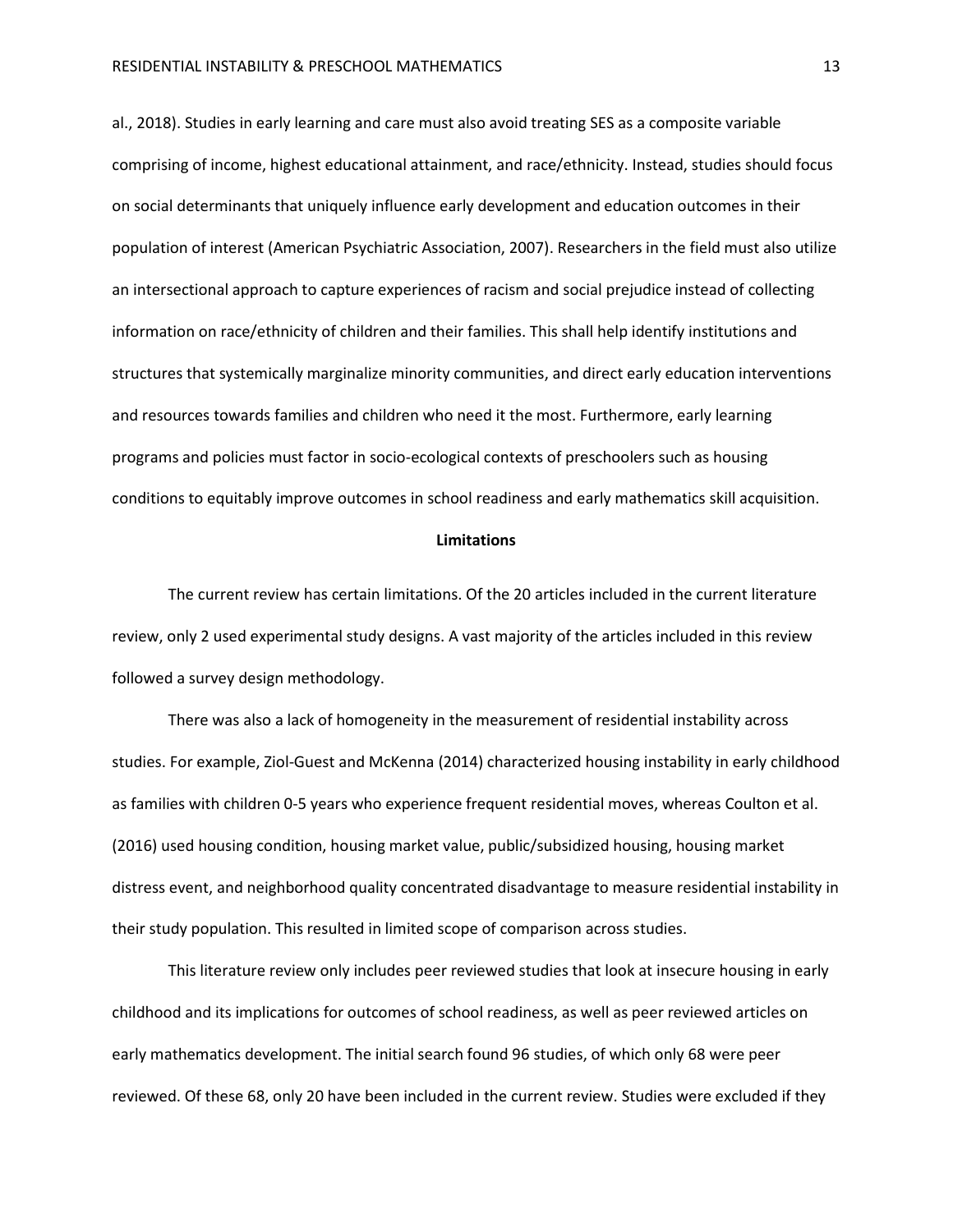were not peer reviewed, lacked focus on early childhood developmental period, lacked focus on early mathematics development and school readiness outcomes of preschool children (3-5 years), or did not define how they operationalized residential instability. As a result, this exclusion criteria limited the number of studies that could be included in the current review.

The current literature review found that relatively limited research takes a developmental approach to studying the effects of housing instability. Only nine peer reviewed studies were found to assess the impact of residential instability on early childhood. However, of these studies, Buckner (2008) only examined homelessness as it relates to child development. Furthermore, of the 19 articles reviewed by Buckner (2008), only 5 focused exclusively on the implications of homelessness for preschoolers. The lack of studies on residential instability during the early childhood developmental period conducted in a rural setup also introduces biases and limitations to our understanding of what housing instability looks like in rural areas, and how it impacts young children's developmental and schooling outcomes in rural settings.

While this review found studies on early mathematics development that assessed preschoolers' numeral counting skills, patterning, spatial sense, and problem-solving skills, none of these studies looked at young children's representation, and estimation skills. It is important to note that out of the 11 studies on early mathematics learning that are included in this review, only 4 assessed problemsolving skills of preschool children (Bower et al., 2020a; Coley et al., 2013; Schmitt et al., 2017; Susperreguy et al., 2020). Except for Omapak and Teng (2021) and Susperreguy et al. (2020), all the studies presented in this review were conducted within the United States. This limits current understanding about early mathematics abilities of preschool aged children across diverse settings and cultures. Furthermore, this literature review did not find any articles that looked at the relationship between residential instability in early childhood and preschoolers' outcomes in early mathematics acquisition.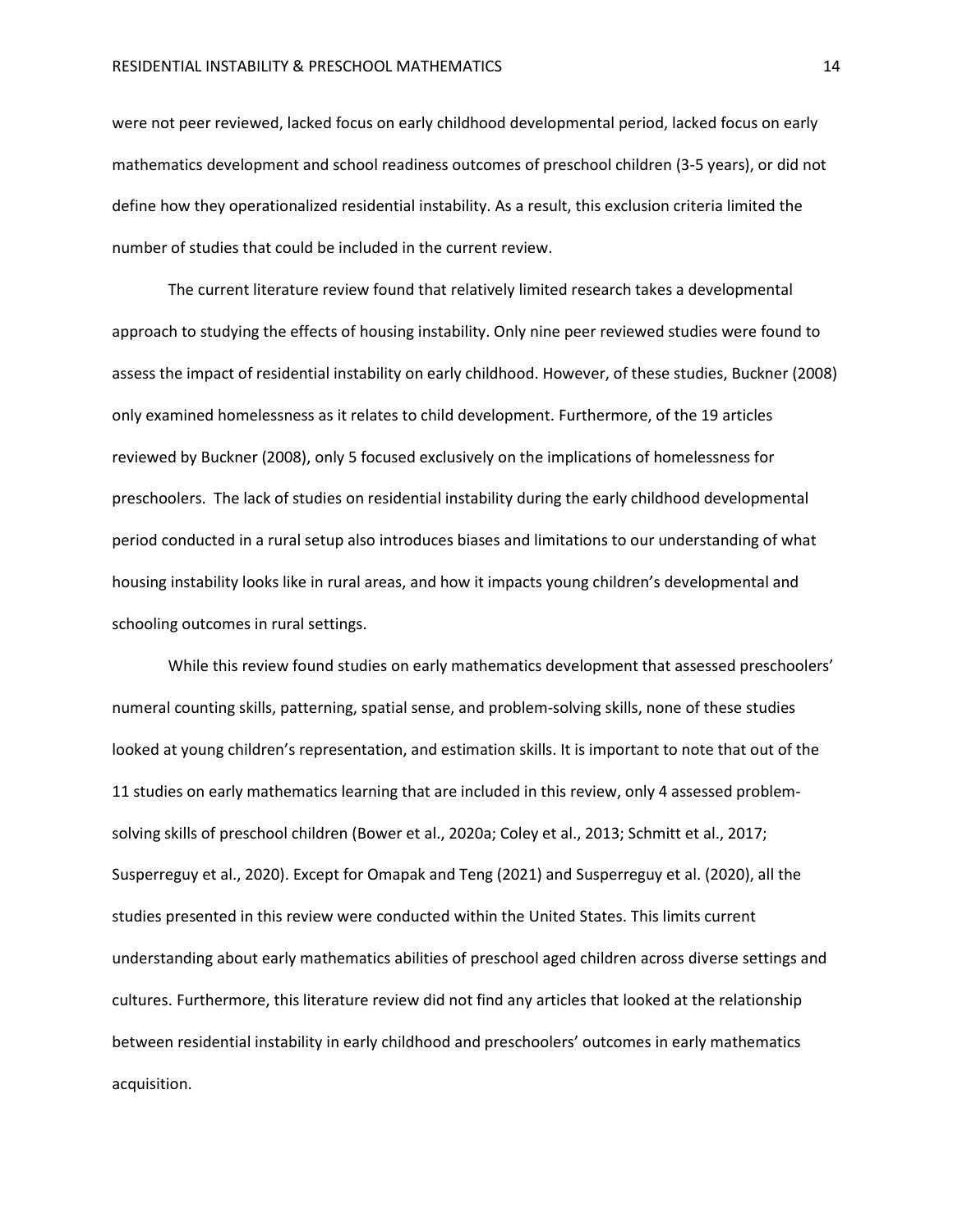#### **Conclusion**

As this review has attempted to illustrate, residential instability in early childhood is a complex area of research. However, expansion of current research efforts in this area will yield benefits for young children and their families in the short term, and the economy in the long term. This review also demonstrates that the ways in which housing instability is measured is an important issue. While studies in this review examined unstable housing as a predictor of early childhood development and school readiness of preschool children, they employed a vast variety of indicators to measure unstable housing. This hinders comparison across studies and limits generalization of results. Child development researchers could potentially benefit from curating validated, standardized instruments of residential instability that pay close attention to the various components of, and factors behind insecure housing. These standardized instruments can allow researchers to look at specific elements of housing instability such as frequent residential moves, in particular contexts such as domestic violence or unsafe neighborhoods.

Similarly, this review acknowledges the general lack of uniformity in the way early mathematics development is operationalized across studies. By closely examining individual aspects of mathematics literacy such as numeral counting, shape recognition, geometrical and spatial sense, patterning, and problem-solving in the context of poor housing conditions, current evidence in preschoolers' math skills can be expanded in new directions.

In addition, this review argues that the quality of living arrangements has important implications for schooling outcomes of young children by highlighting articles on residential instability in early childhood, and housing instability as it relates to school readiness of preschoolers. Although there is evidence suggesting that housing instability has a detrimental effect on early childhood development and school readiness of young children, its implications on early math knowledge and abilities remains understudied. The goal of this review is to draw attention to the need to study mathematics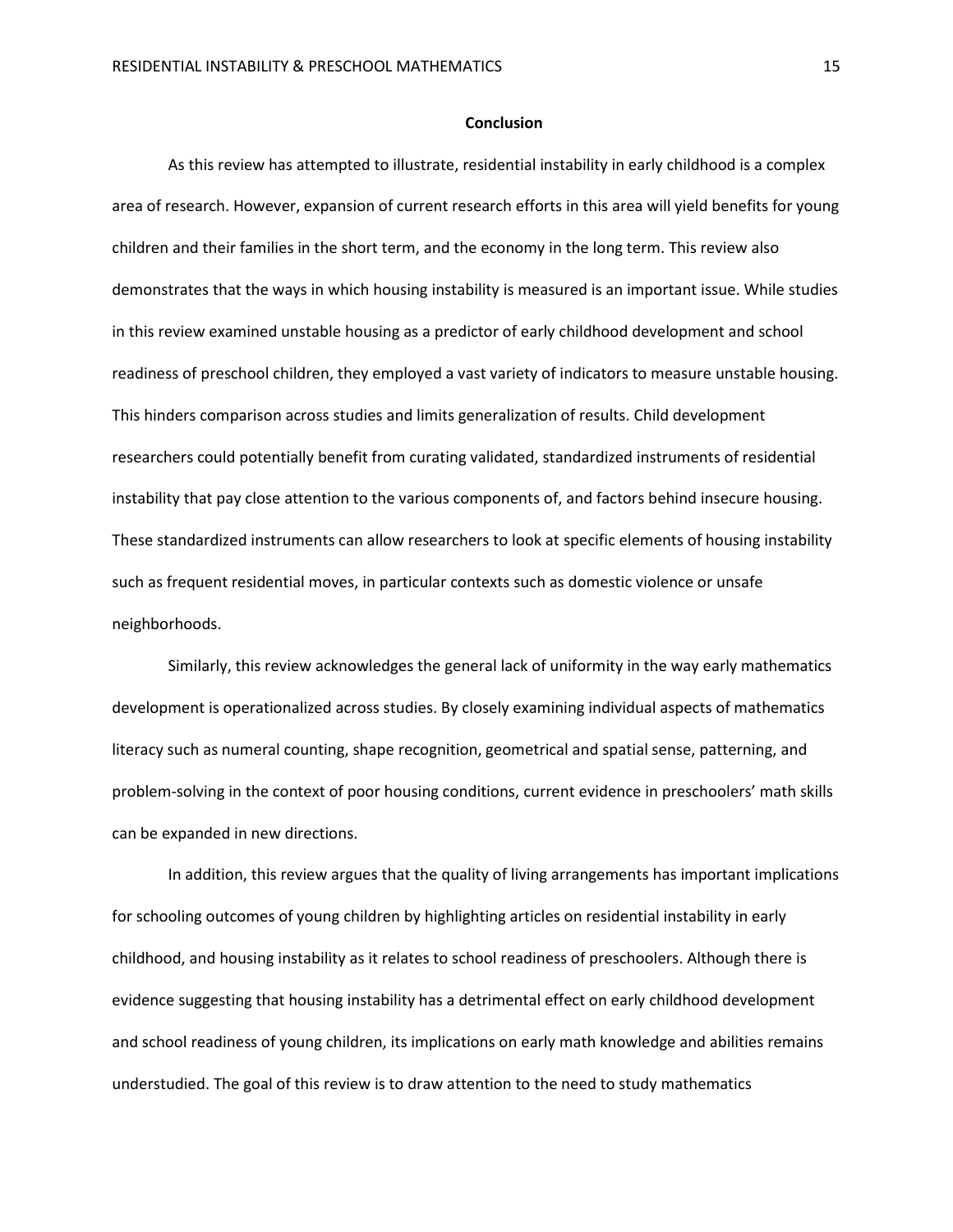development of preschoolers who experience inadequate housing and encourage researchers in the field of early childhood education to critically examine access to housing as a social determinant of mathematics learning. By conducting an in-depth examination of the relationship between insecure residential arrangements and early mathematics literacy of preschool children, future research can bridge gaps in current literature that has failed to examine this relationship closely.

Findings from future research in this area can then inform early education programs and policies to treat housing instability as a risk factor for suboptimal outcomes in early mathematics at the preschool level. It is imperative to approach the study of residential insecurity as it relates to acquisition of skills in mathematics, from an equity perspective. In this capacity, this review advocates that early childhood education interventions and policies support equitable outcomes in mathematics learning for preschool children while paying special attention to how lack of adequate housing effects development of fundamental skills in mathematics.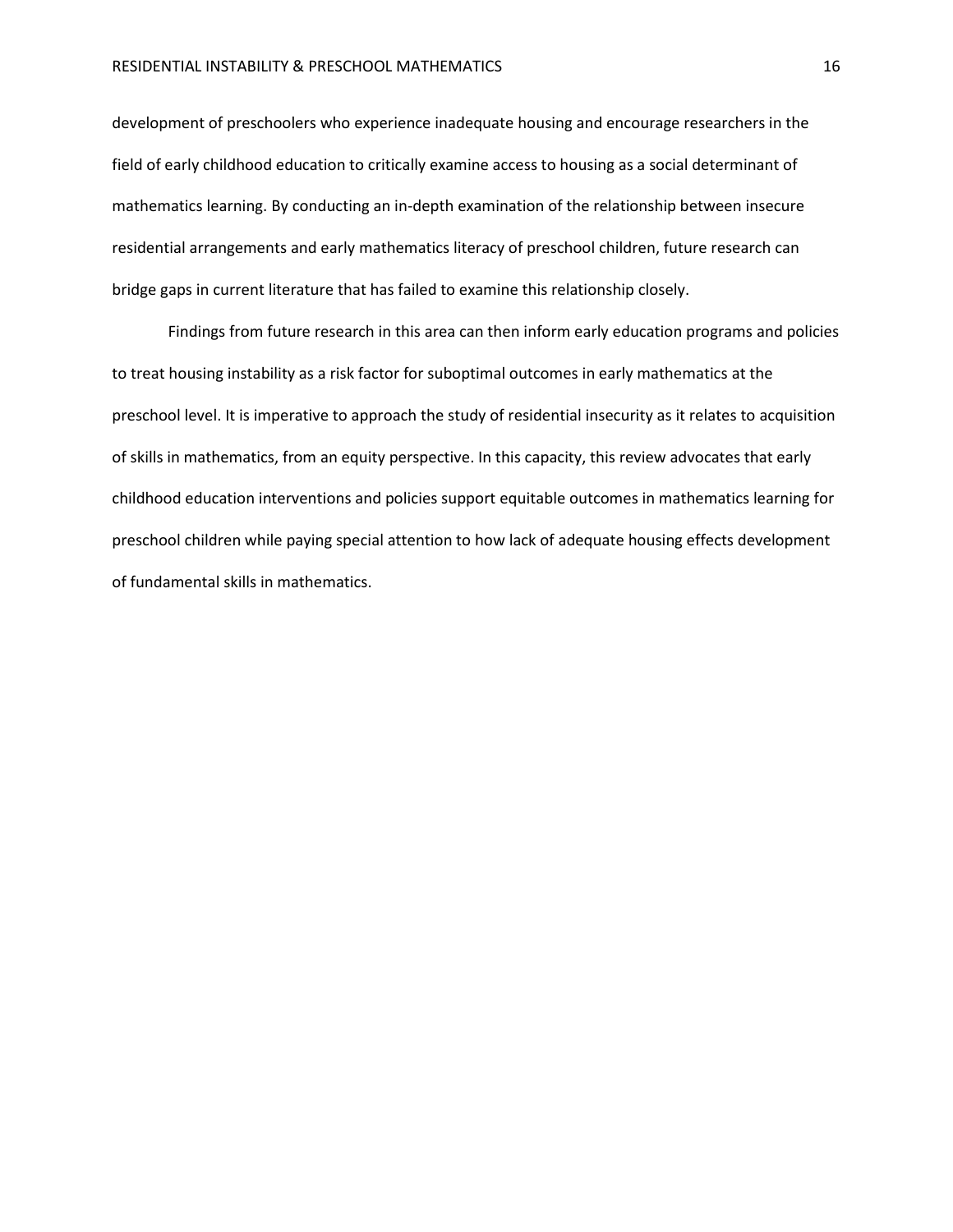#### **References**

American Psychiatric Association. (2007). Report of the APA Task Force on Socioeconomic Status.

- Anderson, S., Leventhal, T., Newman, S., & Dupéré, V. (2014). Residential mobility among children: A framework for child and family policy. *Cityscape*, *16*(1), 5-36.
- Baker, E., Pham, N. T. A., Daniel, L., & Bentley, R. (2019). How does household residential instability influence child health outcomes? A quantile analysis. *International journal of environmental research and public health*, *16*(21), 4189.
- Bower, C., Zimmermann, L., Verdine, B., Toub, T. S., Islam, S., Foster, L., & Golinkoff, R. M. (2020). Piecing together the role of a spatial assembly intervention in preschoolers' spatial and mathematics learning: Influences of gesture, spatial language, and socioeconomic status. *Developmental Psychology*, *56*(4), 686.
- Bronfenbrenner, U., and Morris, P. (2006). The Bioecological Model of Human Development. *Handbook*  of Child Psychology, Theoretical Models of Human Development (6<sup>th</sup> edition, pp. 795-825). NJ: John Wiley & Sons.
- Bradley, R. H. (2015). Children's housing and physical environments.
- Buckner, J. C. (2008). Understanding the impact of homelessness on children: Challenges and future research directions. *American Behavioral Scientist*, *51*(6), 721-736.
- Bureau, U. S. C. (2020, December). *Geographic mobility: 2019 to 2020*. Census.gov. Retrieved October 16, 2021, from [https://www.census.gov/data/tables/2020/demo/geographic-mobility/cps-](https://www.census.gov/data/tables/2020/demo/geographic-mobility/cps-2020.html)[2020.html.](https://www.census.gov/data/tables/2020/demo/geographic-mobility/cps-2020.html)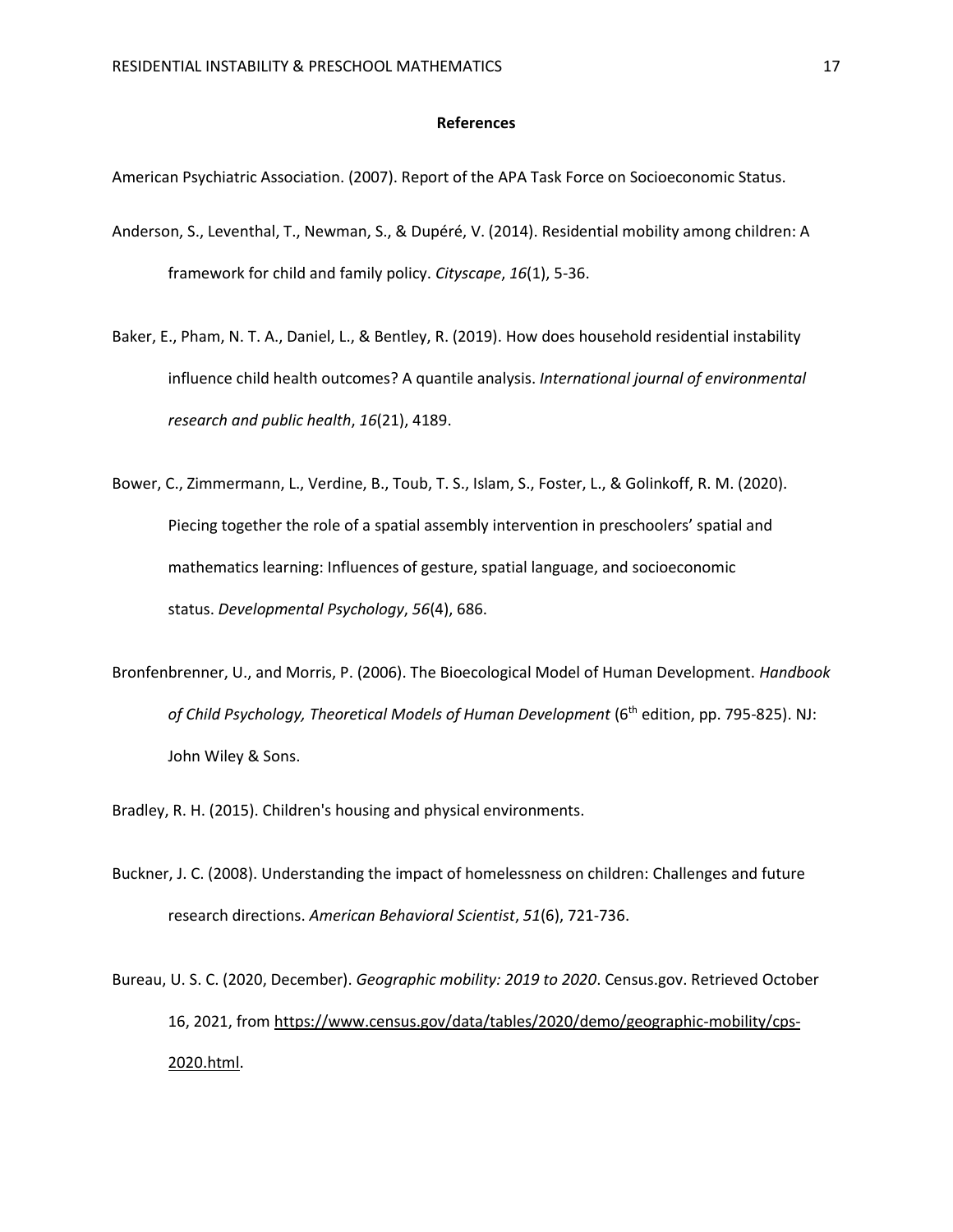- Clark, W. A., & Onaka, J. L. (1983). Life cycle and housing adjustment as explanations of residential mobility. *Urban studies*, *20*(1), 47-57.
- Coley, R. L., Leventhal, T., Lynch, A. D., & Kull, M. (2013). Relations between housing characteristics and the well-being of low-income children and adolescents. *Developmental psychology*, *49*(9), 1775.
- Coulton, C. J., Richter, F., Kim, S. J., Fischer, R., & Cho, Y. (2016). Temporal effects of distressed housing on early childhood risk factors and kindergarten readiness. *Children and Youth Services Review*, *68*, 59-72.
- DeLuca, S., Wood, H., & Rosenblatt, P. (2019). Why poor families move (and where they go): Reactive mobility and residential decisions. *City & Community*, *18*(2), 556-593.
- Diezmann, C., & Yelland, N. J. (2000). Developing mathematical literacy in the early childhood years. *Promoting meaningful learning: Innovations in educating early childhood professionals*.
- ECLKC (n.d). Interactive Head Start Early Learning Outcomes Framework: Ages Birth to Five. Retrieved from [https://eclkc.ohs.acf.hhs.gov/interactive-head-start-early-learning-outcomes-framework](https://eclkc.ohs.acf.hhs.gov/interactive-head-start-early-learning-outcomes-framework-ages-birth-five)[ages-birth-five](https://eclkc.ohs.acf.hhs.gov/interactive-head-start-early-learning-outcomes-framework-ages-birth-five)
- Fisher, P. H., Dobbs-Oates, J., Doctoroff, G. L., & Arnold, D. H. (2012). Early math interest and the development of math skills. *Journal of Educational Psychology*, *104*(3), 673.
- Frederick TJ, Chwalek M, Hughes J, Karabanow J, Kidd S (2014). How stable is stable? Defining and measuring housing stability. *J Community Psycho*l, 42(8), 964-79.
- Fromboluti, C. S., & Rinck, N. (1999). *Early Childhood: Where Learning Begins: Mathematics: Mathematical Activities for Parents and Their 2-to 5-year-old Children*. US Department of Education, Office of Educational Research and Improvement, National Institute on Early Childhood Development and Education.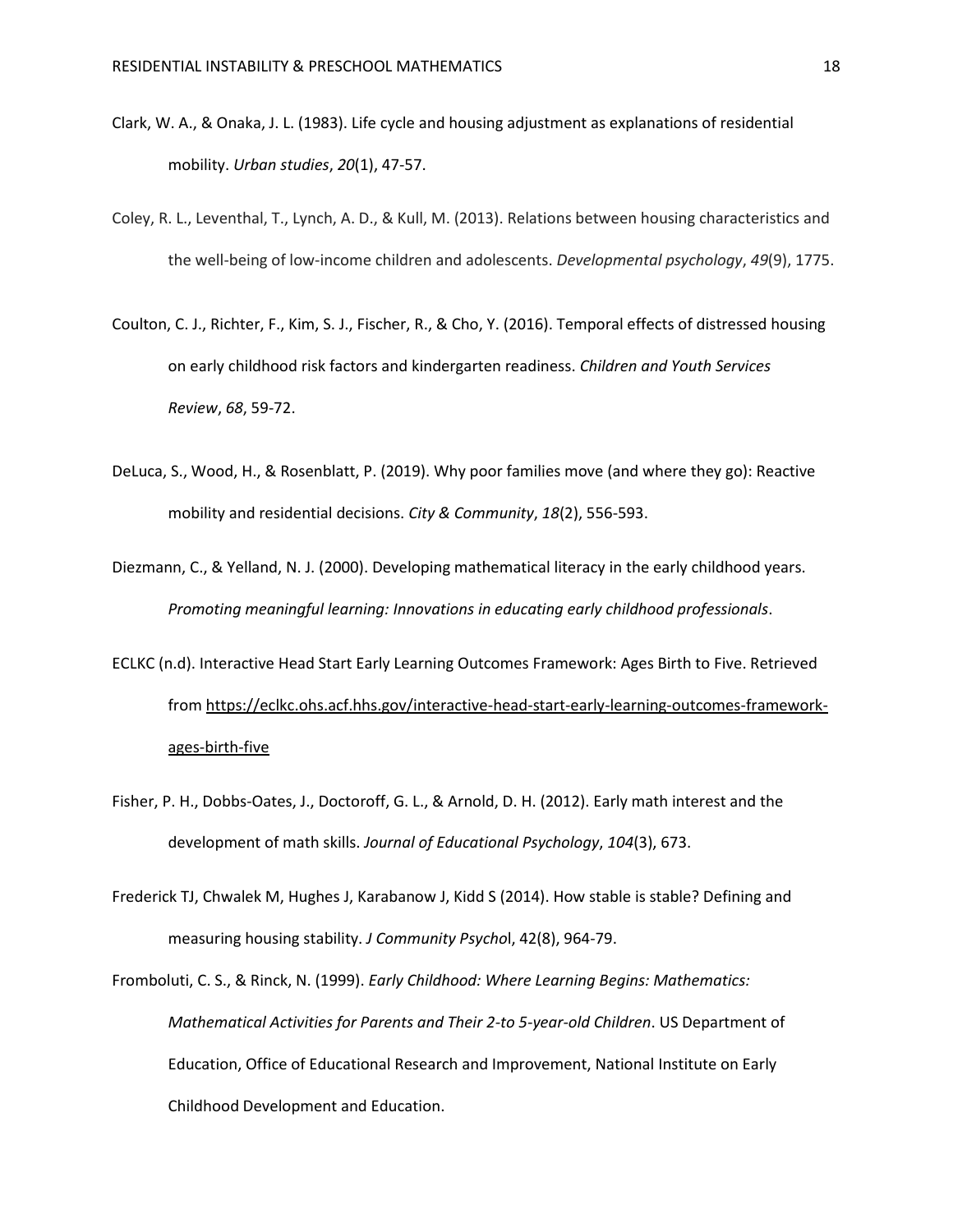- Kang, S. (2019). Why low-income households become unstably housed: evidence from the panel study of income dynamics. *Housing Policy Debate*, *29*(4), 559-587.
- Kushel, M. B., Gupta, R., Gee, L., & Haas, J. S. (2006). Housing instability and food insecurity as barriers to health care among low-income Americans. *Journal of general internal medicine*, *21*(1), 71-77.
- Leventhal, T., & Newman, S. (2010). Housing and child development. *Children and Youth Services Review*, *32*(9), 1165-1174.

Master, A. (n.d). Ten things to know about math. Retrieved fro[m https://www.naeyc.org/our](https://www.naeyc.org/our-work/families/things-know-about-math)[work/families/things-know-about-math](https://www.naeyc.org/our-work/families/things-know-about-math)

- May, E. M., Azar, S. T., & Matthews, S. A. (2018). How does the neighborhood "come through the door?" Concentrated disadvantage, residential instability, and the home environment for preschoolers. *American journal of community psychology*, *61*(1-2), 218-228.
- Mollborn, S., Lawrence, E., & Root, E. D. (2018). Residential mobility across early childhood and children's kindergarten readiness. *Demography*, *55*(2), 485-510.
- National Research Council. (2001). *Eager to learn: Educating our preschoolers*. National Academies Press.
- Omapak, C. C., & Teng, M. (2021). Effect of Games towards Children's Mathematics Performance. *Southeast Asia Early Childhood*, *10*(1), 1-17.

Palermo, F., Ispa, J. M., Carlo, G., & Streit, C. (2018). Economic hardship during infancy and US Latino preschoolers' sociobehavioral health and academic readiness. *Developmental psychology*, *54*(5), 890.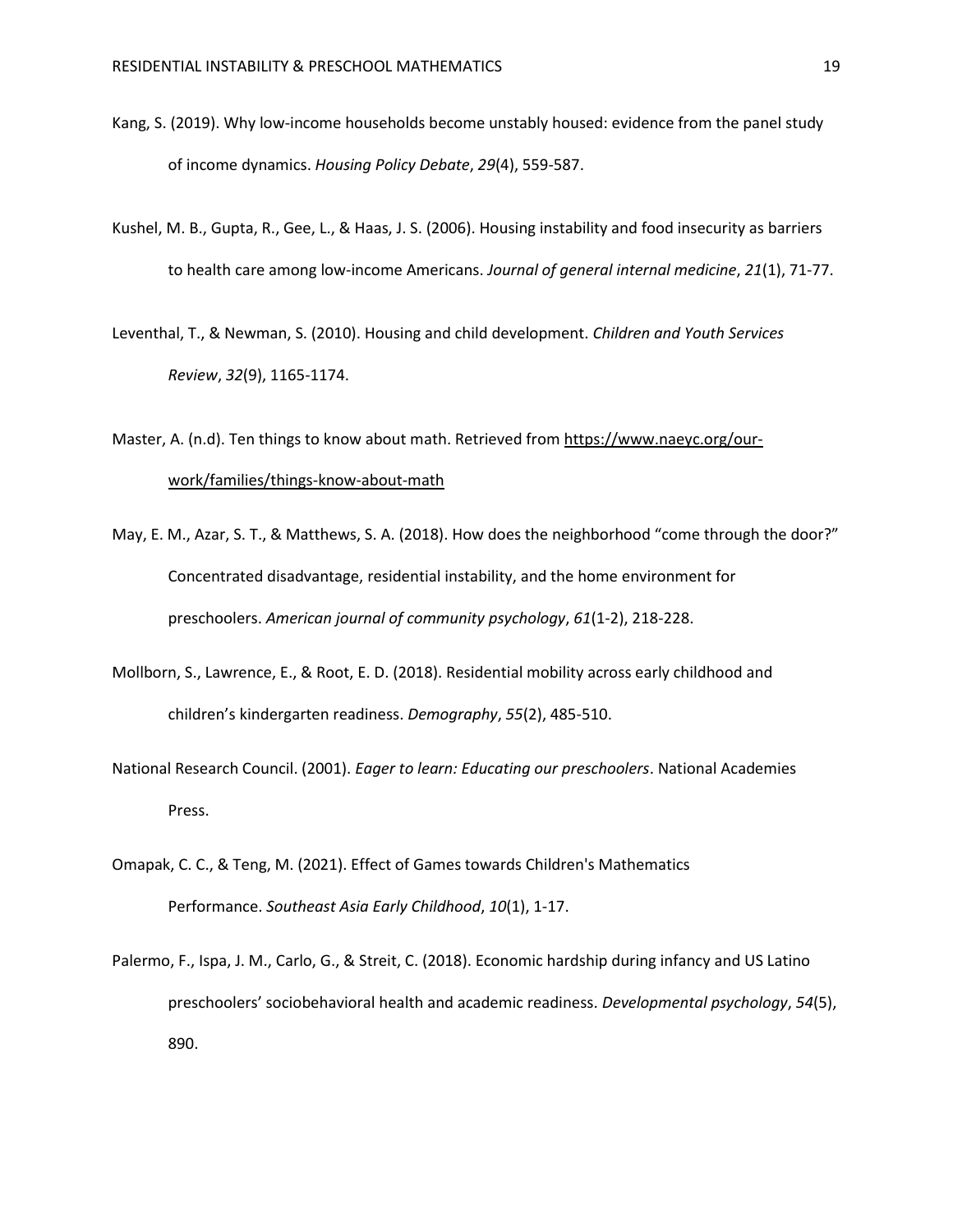- Parks, A. N. (2020). Centering children in mathematics education classroom research. *American Educational Research Journal*, *57*(4), 1443-1484.
- Purpura, D. J., & Logan, J. A. (2015). The nonlinear relations of the approximate number system and mathematical language to early mathematics development. *Developmental Psychology*, *51*(12), 1717.
- Rittle-Johnson, B., Zippert, E. L., & Boice, K. L. (2019). The roles of patterning and spatial skills in early mathematics development. *Early Childhood Research Quarterly*, *46*, 166-178.
- Rumbold, A. R., Giles, L. C., Whitrow, M. J., Steele, E. J., Davies, C. E., Davies, M. J., & Moore, V. M. (2012). The effects of house moves during early childhood on child mental health at age 9 years. *BMC public health*, *12*(1), 1-11.
- Sandstrom, H., & Huerta, S. (2013). The Negtive effects of instability on child development: a research Sysnthesis.
- Schenck-Fontaine, A., & Panico, L. (2019). Many kinds of poverty: Three dimensions of economic hardship, their combinations, and children's behavior problems. *Demography*, *56*(6), 2279-2305.
- Schmitt, S. A., Finders, J. K., & McClelland, M. M. (2015). Residential mobility, inhibitory control, and academic achievement in preschool. *Early Education and Development*, *26*(2), 189-208.
- Susperreguy, M. I., Di Lonardo Burr, S., Xu, C., Douglas, H., & LeFevre, J. A. (2020). Children's home numeracy environment predicts growth of their early mathematical skills in kindergarten. *Child development*, *91*(5), 1663-1680.
- Ziol‐Guest, K. M., & McKenna, C. C. (2014). Early childhood housing instability and school readiness. *Child development*, *85*(1), 103-113.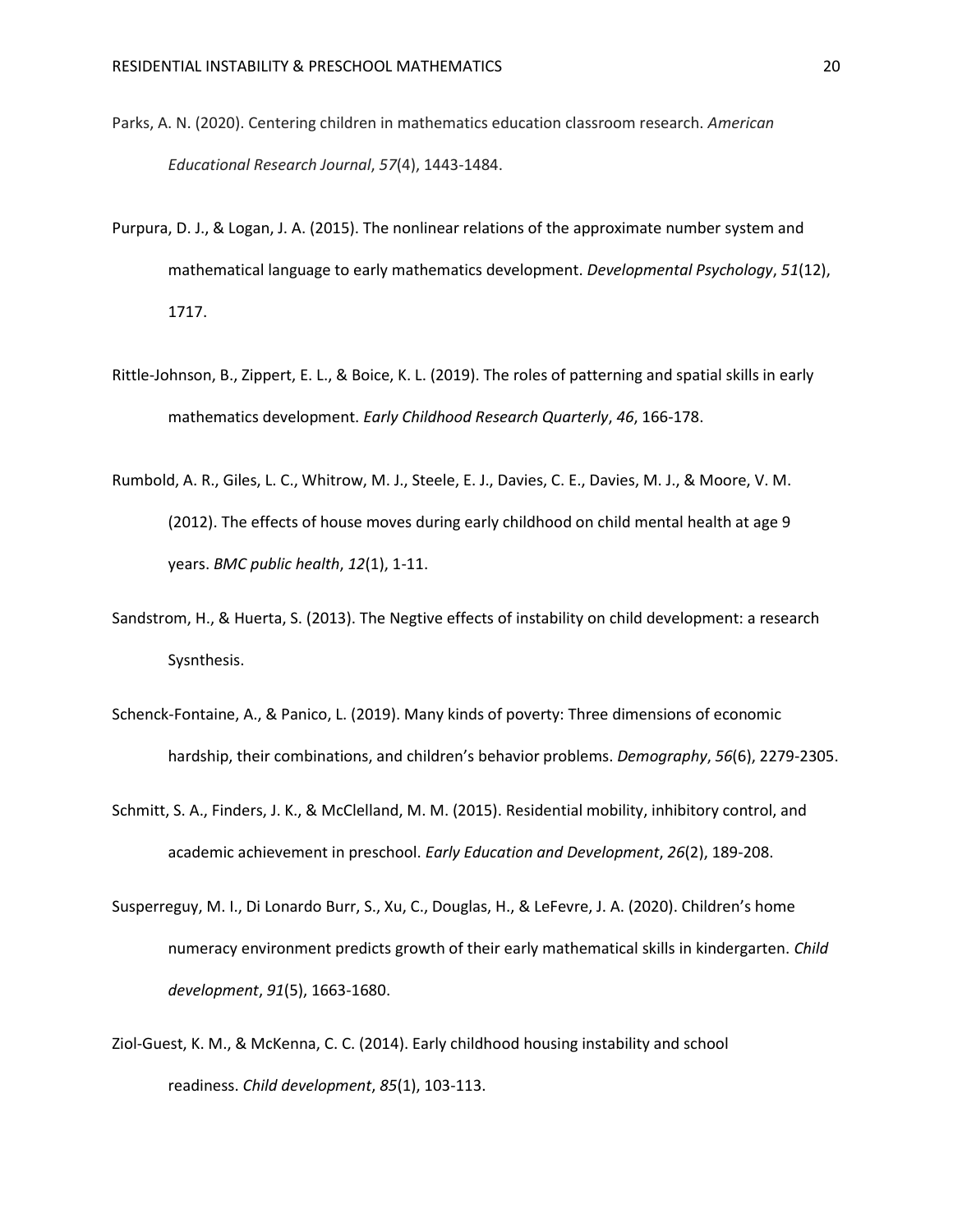Zippert, E. L., Douglas, A. A., Tian, F., & Rittle-Johnson, B. (2021). Helping preschoolers learn math: The impact of emphasizing the patterns in objects and numbers. *Journal of Educational Psychology*.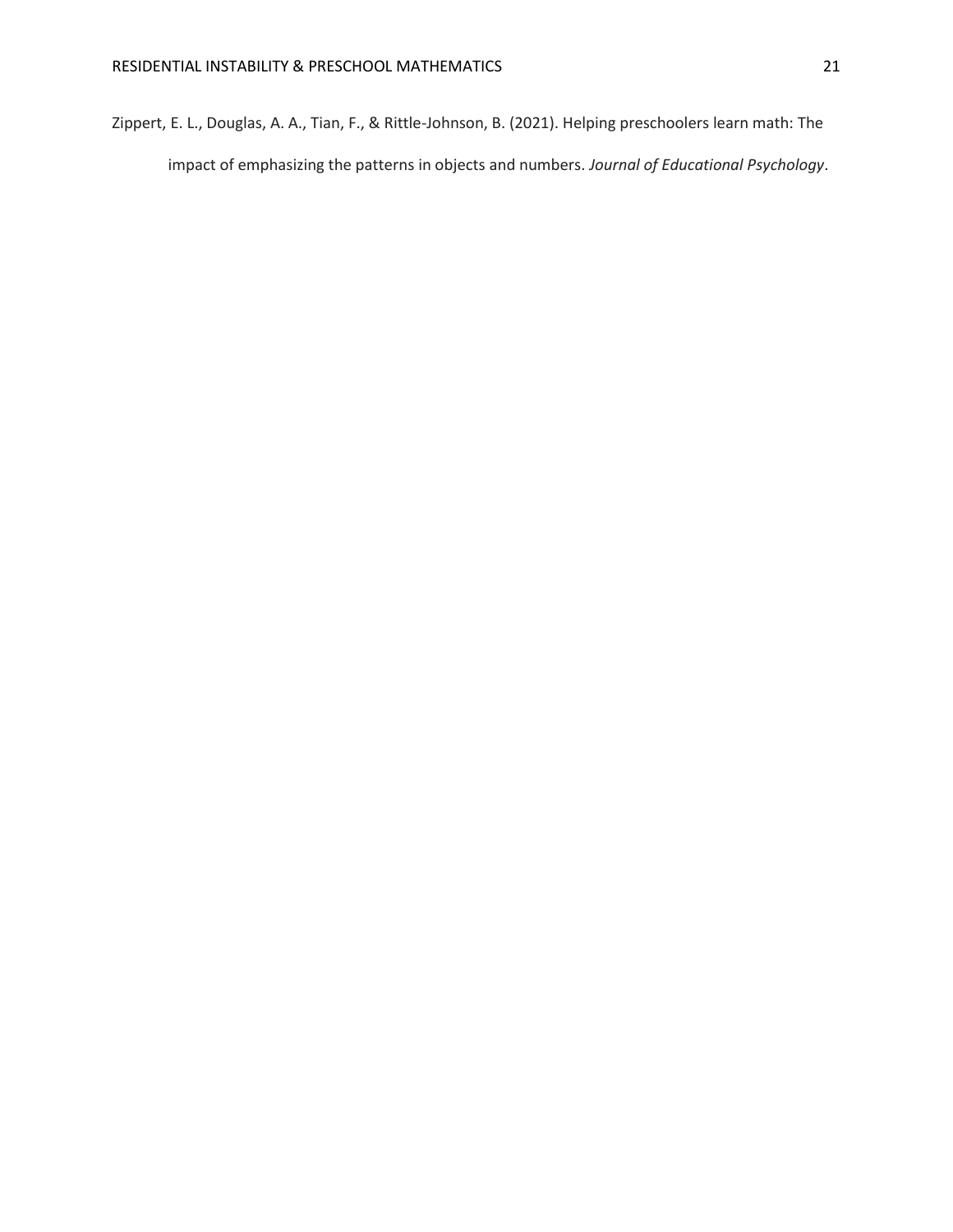## **Appendix**

### **Table 1**

## *Residential Instability in Early Childhood*

| Authors &<br>publication<br>year | Location | Objective                                                                                                                                                  | Methods                                                                                                                          | Sample size;<br>socio-<br>demographic of<br>the sample                                                                                                                                                                                                                                    | Predictor<br>variable<br>(s)             | Outcome<br>variable(s)                                              | Relevant results                                                                                                                                                                                                                                                                                                                                                                                                                |
|----------------------------------|----------|------------------------------------------------------------------------------------------------------------------------------------------------------------|----------------------------------------------------------------------------------------------------------------------------------|-------------------------------------------------------------------------------------------------------------------------------------------------------------------------------------------------------------------------------------------------------------------------------------------|------------------------------------------|---------------------------------------------------------------------|---------------------------------------------------------------------------------------------------------------------------------------------------------------------------------------------------------------------------------------------------------------------------------------------------------------------------------------------------------------------------------------------------------------------------------|
| Anderson et<br>al. (2014)        | US       | Examine the<br>relation<br>between<br>residential<br>mobility and<br>children and<br>adolescents'<br>socio-<br>emotional<br>and<br>academic<br>development | Survey design:<br>the study<br>made use of<br><b>NICHD Study</b><br>of Early Child<br>Care and<br>Youth<br>Development,<br>1997) | $N = 1056$<br>Age: early<br>childhood (birth -<br>54 months of<br>age) middle<br>childhood<br>(kindergarten to<br>fifth grade)<br>adolescence<br>(sixth grade to 15<br>years of age)<br>Race/ethnicity:<br>White, African<br>American,<br>Hispanic<br>Gender: Male,<br>Female<br>SES: N/A | Residential<br>mobility of<br>the family | Context<br>indicators:<br>family,<br>neighborhood,<br>peers, school | A limited number of<br>significant associations<br>were found between the<br>neighborhood context<br>and<br>childhood residential<br>mobility. Results<br>indicated that middle<br>childhood was a period<br>when children's contexts<br>may be the most<br>likely to change<br>concurrent with a<br>residential move.<br>Children who moved<br>generally experienced<br>lower quality contexts<br>than children who did<br>not |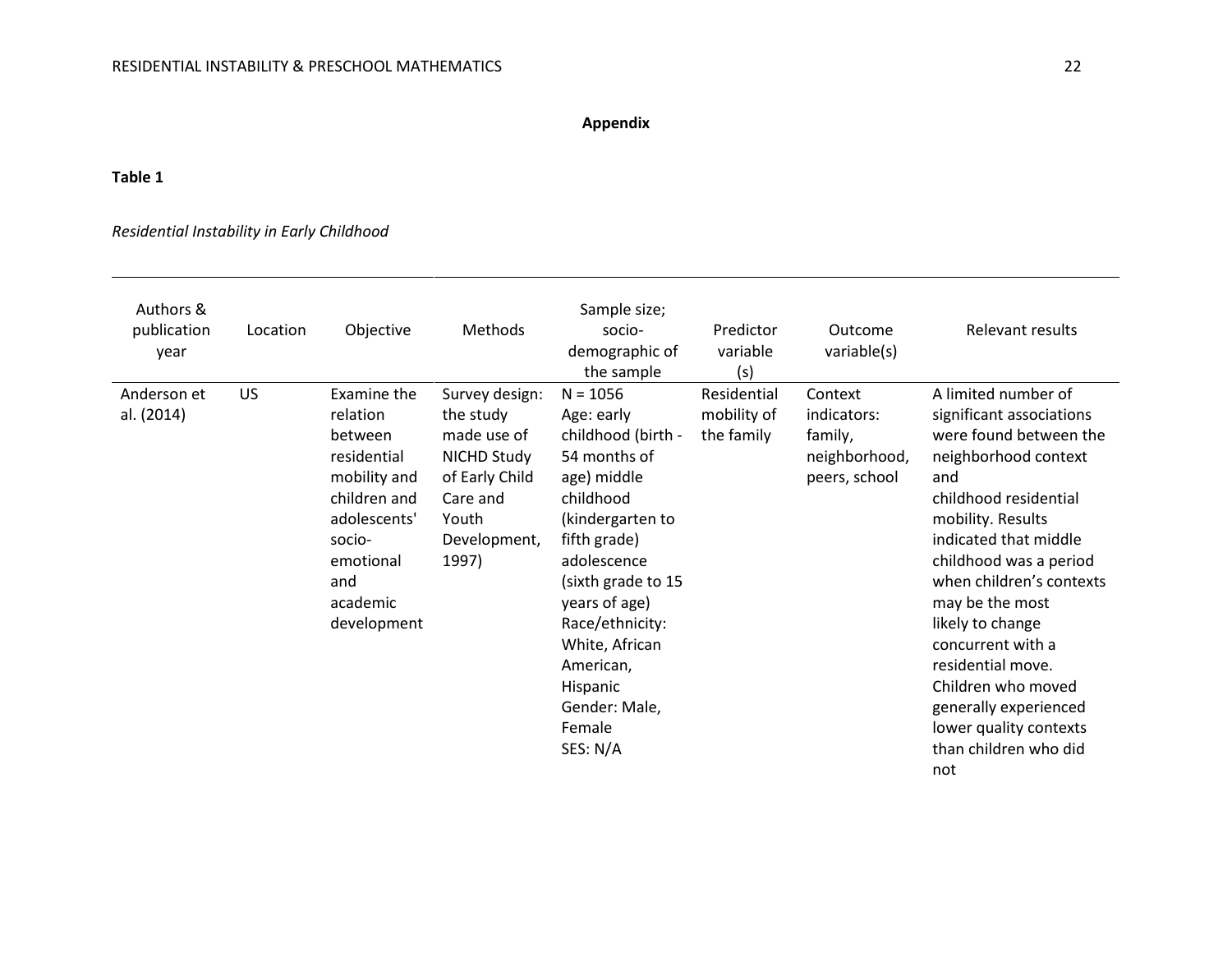| Authors &<br>publication<br>year | Location | Objective                                                                                                                                                                 | Methods                                               | Sample size;<br>socio-<br>demographic<br>of the sample              | Predictor<br>variable<br>(s) | Outcome<br>variable(s)                                                                                                                                                                                                                                                                                                                                                                                                                                                                                                                                                    | Relevant results                                                                                                                                                                                                                                                                                                                                                                                                                     |
|----------------------------------|----------|---------------------------------------------------------------------------------------------------------------------------------------------------------------------------|-------------------------------------------------------|---------------------------------------------------------------------|------------------------------|---------------------------------------------------------------------------------------------------------------------------------------------------------------------------------------------------------------------------------------------------------------------------------------------------------------------------------------------------------------------------------------------------------------------------------------------------------------------------------------------------------------------------------------------------------------------------|--------------------------------------------------------------------------------------------------------------------------------------------------------------------------------------------------------------------------------------------------------------------------------------------------------------------------------------------------------------------------------------------------------------------------------------|
| <b>Buckner</b><br>(2008)         | US       | This article<br>summarizes<br>findings on the<br>effects of<br>homelessness<br>on children's<br>mental health,<br>developmental<br>status, and<br>academic<br>achievement | Literature<br>review<br>Of<br>quantitative<br>studies | $N = N/A$<br>Age: 0-18 years<br>Gender: Male,<br>Female<br>SES: N/A | N/A                          | Child Behavior<br>Checklist (CBCL),<br>Children's<br>Depression<br>Inventory (CDI),<br>Denver<br>Developmental<br><b>Screening Test</b><br>(DDST), Diagnostic<br><b>Interview Schedule</b><br>for Children (DISC),<br>Diagnostic and<br><b>Statistical Manual</b><br>of Mental<br>Disorders (DSM-III-<br>R), Kaufman Brief<br>Intelligence Test<br>(KBIT), Wechsler<br>Individual<br><b>Achievement Test-</b><br>Screener (WIAT-S),<br>Wechsler<br>Intelligence Scale<br>for Children-<br>Revised (WISC-R),<br><b>Wide Range</b><br>Achievement Test-<br>Revised (WRAT-R) | The overall pattern of<br>findings across these<br>studies suggests that<br>more often than<br>not, children's exposure<br>to homelessness increases<br>their risk of adverse<br>outcomes.<br>Nonetheless, this is not a<br>universal finding, and<br>differences in outcomes<br>between<br>homeless children and<br>low-income children are<br>not as pronounced as<br>might be anticipated. The<br>reasons for this are<br>unclear |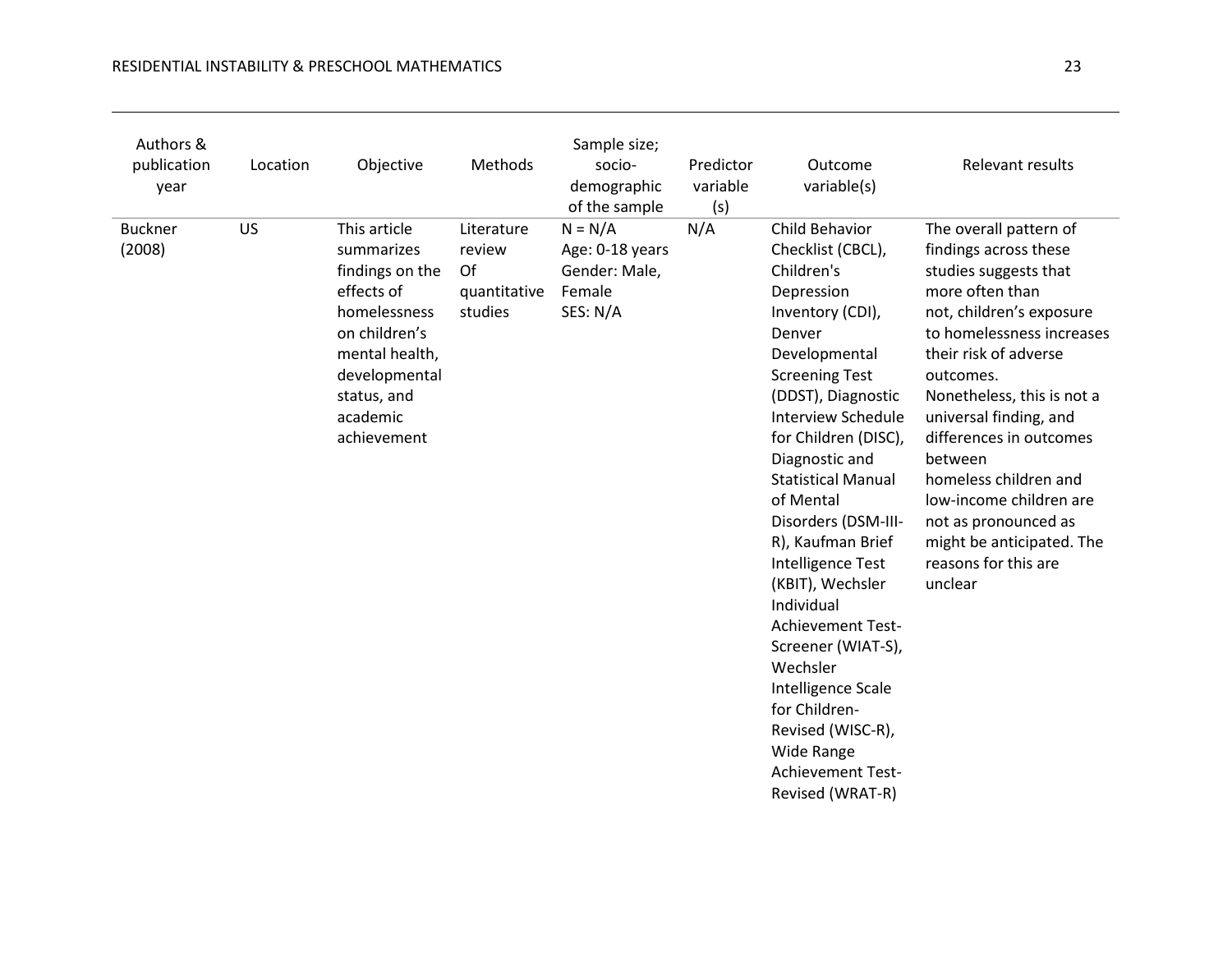| Authors &<br>publication<br>year  | Location  | Objective                                                                                                                                                                                                                                                                                     | Methods                                            | Sample<br>size;<br>socio-<br>demogra<br>phic of<br>the<br>sample          | Predictor<br>variable<br>(s)                                                                                                                            | Outcome<br>variable(s)                                                                                                                                    | Relevant results                                                                                                                                                                                                                                                                                                                                                                                                                              |
|-----------------------------------|-----------|-----------------------------------------------------------------------------------------------------------------------------------------------------------------------------------------------------------------------------------------------------------------------------------------------|----------------------------------------------------|---------------------------------------------------------------------------|---------------------------------------------------------------------------------------------------------------------------------------------------------|-----------------------------------------------------------------------------------------------------------------------------------------------------------|-----------------------------------------------------------------------------------------------------------------------------------------------------------------------------------------------------------------------------------------------------------------------------------------------------------------------------------------------------------------------------------------------------------------------------------------------|
| Leventhal and<br>Newman<br>(2010) | <b>US</b> | This article<br>presents a<br>critical review<br>of recent<br>research on<br>the role of<br>housing in<br>children's<br>development,<br>including<br>physical<br>health; social,<br>emotional, and<br>behavioral<br>outcomes; and<br>schooling,<br>achievement,<br>and economic<br>attainment | Literature<br>review of<br>quantitative<br>studies | $N = N/A$<br>Age: 0-18<br>years<br>Gender:<br>Male,<br>Female<br>SES: N/A | Physical<br>housing<br>quality,<br>crowding,<br>residential<br>mobility,<br>homeownershi<br>p, subsidized<br>housing, and<br>housing<br>Unaffordability | Children's physical<br>health, socio-<br>emotional<br>development,<br>behavioral<br>outcomes,<br>schooling,<br>achievement, and<br>economic<br>attainment | The review sought to<br>assess the current<br>knowledge base on<br>housing and children's<br>development. A large,<br>empirically sound body of<br>research on mobility using<br>diverse samples (including<br>nationally representative<br>ones) indicates that<br>moving, especially<br>multiple times, has<br>negative short-term<br>associations with<br>children's and<br>adolescents' schooling<br>and social and emotional<br>outcomes |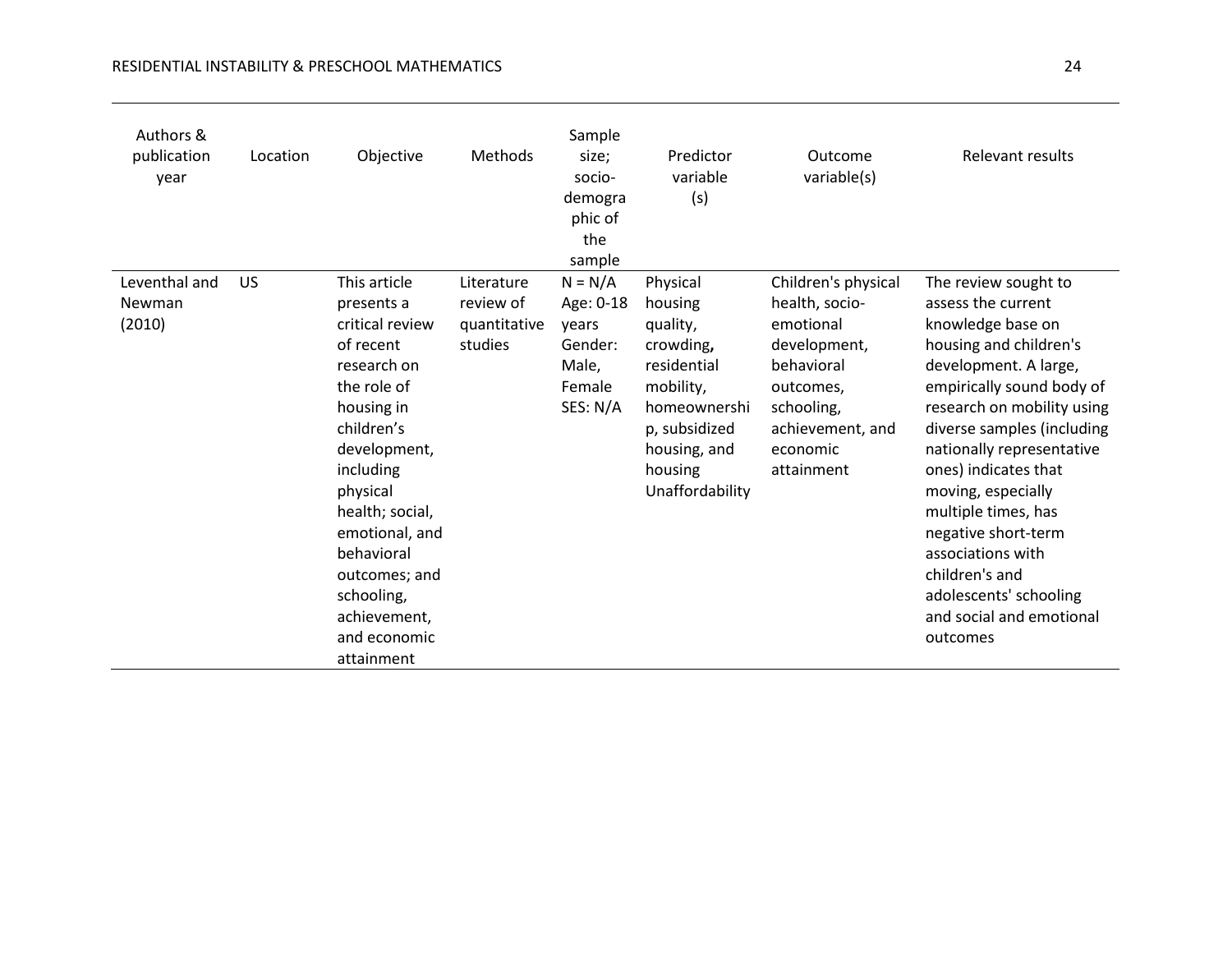## **Table 2**

## *Early Mathematics Development*

| Authors &<br>publication<br>year | Location | Objective                                                                                                                                                                                                                                                                                                                                                        | Methods                                                                                                                                                                                                                                                                                                                                                                            | Sample size;<br>socio-<br>demographic<br>of the<br>sample                                                                                                                                            | Predictor<br>variable<br>(s)                                                                                                                                                                                                                                                                                                   | Outcome<br>variable(s)                                                                                                                           | Relevant results                                                                                                                                                                                                                                                                                                                                                                                                                                                                                            |
|----------------------------------|----------|------------------------------------------------------------------------------------------------------------------------------------------------------------------------------------------------------------------------------------------------------------------------------------------------------------------------------------------------------------------|------------------------------------------------------------------------------------------------------------------------------------------------------------------------------------------------------------------------------------------------------------------------------------------------------------------------------------------------------------------------------------|------------------------------------------------------------------------------------------------------------------------------------------------------------------------------------------------------|--------------------------------------------------------------------------------------------------------------------------------------------------------------------------------------------------------------------------------------------------------------------------------------------------------------------------------|--------------------------------------------------------------------------------------------------------------------------------------------------|-------------------------------------------------------------------------------------------------------------------------------------------------------------------------------------------------------------------------------------------------------------------------------------------------------------------------------------------------------------------------------------------------------------------------------------------------------------------------------------------------------------|
| Bower et<br>al. (2020a)          | US       | The current<br>study conducts<br>a moderated<br>mediation<br>model to test<br>the potential<br>moderating<br>effects of group<br>factors, such as<br>socioeconomic<br>(SES) status and<br>gender, on the<br>possible<br>mediation of<br>spatial language<br>comprehension<br>on the<br>association<br>between spatial<br>skill and<br>mathematics<br>performance | Pre-test post-<br>test: A subset of<br>the pretest<br>assessments was<br>examined for this<br>study, namely,<br>Spatial Language<br>Comprehension<br>Task, Woodcock-<br>Johnson-IV<br><b>Applied Problems</b><br>subtest, Test of<br>Early<br><b>Mathematics</b><br>Ability, subtest,<br>2D and 3D TOSA,<br>and the<br>Woodcock-<br>Johnson-IV<br>Picture<br>Vocabulary<br>subtest | $N = 192$<br>Age: 3 years<br>Race/ethnicit<br>y: White,<br>Black,<br>Hispanic/Lati<br>no, Asian,<br>Other<br>Gender:<br>Male, female<br>SES:<br>Educational<br>attainment<br>of primary<br>caregiver | Vocabulary: WJ-<br>PV<br>Spatial language<br>comprehension:<br>Spatial Language<br>Comprehension<br>Task<br>Spatial skills: 2D<br>and 3D TOSA<br>Expressive<br>vocabulary:<br>Woodcock-<br>Johnson-IV<br>Picture<br>Vocabulary<br>subtest<br>Gender: male,<br>female<br>SES: educational<br>attainment of<br>primary caregiver | Math skills:<br>Test of<br>Early<br>Mathemati<br>cs Ability<br>subtest,<br>and the<br>Woodcock<br>Johnson-IV<br>Picture<br>Vocabulary<br>subtest | The results indicate that<br>the novel Spatial Language<br>Comprehension Task is a<br>reliable measure for<br>examining group<br>differences and the early<br>space-math link.<br>Specifically, higher-SES<br>preschoolers and females<br>had higher spatial<br>language comprehension<br>than their lower-SES peers<br>and males, respectively.<br>Additionally, spatial<br>language comprehension<br>mediated the association<br>between spatial skill and<br>mathematics performance<br>for females only |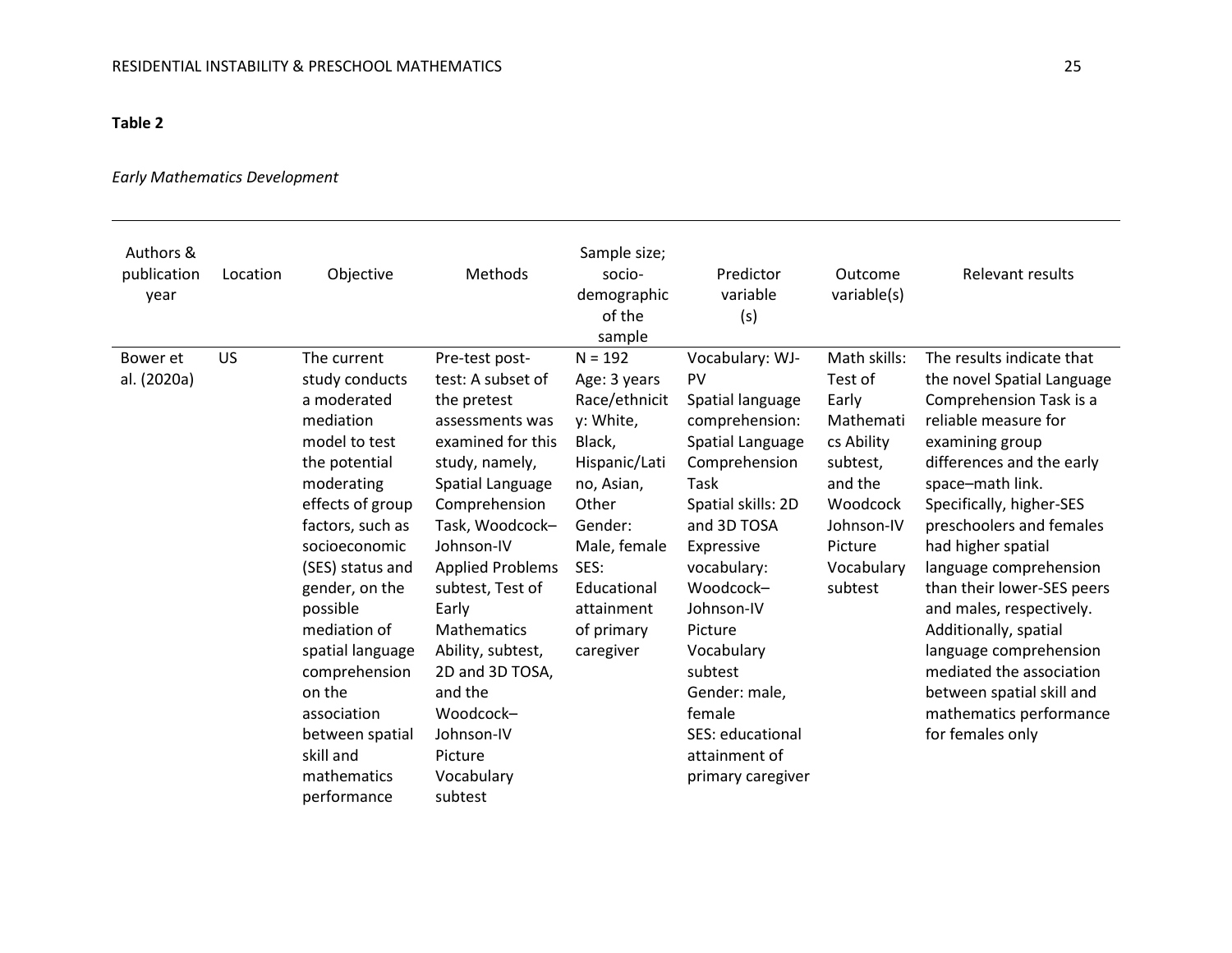| Authors &<br>publication<br>year | Location            | Objective                                                                                                                                                                                                                                                                                                                                                                                           | Methods                                                                                                                                                                                                                                                                                                                                                                                                               | Sample size;<br>socio-<br>demographic<br>of the<br>sample                                                                                                                                                        | Predictor<br>variable<br>(s)                                                                                                                                                                                                  | Outcome<br>variable(s)                                                                                                                                      | Relevant results                                                                                                                                                                                                                                                                                                                                                                                                                                                                                                                                                                                                                                                                                                                                           |
|----------------------------------|---------------------|-----------------------------------------------------------------------------------------------------------------------------------------------------------------------------------------------------------------------------------------------------------------------------------------------------------------------------------------------------------------------------------------------------|-----------------------------------------------------------------------------------------------------------------------------------------------------------------------------------------------------------------------------------------------------------------------------------------------------------------------------------------------------------------------------------------------------------------------|------------------------------------------------------------------------------------------------------------------------------------------------------------------------------------------------------------------|-------------------------------------------------------------------------------------------------------------------------------------------------------------------------------------------------------------------------------|-------------------------------------------------------------------------------------------------------------------------------------------------------------|------------------------------------------------------------------------------------------------------------------------------------------------------------------------------------------------------------------------------------------------------------------------------------------------------------------------------------------------------------------------------------------------------------------------------------------------------------------------------------------------------------------------------------------------------------------------------------------------------------------------------------------------------------------------------------------------------------------------------------------------------------|
| Bower et<br>al. (2020b)          | Northeas<br>tern US | The current<br>study tested (a)<br>whether spatial<br>training<br>benefited<br>preschoolers'<br>spatial and<br>mathematics<br>skills, (b) if the<br>type of<br>feedback<br>provided during<br>spatial training<br>differentially<br>influenced<br>children's<br>spatial and<br>mathematics<br>skills, and (c) if<br>the spatial<br>training's effects<br>varied by<br>socioeconomic<br>status (SES) | Experimental:<br>Children were<br>recruited from<br><b>Head Start</b><br>facilities as well<br>as private pre-<br>schools in two<br>U.S. northeastern<br>states.<br>Preschoolers<br>were randomly<br>assigned to<br>either a<br>'business-as-<br>usual' control or<br>one of three<br>spatial training<br>groups (modeling<br>and feedback<br>[MF]; gesture<br>feedback [GF];<br>spatial language<br>feedback [SLF]). | $N = 187$<br>Age:<br>preschool<br>aged children<br>Race/ethnicit<br>y: White,<br>Black,<br>Hispanic/Lati<br>no, Other<br>Gender:<br>Male, female<br>SES:<br>Educational<br>attainment<br>of primary<br>caregiver | Spatial skill<br>training:<br>shape parade,<br>spatial<br>assembly<br>training<br>Training<br>conditions:<br>MF condition,<br>GF condition,<br>SPF condition<br>SES:<br>educational<br>attainment of<br>primary<br>caregivers | Spatial<br>skills: 2D<br>TOSA, 3D<br>TOSA,<br>spatial<br>vocabulary<br>assessment<br>Mathemati<br>cs: shape<br>identificati<br>on test,<br>WJ-AP,<br>TEMA-3 | Results indicate that first, any<br>spatial training improved<br>preschoolers' 2D TOSA<br>performance, although a<br>significant interaction with<br>SES indicated improvement<br>was driven by low-SES<br>children. Furthermore, low-<br>SES children showed greatest<br>gains on the 2D TOSA with<br>MF and GF. Second, MF and<br>GF improved low-SES<br>children's performance on<br>the 3D TOSA. Third, only low-<br>SES children with MF saw<br>improvements in far-transfer<br>to mathematics (Woodcock-<br>Johnson: Applied Problems,<br>but not the Test of Early<br>Mathematical Ability).<br>Results indicate that,<br>especially for low-income<br>learners, spatial training can<br>improve children's early<br>spatial and mathematics skills |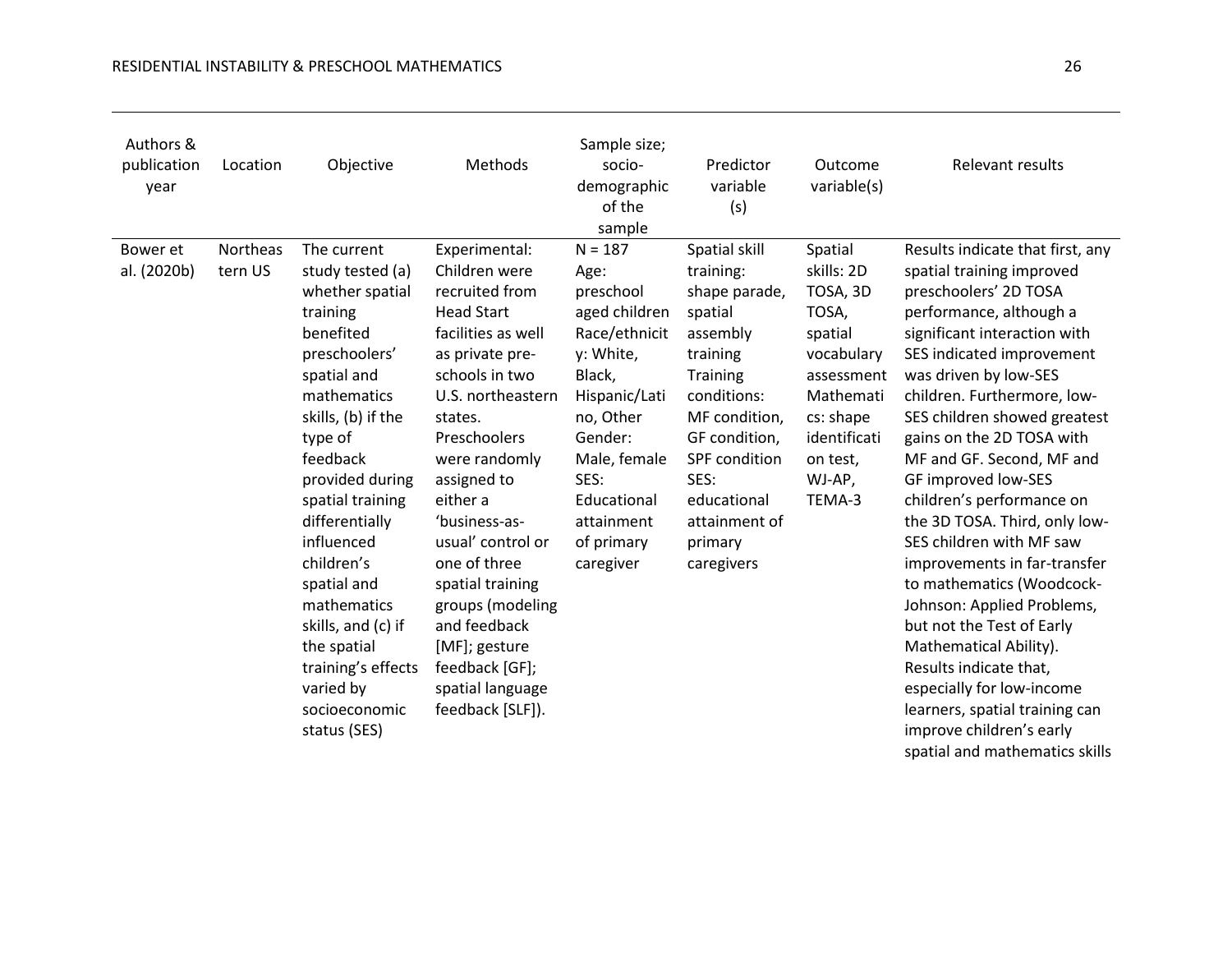| Authors &<br>publication<br>year | Location                            | Objective                                                                                                                                                                                                                                                                                                                                                                                                                                                                                   | Methods                                                                                                                                                                                                                                                                                                                                           | Sample size;<br>socio-<br>demographic<br>of the<br>sample                                                                                              | Predictor<br>variable<br>(s)                                                                                                     | Outcome<br>variable(s)                                         | Relevant results                                                                                                                                                                                                                                                                                                                                                                                                                                                                                                                                         |
|----------------------------------|-------------------------------------|---------------------------------------------------------------------------------------------------------------------------------------------------------------------------------------------------------------------------------------------------------------------------------------------------------------------------------------------------------------------------------------------------------------------------------------------------------------------------------------------|---------------------------------------------------------------------------------------------------------------------------------------------------------------------------------------------------------------------------------------------------------------------------------------------------------------------------------------------------|--------------------------------------------------------------------------------------------------------------------------------------------------------|----------------------------------------------------------------------------------------------------------------------------------|----------------------------------------------------------------|----------------------------------------------------------------------------------------------------------------------------------------------------------------------------------------------------------------------------------------------------------------------------------------------------------------------------------------------------------------------------------------------------------------------------------------------------------------------------------------------------------------------------------------------------------|
| Fisher et al.<br>(2012)          | <b>New</b><br>England,<br><b>US</b> | The current study<br>investigated the<br>relationship<br>between math<br>interest and ability<br>in a low-income,<br>diverse group of<br>preschool children.<br>First, we predicted<br>that early math<br>interest would<br>predict concurrent<br>math skills. Second,<br>we hypothesized<br>that early math<br>ability would<br>predict math<br>interest at later<br>assessment. Third,<br>we similarly<br>hypothesized that<br>early math interest<br>would predict later<br>math skills. | Pre-test post-<br>test: Children<br>were assessed<br>on measures<br>such as TEMA-<br>2, Early<br>Inventory<br>Screening-<br>Revised (EIS-<br>R) language<br>and cognition<br>subtest, and<br>interest<br>observations<br>in late<br>fall/winter<br>(Time1) and<br>spring (Time<br>2), with an<br>average of 5<br>months<br>between<br>assessments | $N = 118$<br>Age: 3-5<br>years<br>Race/ethnicit<br>y: White,<br>Latino,<br>African<br>American,<br>Asian, Other<br>Gender:<br>Male, Female<br>SES: N/A | Interest<br>observations:<br>time played,<br>enjoyment<br>global, goal-<br>directed play,<br>teacher report of<br>child interest | TEMA-2,<br>$EIS-2$<br>language,<br>and<br>cognition<br>subtest | Analyses of concurrent<br>relationships indicated<br>that high levels of interest<br>were related to strong<br>math skills. Even when<br>controlling for initial<br>interest and a brief<br>intelligence measure,<br>math skills predicted math<br>interest approximately 5<br>months later; in the same<br>way, early interest<br>predicted later skill, even<br>controlling for initial<br>interest. These findings<br>suggest that a reciprocal<br>relationship between<br>math interest and math<br>ability may be in place as<br>early as preschool |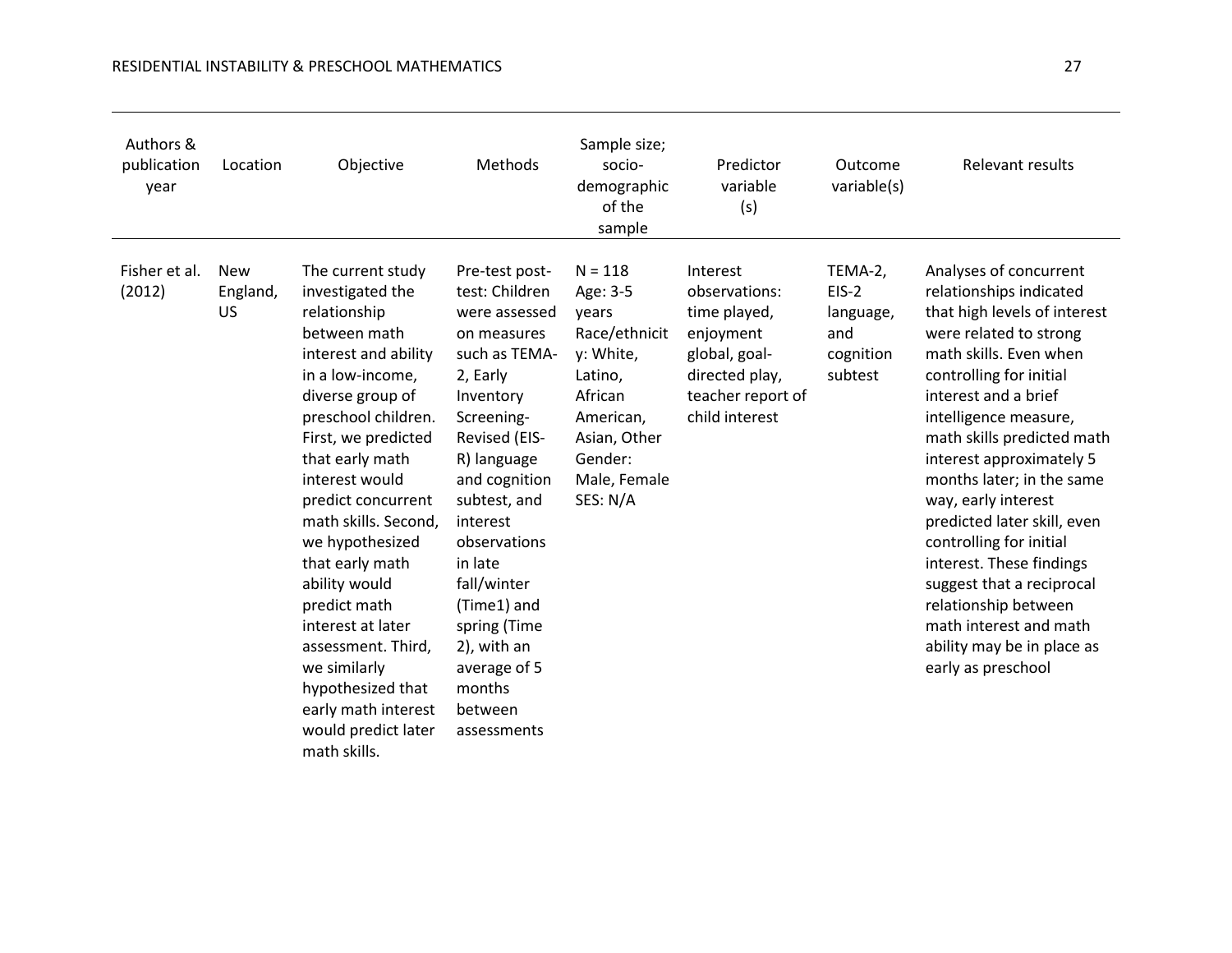| Authors &<br>publication<br>year | Location  | Objective                                                                                                                                                                                                                                                                         | Methods                                                                                                                                                                                                                                                                                             | Sample size;<br>socio-<br>demographic<br>of the<br>sample                                       | Predictor<br>variable<br>(s)                                                                                                                                                                          | Outcome<br>variable(s)                                                                                                                             | Relevant results                                                                                                                                                                                                                                                                                                                                                                                                                                                                                                                                                                                                                                                                                           |
|----------------------------------|-----------|-----------------------------------------------------------------------------------------------------------------------------------------------------------------------------------------------------------------------------------------------------------------------------------|-----------------------------------------------------------------------------------------------------------------------------------------------------------------------------------------------------------------------------------------------------------------------------------------------------|-------------------------------------------------------------------------------------------------|-------------------------------------------------------------------------------------------------------------------------------------------------------------------------------------------------------|----------------------------------------------------------------------------------------------------------------------------------------------------|------------------------------------------------------------------------------------------------------------------------------------------------------------------------------------------------------------------------------------------------------------------------------------------------------------------------------------------------------------------------------------------------------------------------------------------------------------------------------------------------------------------------------------------------------------------------------------------------------------------------------------------------------------------------------------------------------------|
| Harvey and<br>Miller<br>(2017)   | <b>US</b> | The<br>contribution of<br>3 executive<br>function skills<br>(shifting,<br>inhibitory<br>control, and<br>working<br>memory) and<br>their relation to<br>early<br>mathematical<br>skills was<br>investigated<br>with<br>preschoolers<br>attending 6<br><b>Head Start</b><br>centers | English and Spanish<br>speaking children<br>were assessed for<br>the executive<br>function skills as<br>well as their<br>receptive<br>vocabulary skills<br>and early<br>mathematical<br>abilities using the<br>Child Math<br>Assessment which<br>captures an array<br>of skills across 4<br>domains | $N = 92$<br>Age: 3-5<br>years<br>Race/ethnicit<br>y: N/A<br>Gender:<br>Male, Female<br>SES: N/A | Executive<br>function<br>skills:<br>shifting,<br>inhibitory<br>control, and<br>working<br>memory<br>Receptive<br>vocabulary<br>skills<br>Language:<br>English-only<br>vs dual<br>language<br>learners | Early<br>mathemati<br>cs ability:<br>numeracy,<br>arithmetic,<br>spatial/geo<br>metric<br>reasoning,<br>and<br>patterning/<br>logical<br>relations | Hierarchal regression<br>analyses revealed that<br>inhibitory control and<br>working memory made<br>unique contributions to<br>children's early<br>mathematical abilities in the<br>domains of numeracy,<br>arithmetic,<br>spatial/geometric reasoning,<br>and patterning/logical<br>relations after we controlled<br>for age, receptive<br>vocabulary, and previous<br>Head Start experience.<br>Furthermore, receptive<br>vocabulary also accounted<br>for significant variance in<br>children's early<br>mathematical abilities above<br>and beyond executive<br>function skills. No group<br>differences emerged<br>between English-only and<br>dual language learners on<br>the fit of the regression |

models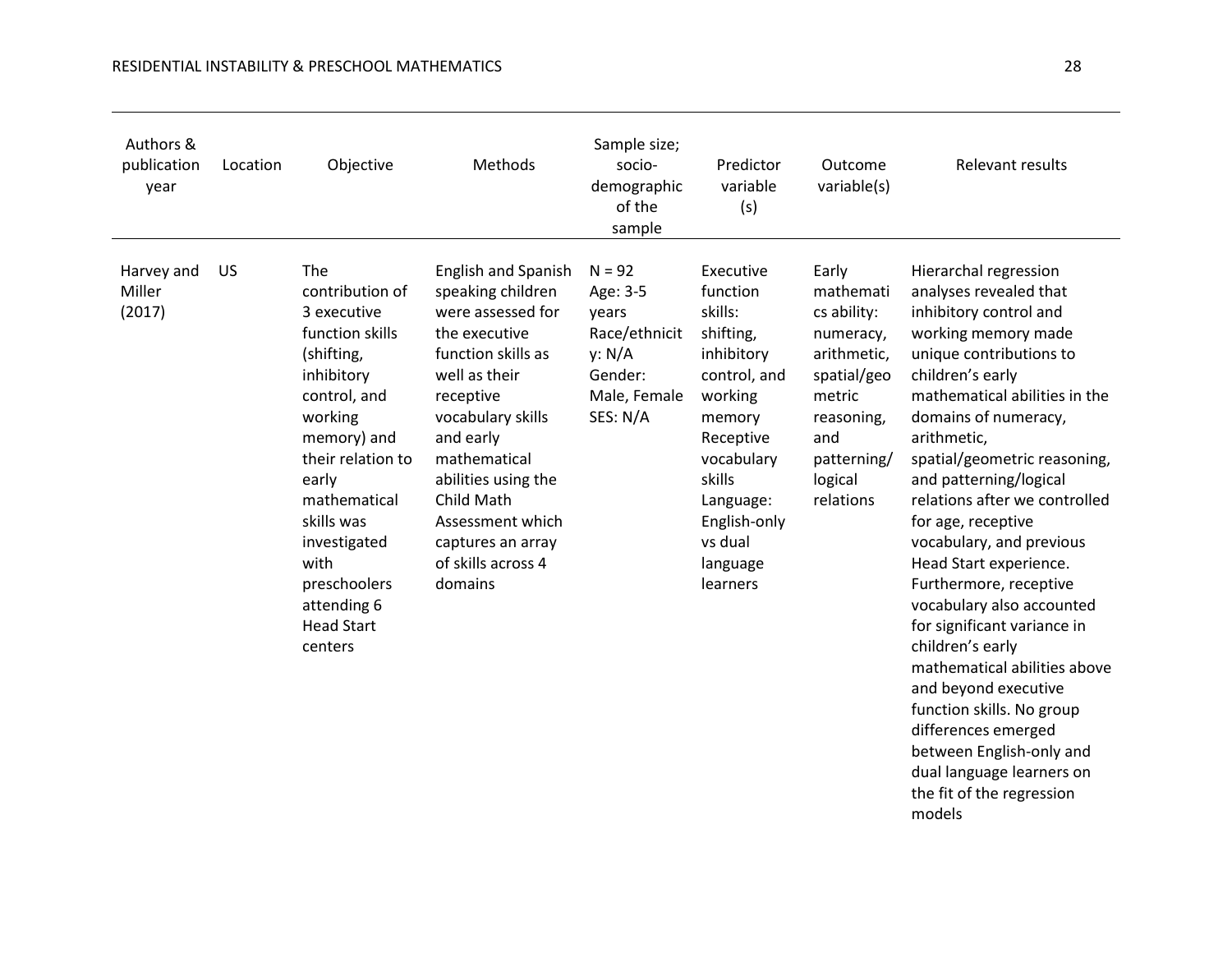| Authors &<br>publication<br>year | Location                                         | Objective                                                                                                                                                                                                    | <b>Methods</b>                                                                                                                                                                                                                                                                                                                                                                                                                                                                                                         | Sample size;<br>socio-<br>demographic<br>of the<br>sample                                        | Predictor<br>variable<br>(s)                                            | Outcome<br>variable(s)                  | Relevant results                                                                                                                                                                                                                                                                                                                                                                           |
|----------------------------------|--------------------------------------------------|--------------------------------------------------------------------------------------------------------------------------------------------------------------------------------------------------------------|------------------------------------------------------------------------------------------------------------------------------------------------------------------------------------------------------------------------------------------------------------------------------------------------------------------------------------------------------------------------------------------------------------------------------------------------------------------------------------------------------------------------|--------------------------------------------------------------------------------------------------|-------------------------------------------------------------------------|-----------------------------------------|--------------------------------------------------------------------------------------------------------------------------------------------------------------------------------------------------------------------------------------------------------------------------------------------------------------------------------------------------------------------------------------------|
| Omapak<br>and Teng<br>(2021)     | Menggat<br>al<br>district,<br>Sabah,<br>Malaysia | This study<br>examined<br>whether game-<br>based<br>interventions to<br>facilitate early<br>mathematics<br>learning among<br>preschoolers<br>lead to<br>improvement in<br>their<br>mathematical<br>abilities | Pre-test post-test:<br>A single group pre-<br>test and post-test<br>with intervening<br><b>Early Mathematics</b><br>based games was<br>used in this<br>research.<br>Preschoolers had<br>taken a pre-test at<br>baseline before the<br>start of<br>intervention<br>program. The post-<br>test was given at<br>the end of the<br>intervention<br>program.<br>Meanwhile,<br>inferential analysis<br>involved paired<br>sample t-test to<br>identify the<br>significant<br>difference between<br>the pre and post-<br>test | $N = 100$<br>Age: 5-6<br>years<br>Race/ethnicit<br>y: N/A<br>Gender:<br>Male, Female<br>SES: N/A | Intervention<br>program:<br>Learning<br>Mathematics<br>through<br>games | Early math<br>abilities:<br><b>TEMA</b> | The results of this study<br>indicate that the use of<br>games as intervention can<br>serve as an effective tool to<br>improve the preschoolers'<br>early mathematics<br>performance and develop<br>their interest in learning<br>through games. This study<br>confirmed earlier findings<br>that game based<br>interventions improve<br>preschoolers' performance<br>in early mathematics |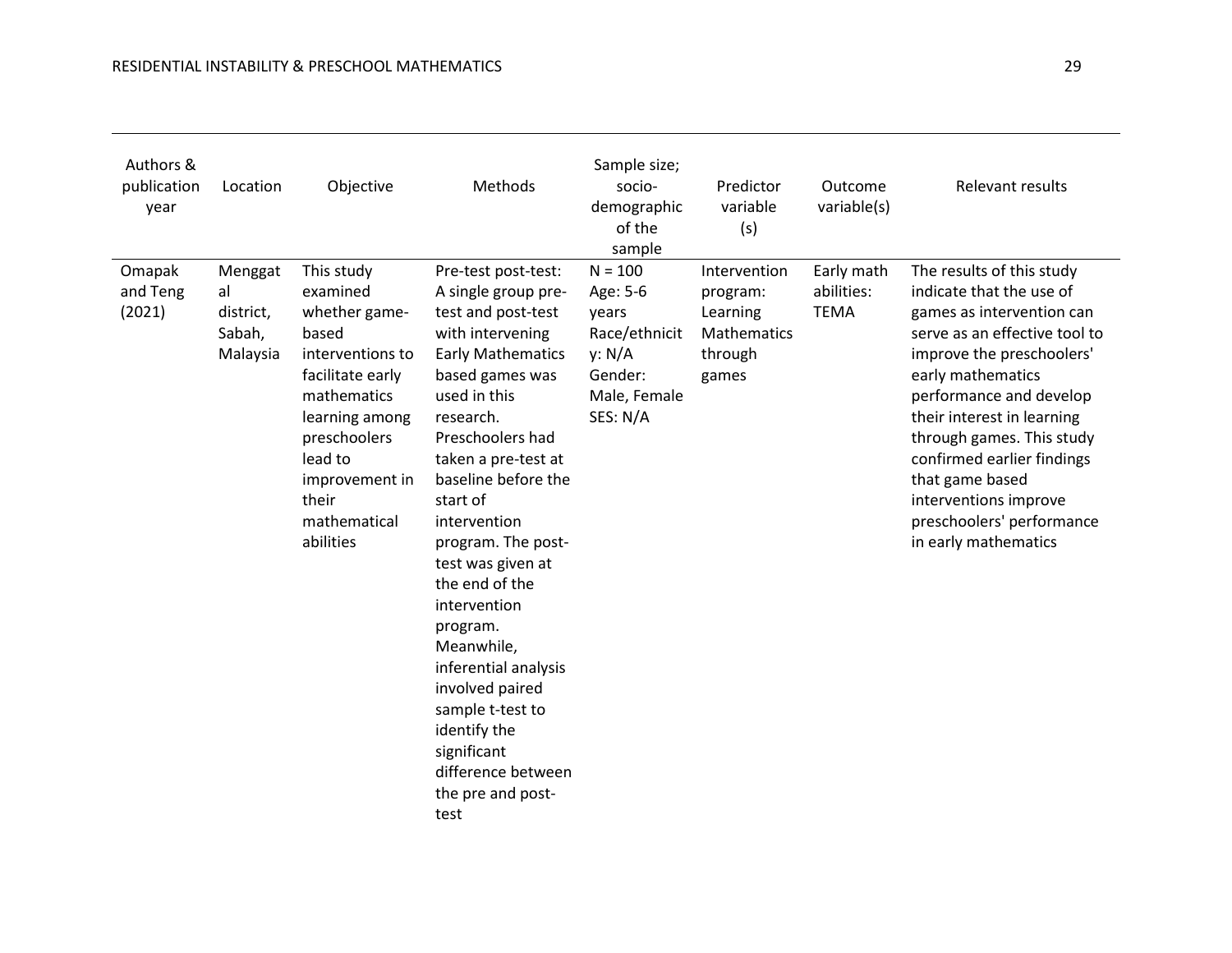| Authors &<br>publication<br>year | Location | Objective                                                                                                                                                                                                                                                                                                                                                                                                                                                         | Methods                                                                                                                                                                                                                                                                                                                                                                                | Sample size;<br>socio-<br>demographic<br>of the sample                                                                                                                | Predictor<br>variable<br>(s) | Outcome<br>variable(s) | Relevant results                                                                                                                                                                                                                                                                                                                                                                                                                                                                                                                                                                                                                                                                                                                                             |
|----------------------------------|----------|-------------------------------------------------------------------------------------------------------------------------------------------------------------------------------------------------------------------------------------------------------------------------------------------------------------------------------------------------------------------------------------------------------------------------------------------------------------------|----------------------------------------------------------------------------------------------------------------------------------------------------------------------------------------------------------------------------------------------------------------------------------------------------------------------------------------------------------------------------------------|-----------------------------------------------------------------------------------------------------------------------------------------------------------------------|------------------------------|------------------------|--------------------------------------------------------------------------------------------------------------------------------------------------------------------------------------------------------------------------------------------------------------------------------------------------------------------------------------------------------------------------------------------------------------------------------------------------------------------------------------------------------------------------------------------------------------------------------------------------------------------------------------------------------------------------------------------------------------------------------------------------------------|
| Parks (2020)                     | US       | Drawing on a 3-<br>year interpretive<br>study that<br>followed a cohort<br>of children from<br>prekindergarten<br>to Grade 1, this<br>article presents<br>results of a<br>multiple case<br>study, which<br>demonstrated<br>that although<br>two children had<br>the same<br>teachers,<br>classmates, and<br>curricula over 3<br>years, their<br>experiences in<br>the three<br>successive<br>mathematics<br>classrooms were<br>quite different<br>from each other | Qualitative<br>research: this is<br>a longitudinal<br>multiple case<br>study that<br>aimed to follow<br>two children<br>over 3 years of<br>schooling,<br>using<br>similarities and<br>differences in<br>the two<br>children's<br>participation in<br>typical<br>mathematics<br>classrooms to<br>understand<br>how their<br>mathematical<br>identities were<br>constructed<br>over time | $N = 2$<br>Age: 3-5 years<br>(prekindergart<br>en children<br>followed for 3<br>years)<br>Race/ethnicity<br>: Black<br>Gender: Male,<br>Female<br>SES: Low-<br>income |                              |                        | This study suggests that<br>descriptions of classrooms<br>that focus on the teachers'<br>interactions with multiple<br>children will not always<br>adequately convey the<br>quality of mathematics<br>instruction experienced by<br>individual children. This study<br>contributes to growing<br>understandings of the<br>relationships between<br>mathematical identity and<br>learning. Broadly, this study<br>suggests that researchers and<br>teacher educators need to<br>attend not just to teachers'<br>classroom practices with<br>"children," but to the ways<br>that they engage with<br>particular children who differ<br>from each other in a variety<br>of ways including race,<br>temperament, gender, as<br>well as other identity<br>markers |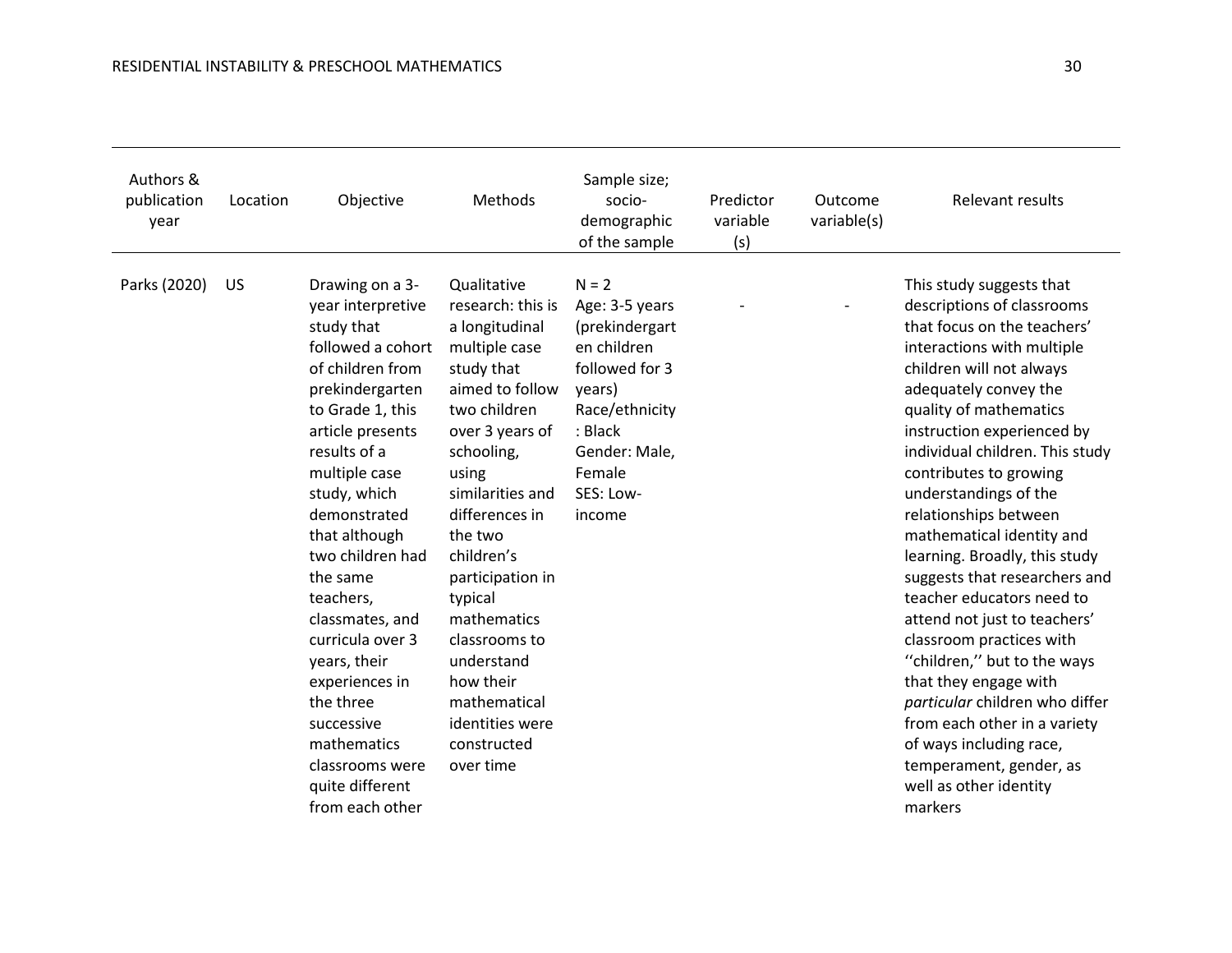| Authors &<br>publication<br>year | Location | Objective                                                                                                                                                                                                                                                                                                                                                                                                                                 | Methods                                                                                                                                                                                                                                                                                                                                                                                                                                                               | Sample size;<br>socio-<br>demographic<br>of the sample                                                                                           | Predictor variable<br>(s)                                                                                                                                                                                                                                                                                                                                                                                                                                                                                     | Outcome<br>variable(s)                                                                                                             | Relevant results                                                                                                                                                                                                                                                                                                                                                                                                                                                                                                                                                                                                                   |
|----------------------------------|----------|-------------------------------------------------------------------------------------------------------------------------------------------------------------------------------------------------------------------------------------------------------------------------------------------------------------------------------------------------------------------------------------------------------------------------------------------|-----------------------------------------------------------------------------------------------------------------------------------------------------------------------------------------------------------------------------------------------------------------------------------------------------------------------------------------------------------------------------------------------------------------------------------------------------------------------|--------------------------------------------------------------------------------------------------------------------------------------------------|---------------------------------------------------------------------------------------------------------------------------------------------------------------------------------------------------------------------------------------------------------------------------------------------------------------------------------------------------------------------------------------------------------------------------------------------------------------------------------------------------------------|------------------------------------------------------------------------------------------------------------------------------------|------------------------------------------------------------------------------------------------------------------------------------------------------------------------------------------------------------------------------------------------------------------------------------------------------------------------------------------------------------------------------------------------------------------------------------------------------------------------------------------------------------------------------------------------------------------------------------------------------------------------------------|
| Purpura and<br>Logan<br>(2015)   | US       | <b>Both</b><br>mathematical<br>language and<br>the<br>approximate<br>number system<br>(ANS) have<br>been identified<br>as strong<br>predictors of<br>early<br>mathematics<br>performance.<br>Yet, these<br>relations may<br>be different<br>depending on a<br>child's<br>developmental<br>level. The<br>purpose of this<br>study was to<br>evaluate the<br>relations<br>between these<br>domains across<br>different levels<br>of ability | Pre-test post-<br>test: Children<br>were assessed<br>on tasks on<br>early numeracy,<br>vocabulary,<br>executive<br>functioning,<br>mathematical<br>language, and<br>approximate<br>number system<br>in the fall and<br>spring of the<br>academic year.<br>In the spring,<br>early numeracy<br>was used as a<br>dependent<br>variable. Two<br>separate sets of<br>analyses were<br>conducted-<br>conventional<br>linear<br>regressions, and<br>quantile<br>regressions | $N = 114$<br>Age: 3-5 years<br>Race/ethnicity<br>White, African<br>American,<br>Hispanic,<br>Asian, Other<br>Gender: Male,<br>Female<br>SES: N/A | The Preschool<br><b>Early Numeracy</b><br>Skills Test (PNS-B)<br>over fall,<br>Definitional<br>Vocabulary<br>subtest of the Test<br>of Preschool Early<br>Literacy Skills,<br>Author-developed<br>measure of<br>mathematical<br>content language,<br>Pana math test,<br>Stroop-like task,<br>Dimensional<br>Change Card Sort<br>task, and listening<br>recall task from<br>the Automated<br><b>Working Memory</b><br>Assessment, Age,<br>sex, parental<br>education, and<br>rapid automatized<br>naming (RAN) | Early<br>Numeracy:<br>The<br>Preschool<br>Early<br>Numeracy<br>Skills Test-<br><b>Brief</b><br>Version<br>$(PNS-B)$<br>over Spring | The mixed-effect<br>regressions indicated<br>that mathematical<br>language, but not the<br>ANS, nor other cognitive<br>domains, predicted<br>mathematics<br>performance. However,<br>the quantile regression<br>analyses revealed a more<br>nuanced relation among<br>domains. Specifically, it<br>was found that<br>mathematical language<br>and the ANS predicted<br>mathematical<br>performance at different<br>points on the ability<br>continuum. These dual<br>nonlinear relations<br>indicate that different<br>mechanisms may<br>enhance mathematical<br>acquisition dependent on<br>children's developmental<br>abilities |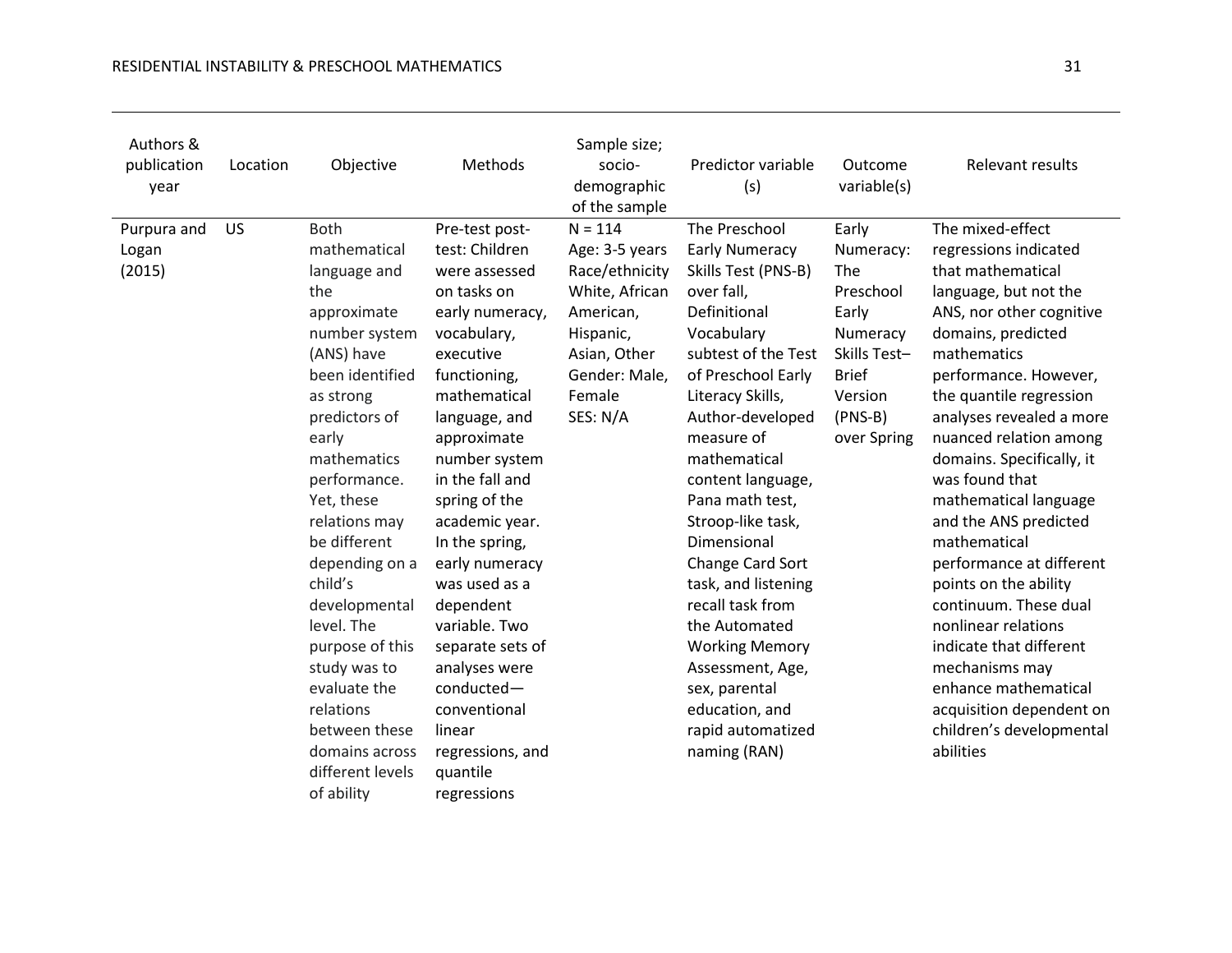| Authors &<br>publication<br>Location<br>year | Objective                                                                                                                                                                                                                                                                                                                                                                                                                                                                             | Methods                                                                                                                                                                                                                                                                                                                                                                                                                                                                                                                                                                                          | Sample size;<br>socio-<br>demographic<br>of the<br>sample                                                                                                                                       | Predictor<br>variable<br>(s)                                                                                                                                                                                                                                                                                                                                       | Outcome<br>variable(s)                                                                                         | Relevant results                                                                                                                                                                                                                                                                                                                                                                                                                                                                                                       |
|----------------------------------------------|---------------------------------------------------------------------------------------------------------------------------------------------------------------------------------------------------------------------------------------------------------------------------------------------------------------------------------------------------------------------------------------------------------------------------------------------------------------------------------------|--------------------------------------------------------------------------------------------------------------------------------------------------------------------------------------------------------------------------------------------------------------------------------------------------------------------------------------------------------------------------------------------------------------------------------------------------------------------------------------------------------------------------------------------------------------------------------------------------|-------------------------------------------------------------------------------------------------------------------------------------------------------------------------------------------------|--------------------------------------------------------------------------------------------------------------------------------------------------------------------------------------------------------------------------------------------------------------------------------------------------------------------------------------------------------------------|----------------------------------------------------------------------------------------------------------------|------------------------------------------------------------------------------------------------------------------------------------------------------------------------------------------------------------------------------------------------------------------------------------------------------------------------------------------------------------------------------------------------------------------------------------------------------------------------------------------------------------------------|
| US<br>Rittle-<br>Johnson et<br>al. (2019)    | This study focused<br>on patterning and<br>spatial skills.<br>Hypotheses:<br>1. Repeating<br>patterning skills<br>and spatial skills<br>are moderately<br>correlated<br>2. Spatial skills<br>predict math<br>knowledge, both<br>concurrently and<br>seven-months<br>later<br>3. Repeating<br>patterning skills<br>predict math<br>knowledge, both<br>concurrently and<br>seven-months<br>later<br>4. Spatial and<br>repeating<br>patterning skills<br>predict later math<br>knowledge | Pre-test post-test:<br>Within the first<br>quarter of the school<br>year, children were<br>assessed at their<br>preschools in two 30-<br>min sessions<br>approximately five<br>days apart. The first<br>session included<br>assessments of verbal<br>ability, research-based<br>patterning, form<br>perception, and<br>spatial visualization. In<br>the second session,<br>children completed<br>assessments of visual-<br>spatial and verbal<br>WM, math<br>knowledge, and<br>teacher-based<br>patterning.<br>At Time 2, children<br>completed the math<br>and verbal STM and<br>WM assessments | $N = 73$<br>Age: 4-5<br>years<br>Race/ethnicit<br>y: White,<br>African<br>American,<br>Hispanic, or<br>Latino, Asian<br>or Pacific<br>Islander,<br>Other<br>Gender:<br>Male, Female<br>SES: N/A | Repeating<br>patterning<br>skills:<br>Research<br>based<br>patterning<br>assessment,<br>teacher-<br>based<br>patterning<br>assessment<br>Spatial skills:<br>Form<br>perception,<br>spatial<br>visualization,<br>visual-spatial<br>working<br>memory<br>Control<br>variables:<br>Age at Time<br>1, verbal<br>ability, verbal<br>short-term<br>and working<br>memory | Math<br>knowledge:<br>Research<br>based Early<br>Mathemati<br><b>CS</b><br>Assessmen<br>t (REMA)<br>short form | Children's repeating<br>patterning and spatial<br>skills were related and<br>were each unique<br>predictors of<br>children's math<br>knowledge at the<br>same time point and<br>seven months later.<br>Further, repeating<br>patterning skills<br>predicted later math<br>knowledge even after<br>controlling for prior<br>math knowledge.<br>Thus, although<br>repeating patterning<br>and spatial skills are<br>related, repeating<br>patterning skills are a<br>unique predictor of<br>math knowledge and<br>growth |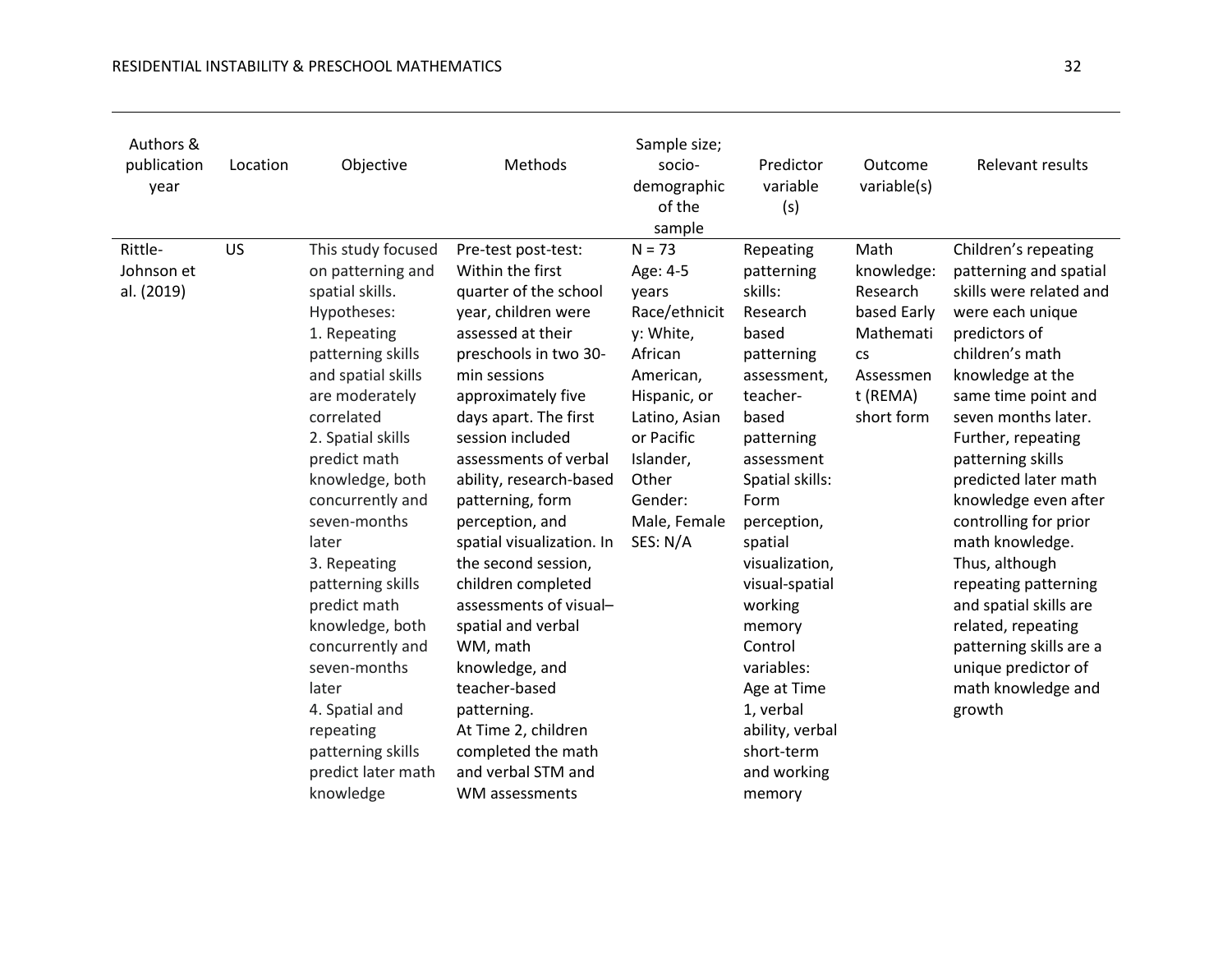| Authors &<br>publication<br>year | Location                     | Objective                                                                                                                                                                                                                                                                           | Methods                                                                                                                                                                                                                                                                                                                                                                                                                                          | Sample size;<br>socio-<br>demographic<br>of the sample                                        | Predictor<br>variable<br>(s)                                                                                                                                                                                                                                             | Outcome<br>variable(s)                                                                                                                                                                                                                                                                                                                                                            | Relevant results                                                                                                                                                                                                                                                                                                                                                                                                                                                                                                                                                                                                                                                                                                                                                                 |
|----------------------------------|------------------------------|-------------------------------------------------------------------------------------------------------------------------------------------------------------------------------------------------------------------------------------------------------------------------------------|--------------------------------------------------------------------------------------------------------------------------------------------------------------------------------------------------------------------------------------------------------------------------------------------------------------------------------------------------------------------------------------------------------------------------------------------------|-----------------------------------------------------------------------------------------------|--------------------------------------------------------------------------------------------------------------------------------------------------------------------------------------------------------------------------------------------------------------------------|-----------------------------------------------------------------------------------------------------------------------------------------------------------------------------------------------------------------------------------------------------------------------------------------------------------------------------------------------------------------------------------|----------------------------------------------------------------------------------------------------------------------------------------------------------------------------------------------------------------------------------------------------------------------------------------------------------------------------------------------------------------------------------------------------------------------------------------------------------------------------------------------------------------------------------------------------------------------------------------------------------------------------------------------------------------------------------------------------------------------------------------------------------------------------------|
| Schmitt et<br>al. (2017)         | Pacific<br>Northwe<br>st, US | This study<br>hypothesized that<br>EF would<br>significantly<br>predict math in<br>preschool and<br>kindergarten, and<br>that math would<br>predict math<br>during this time<br>frame. Further,<br>we expected that<br>EF and math<br>growth<br>trajectories would<br>be correlated | Pre-test post-test:<br>The present study<br>explored the<br>bidirectional and<br>longitudinal<br>associations<br>between executive<br>function (EF) and<br>early academic skills<br>(math and literacy)<br>across 4 waves of<br>measurement<br>during the transition<br>from preschool to<br>kindergarten using 2<br>complementary<br>analytical<br>approaches: cross-<br>lagged panel<br>modeling and latent<br>growth curve<br>modeling (LCGM) | $N = 424$<br>Age: 4-5 years<br>Race/ethnicity<br>: N/A<br>Gender: Male,<br>Female<br>SES: N/A | EF:<br>Head-<br>Toes-<br>Knees-<br>Shoulder<br>s (HTKS)<br>task, a<br>Card Sort<br>task, the<br>Auditory<br>Working<br>Memory<br>subtest<br>from the<br>Woodcoc<br>$k-$<br>Johnson<br><b>III Tests</b><br>of<br>Cognitive<br>Abilities,<br>and the<br>Simon<br>Says task | Academic<br>Achieveme<br>nt: Literacy<br>skills were<br>assessed<br>with the<br>Letter-<br>Word<br>Identificati<br>on subtest<br>from the<br>Woodcock<br>-Johnson<br>III Tests of<br>Achieveme<br>nt Abilities,<br>math skills<br>were<br>assessed<br>with the<br>Applied<br>Problems<br>subtest<br>from the<br>Woodcock<br>-Johnson<br>III Tests of<br>Achieveme<br>nt Abilities | Cross-lagged panel models<br>indicated bidirectional<br>relations between EF and<br>math over preschool,<br>which became directional<br>in kindergarten with only<br>EF predicting math.<br>Moreover, there was a<br>bidirectional relation<br>between math and literacy<br>that emerged in<br>kindergarten. Similarly,<br><b>LGCM</b> revealed correlated<br>growth between EF and<br>math as well as math and<br>literacy, but not EF and<br>literacy. Exploring the<br>patterns of relations across<br>the waves of the panel<br>model in conjunction with<br>the patterns of relations<br>between intercepts and<br>slopes in the LGCMs led to<br>a more nuanced<br>understanding of the<br>relations between EF and<br>academic skills across<br>preschool and kindergarten |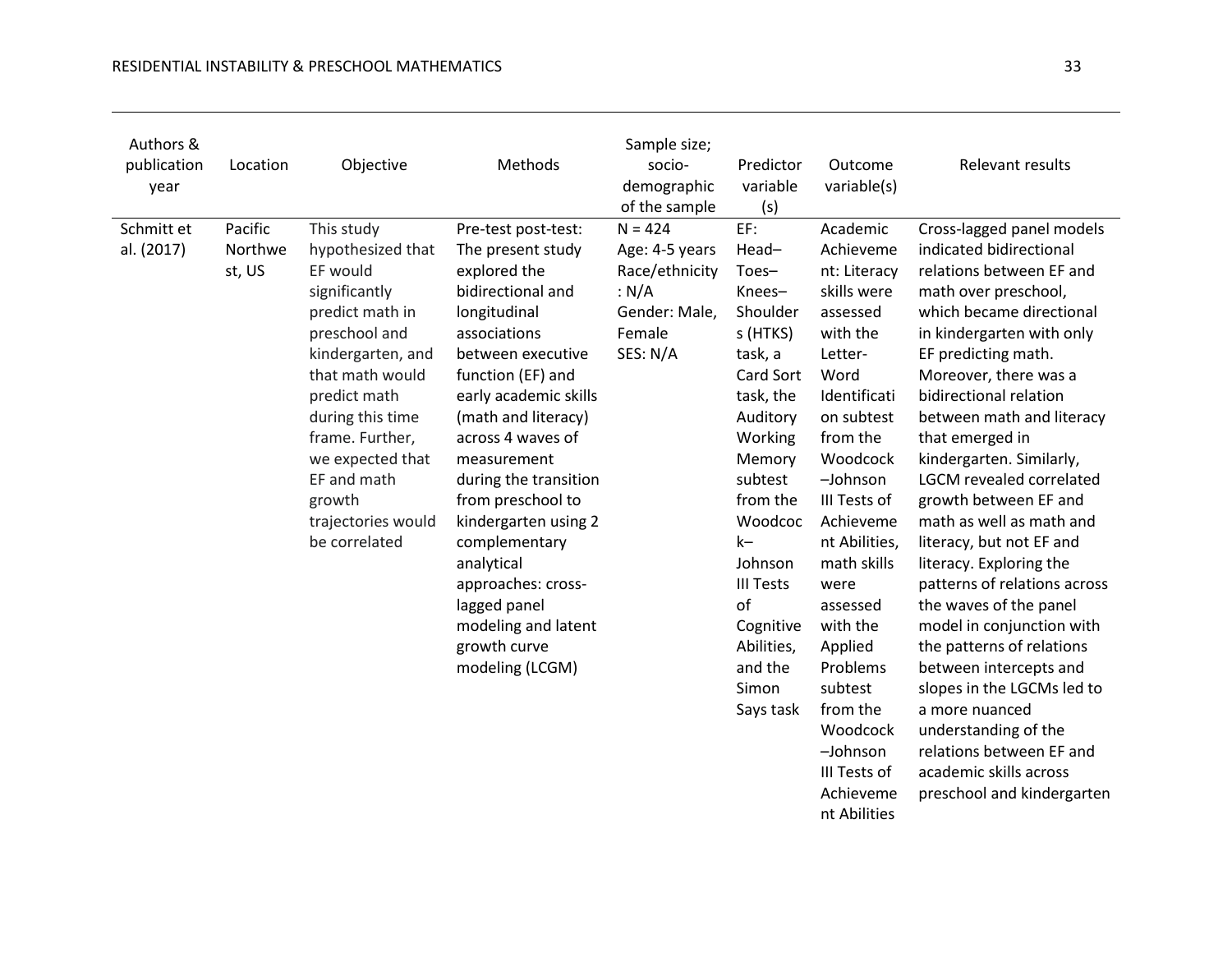| Authors &<br>publication<br>year | Location | Objective                                                                                                                                                          | Methods                                                                                                                                                                        | Sample size;<br>socio-<br>demographic<br>of the sample                                                                                                           | Predictor<br>variable<br>(s)                                                                                                                                                                                      | Outcome<br>variable(s)                                                                                                                                                                                                                                        | <b>Relevant results</b>                                                                                                                                                                                                                                                                                                                                                                                                                                                                                                                                                   |
|----------------------------------|----------|--------------------------------------------------------------------------------------------------------------------------------------------------------------------|--------------------------------------------------------------------------------------------------------------------------------------------------------------------------------|------------------------------------------------------------------------------------------------------------------------------------------------------------------|-------------------------------------------------------------------------------------------------------------------------------------------------------------------------------------------------------------------|---------------------------------------------------------------------------------------------------------------------------------------------------------------------------------------------------------------------------------------------------------------|---------------------------------------------------------------------------------------------------------------------------------------------------------------------------------------------------------------------------------------------------------------------------------------------------------------------------------------------------------------------------------------------------------------------------------------------------------------------------------------------------------------------------------------------------------------------------|
| Susperreguy<br>et al. (2020)     | Chile    | This study<br>investigated the<br>longitudinal<br>associations<br>between<br>children's early<br>mathematics and<br>their home<br>numeracy<br>environment<br>(HNE) | Pre-test post-test:<br>Chilean children<br>from families who<br>varied widely in<br>socioeconomic<br>status were<br>assessed at the<br>beginning and end<br>of prekindergarten | $N = 419$<br>(beginning of<br>kindergarten);<br>368 (end of<br>kindergarten)<br>Age: 4-5 years<br>Race/ethnicity<br>: N/A<br>Gender: Male,<br>Female<br>SES: N/A | Activities<br>: Code,<br>meaning,<br>mapping,<br>operatio<br>ns,<br>games<br>Parent:<br>Literacy<br>attitudes.<br>literacy<br>expectati<br>ons,<br>numerac<br>٧<br>attitudes,<br>numerac<br>٧<br>expectati<br>ons | Literacy T3:<br>letter word<br>identificati<br>on,<br>vocabulary<br>Numeracy<br>T3: number<br>compariso<br>n.<br>(symbolic),<br>number<br>compariso<br>n.<br>(nonsymbo<br>lic),<br>arithmetic<br>fluency,<br>number<br>line,<br>applied<br>problem<br>solving | Children whose parents<br>provided frequent<br>operational numeracy<br>activities (e.g., learning<br>simple sums) at<br>prekindergarten showed<br>better arithmetic<br>performance and growth in<br>nonsymbolic and symbolic<br>number comparison at the<br>end of kindergarten.<br>Parents' knowledge of<br>number-related games<br>predicted children's<br>arithmetic skills and growth<br>in nonsymbolic number<br>comparison. These findings<br>underscore the persistent<br>relations between the HNE<br>and the development of<br>children's mathematical<br>skills |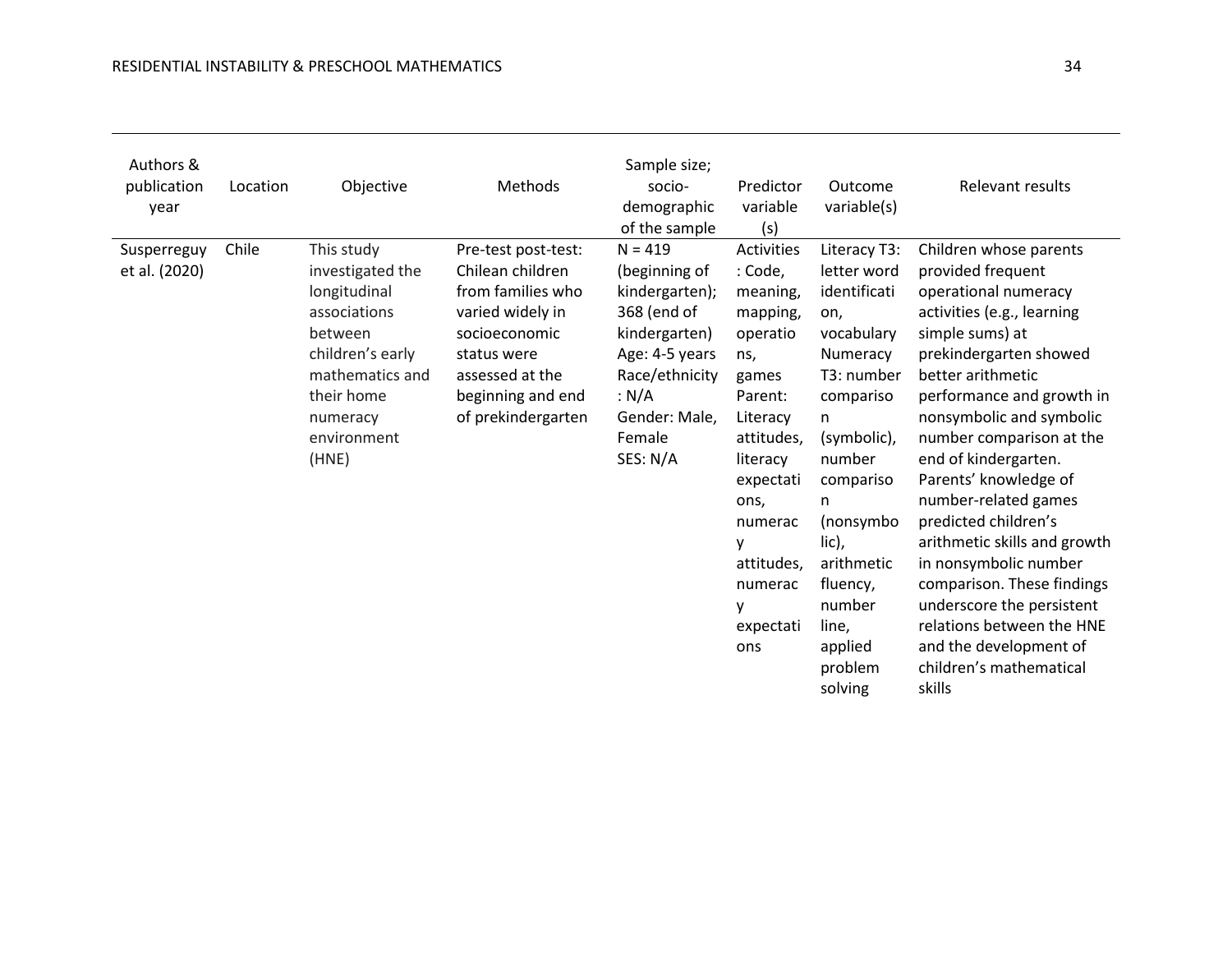| Authors &<br>publication<br>year | Location  | Objective                                                                                                                                                                                                                                                                                                | Methods                                                                                                                                                                                                                                                                                                                                                                                                                                                                                                                                                                   | Sample size;<br>socio-<br>demographic<br>of the sample                                                                                         | Predictor<br>variable<br>(s)                                                                                                                                                                                                                                                                                                                                                                                                        | Outcome<br>variable(s)                                                     | Relevant results                                                                                                                                                                                                                                                                                                                                                                                                                                                                                                                                                                                                                                                                                                            |
|----------------------------------|-----------|----------------------------------------------------------------------------------------------------------------------------------------------------------------------------------------------------------------------------------------------------------------------------------------------------------|---------------------------------------------------------------------------------------------------------------------------------------------------------------------------------------------------------------------------------------------------------------------------------------------------------------------------------------------------------------------------------------------------------------------------------------------------------------------------------------------------------------------------------------------------------------------------|------------------------------------------------------------------------------------------------------------------------------------------------|-------------------------------------------------------------------------------------------------------------------------------------------------------------------------------------------------------------------------------------------------------------------------------------------------------------------------------------------------------------------------------------------------------------------------------------|----------------------------------------------------------------------------|-----------------------------------------------------------------------------------------------------------------------------------------------------------------------------------------------------------------------------------------------------------------------------------------------------------------------------------------------------------------------------------------------------------------------------------------------------------------------------------------------------------------------------------------------------------------------------------------------------------------------------------------------------------------------------------------------------------------------------|
| Zippert et<br>al. (2021)         | <b>US</b> | The<br>purpose<br>of the<br>current<br>study was<br>to<br>examine<br>the causal<br>effects of<br>repeating<br>patterning<br>and<br>numeracy<br>tutoring<br>on<br>repeating<br>patterning<br>numeracy,<br>and<br>general<br>mathemat<br>ics<br>knowledg<br>e in the<br>year<br>before<br>kindergart<br>en | Experimental:<br>Children's general<br>math and numeracy,<br>successor, and<br>predecessor principle,<br>and patterning<br>knowledge were first<br>assessed in a 30-min<br>session. Next,<br>participants were<br>randomly assigned to<br>one of three<br>conditions (i.e.,<br>business-as-usual<br>(BAU) Control,<br>Patterning +<br>Numeracy, or Literacy<br>+ Numeracy).<br>Participants in each<br>tutoring group<br>received five 30-min<br>sessions of instruction<br>in pairs. Following the<br>completion of<br>tutoring, all<br>participants were post<br>tested | $N = 211$<br>Age: 4-5 years<br>Race/ethnicity<br>: White,<br>African<br>American,<br>Hispanic,<br>Asian<br>Gender: Male,<br>Female<br>SES: N/A | Patterning<br>knowledge:<br>teacher-based<br>patterning<br>assessment<br>(TBP), research-<br>based<br>patterning<br>assessment<br>Successor and<br>predecessor<br>knowledge:<br>measured using<br>an adapted<br>version of the<br>unit task. The<br>authors added<br>new items to<br>measure<br>predecessor<br>knowledge with<br>small set sizes.<br>Conditions:<br>Patterning +<br>Numeracy,<br>Literacy +<br>Numeracy,<br>Control | General<br>math and<br>numeracy<br>knowledge:<br><b>REMA</b><br>short form | The present study<br>examined the effects of<br>combining patterning and<br>numeracy tutoring on<br>preschoolers 'repeating<br>patterning, numeracy, and<br>general mathematics<br>knowledge in comparison<br>to numeracy tutoring<br>without patterning<br>tutoring and regular<br>classroom instruction. The<br>authors obtained causal<br>evidence that<br>preschoolers 'repeating<br>patterning knowledge can<br>be improved through<br>targeted instruction.<br>However, neither this<br>tutoring nor our other<br>numeracy tutoring<br>condition led to significant<br>improvements in specific<br>or general measures of<br>numeracy and<br>mathematics knowledge<br>compared with regular<br>classroom instruction. |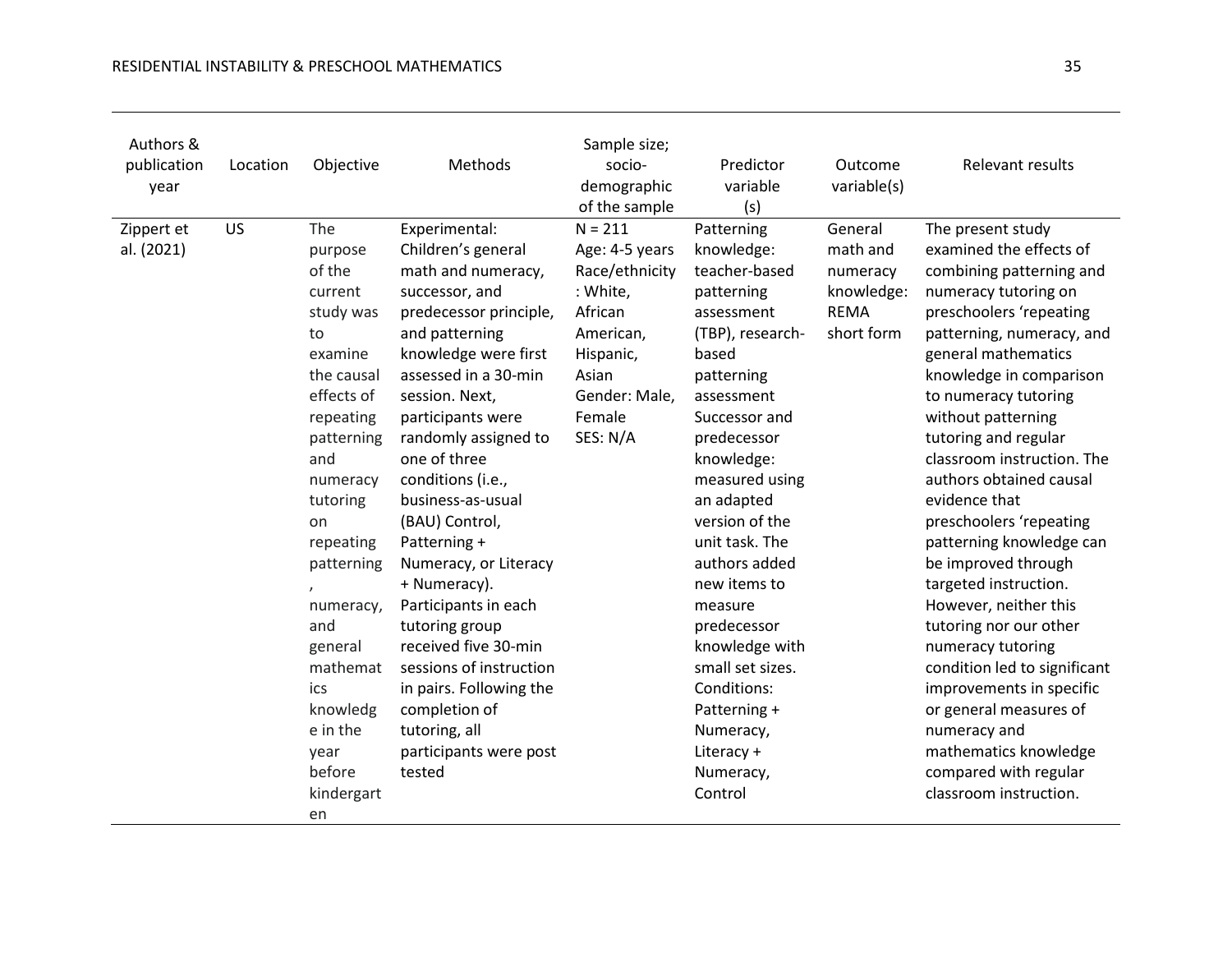## **Table 3**

## *Residential Instability and School Readiness*

| Authors &<br>publication<br>year | Location | Objective                                                                                                                                                                                                                                           | Methods                                                                                                                                                                                                                | Sample size;<br>socio-<br>demographic<br>of the<br>sample                                                                                                          | Predictor variable<br>(s)                                                                                                                                                                                                                                                                                                                                                                                        | Outcome<br>variable(s)                                                                                                                                                                                                                                                                              | Relevant results                                                                                                                                                                                                                                                                                                                                                                                                                                                                                                                                                                                        |
|----------------------------------|----------|-----------------------------------------------------------------------------------------------------------------------------------------------------------------------------------------------------------------------------------------------------|------------------------------------------------------------------------------------------------------------------------------------------------------------------------------------------------------------------------|--------------------------------------------------------------------------------------------------------------------------------------------------------------------|------------------------------------------------------------------------------------------------------------------------------------------------------------------------------------------------------------------------------------------------------------------------------------------------------------------------------------------------------------------------------------------------------------------|-----------------------------------------------------------------------------------------------------------------------------------------------------------------------------------------------------------------------------------------------------------------------------------------------------|---------------------------------------------------------------------------------------------------------------------------------------------------------------------------------------------------------------------------------------------------------------------------------------------------------------------------------------------------------------------------------------------------------------------------------------------------------------------------------------------------------------------------------------------------------------------------------------------------------|
| Coley et al.<br>(2013)           | US       | This study<br>assessed<br>housing<br>quality,<br>stability, type<br>(i.e.,<br>ownership<br>status and<br>subsidy<br>status), and<br>cost<br>simultaneous<br>ly to<br>delineate<br>their unique<br>associations<br>with<br>children's<br>development | Survey design:<br>This study<br>used a<br>representative<br>, longitudinal<br>sample of<br>low-income<br>children and<br>adolescents<br>from low-<br>income urban<br>neighborhood<br>s from the<br>Three-City<br>Study | $N = 2437$<br>Age: 2-21<br>vears<br>Race/ethnicit<br>y: European<br>American,<br>African<br>American,<br>Hispanic,<br>Other<br>Gender:<br>Male, Female<br>SES: N/A | Physical quality,<br>residential<br>instability, housing<br>type, housing cost,<br>psychological<br>distress, parenting<br>stress, family<br>routines, marital<br>status, number of<br>household<br>members,<br>maternal<br>employment<br>status, whether<br>receiving TANF,<br>child's age, gender,<br>mothers'<br>race/ethnicity,<br>immigrant status,<br>education, and<br>each family's city of<br>residence | Child and<br>adolescent<br>functioning:<br><b>CBCL</b><br>Internalizing<br>&<br>Externalizing<br>scale<br>Woodcock-<br>Johnson<br>Psycho-<br>Educational<br>Battery<br>Revised (WJ-<br>R) Letter-<br>Word<br>Identification<br>and Applied<br>Problems<br>subtests to<br>reading and<br>math skills | Residential instability<br>showed significant<br>associations with<br>children's emotional,<br>behavioral, and cognitive<br>functioning. Children in<br>families with high levels of<br>moves had greater<br>internalizing and<br>externalizing problems<br>compared to children with<br>fewer moves. These<br>associations were<br>mediated by maternal<br>psychological distress in<br>families with greater<br>residential instability.<br>These results might reflect<br>the effects of single<br>residential moves on<br>short-term shifts in child<br>functioning versus<br>cumulative impacts of |

more long-term instability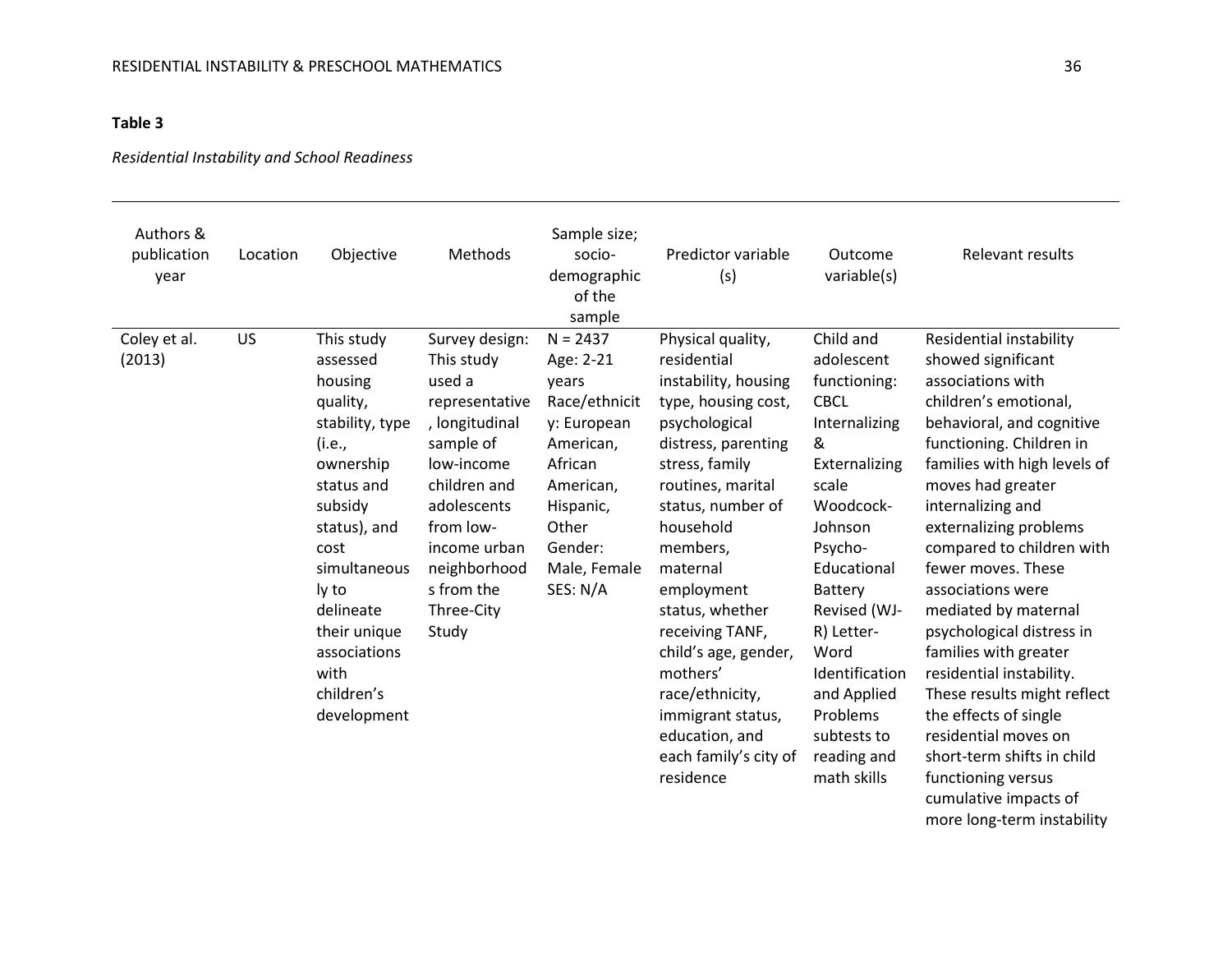| Authors &<br>publication<br>year | Location               | Objective                                                                                                                                                                                                                                                                                                                                                                                                                                                                                                                                                                                  | Methods                                                                                                                                                                                                     | Sample size;<br>socio-<br>demographic<br>of the sample                                                                                                                                 | Predictor<br>variable<br>(s)                                                                                                                                                                                                                                                                                                                                                                                                | Outcome<br>variable(s)                         | Relevant results                                                                                                                                                                                                                                                                                                                                                  |
|----------------------------------|------------------------|--------------------------------------------------------------------------------------------------------------------------------------------------------------------------------------------------------------------------------------------------------------------------------------------------------------------------------------------------------------------------------------------------------------------------------------------------------------------------------------------------------------------------------------------------------------------------------------------|-------------------------------------------------------------------------------------------------------------------------------------------------------------------------------------------------------------|----------------------------------------------------------------------------------------------------------------------------------------------------------------------------------------|-----------------------------------------------------------------------------------------------------------------------------------------------------------------------------------------------------------------------------------------------------------------------------------------------------------------------------------------------------------------------------------------------------------------------------|------------------------------------------------|-------------------------------------------------------------------------------------------------------------------------------------------------------------------------------------------------------------------------------------------------------------------------------------------------------------------------------------------------------------------|
| Coulton et al.<br>(2016)         | Cleveland,<br>Ohio, US | This study had four<br>main hypotheses.<br>1. Exposure to poor<br>quality housing and<br>disadvantaged<br>neighborhoods during<br>early childhood<br>negatively affect early<br>literacy skills.<br>2. Housing market<br>distress contributes to<br>children's<br>performance on early<br>literacy.<br>3. Child maltreatment,<br>residential instability<br>and lead poisoning are<br>negatively associated<br>with early literacy.<br>4. Problematic<br>housing conditions<br>contribute to the<br>likelihood of child<br>maltreatment,<br>residential instability,<br>and lead poisoning | Survey<br>design:<br>This study<br>draws on<br>data from<br>the<br>ChildHood<br>Integrated<br>Longitudinal<br>Data<br>(CHILD)<br>system and<br>a<br>geographic<br>information<br>system (GIS)<br>based tool | $N = 13,762$<br>Age:<br>Preschool<br>aged children<br>Race/ethnicity<br>: Non-hispanic<br>Whites,<br>African<br>American,<br>Hispanic,<br>Other<br>Gender: Male,<br>Female<br>SES: N/A | Housing<br>characteristics:<br>housing<br>condition,<br>housing market<br>value,<br>public/subsidized<br>housing, housing<br>market distress<br>event,<br>neighborhood<br>quality<br>concentrated<br>disadvantage<br>Family<br>characteristics:<br>Teen mother,<br>mother's<br>education,<br>poverty status<br>Child<br>characteristics:<br>Low birth weight,<br>gender, age,<br>race/ethnicity,<br>language,<br>disability | Kindergarten<br>readiness of<br>literacy score | Children exposed<br>to problematic<br>housing and<br>disadvantaged<br>neighborhoods<br>have lower<br>kindergarten<br>readiness scores.<br>The negative<br>effects of housing<br>problems on<br>kindergarten<br>readiness are<br>partially mediated<br>by child<br>maltreatment<br>incidences,<br>residential<br>instability, and<br>elevated blood<br>lead levels |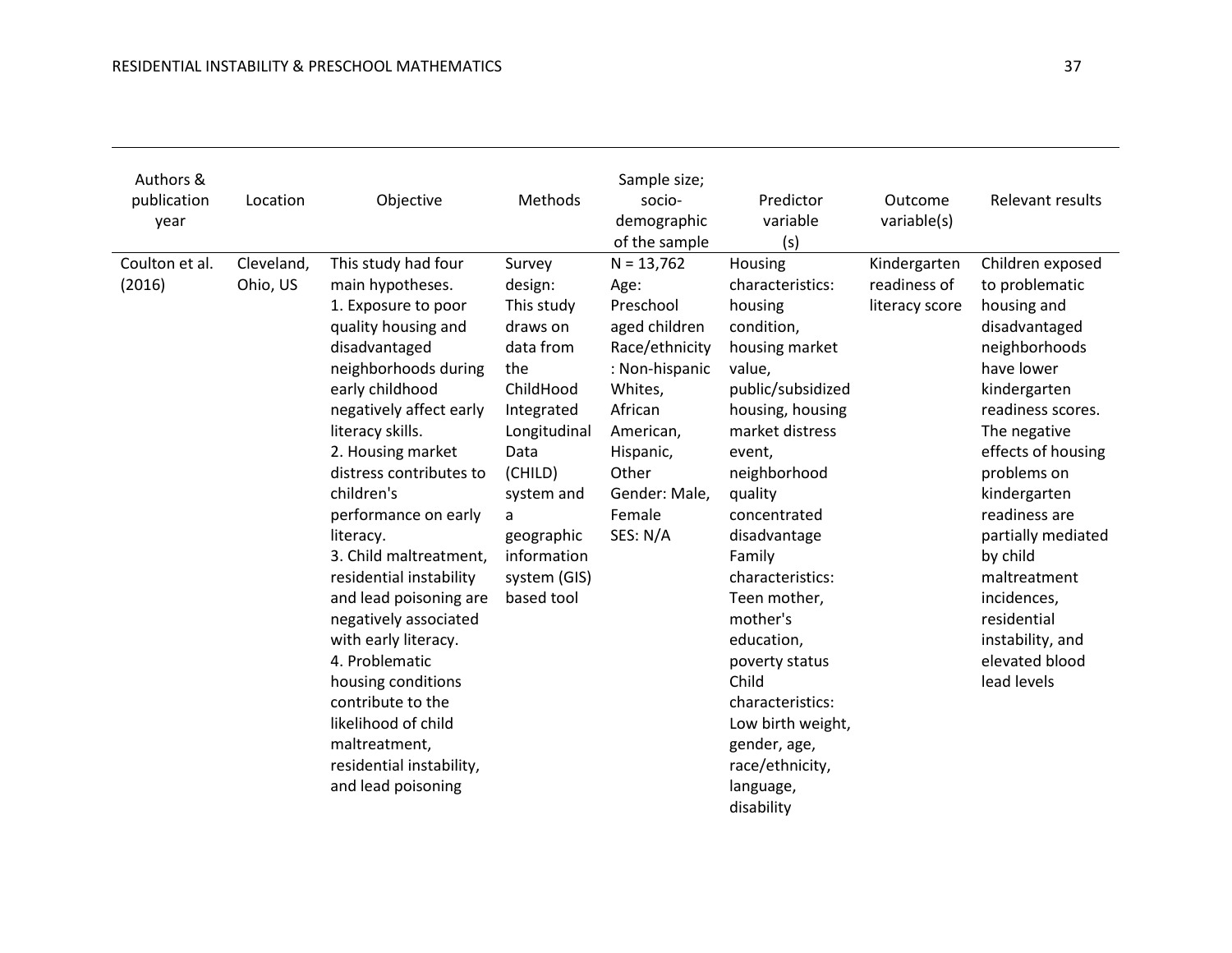| Authors &<br>publication<br>year | Location                              | Objective                                                                                                                                                                                                                                                                    | Methods                                                                                                                                                                                                                                                                                                                                                                                                                                                            | Sample size;<br>socio-<br>demographi<br>c of the<br>sample                                                                                                                                             | Predictor<br>variable<br>(s)                                                                                                                                                                                                                                                                                | Outcome<br>variable(s)                                                                            | <b>Relevant results</b>                                                                                                                                                                                                                                                                                                                                                                                                                                                                                                                           |
|----------------------------------|---------------------------------------|------------------------------------------------------------------------------------------------------------------------------------------------------------------------------------------------------------------------------------------------------------------------------|--------------------------------------------------------------------------------------------------------------------------------------------------------------------------------------------------------------------------------------------------------------------------------------------------------------------------------------------------------------------------------------------------------------------------------------------------------------------|--------------------------------------------------------------------------------------------------------------------------------------------------------------------------------------------------------|-------------------------------------------------------------------------------------------------------------------------------------------------------------------------------------------------------------------------------------------------------------------------------------------------------------|---------------------------------------------------------------------------------------------------|---------------------------------------------------------------------------------------------------------------------------------------------------------------------------------------------------------------------------------------------------------------------------------------------------------------------------------------------------------------------------------------------------------------------------------------------------------------------------------------------------------------------------------------------------|
| May et al.<br>(2018)             | Philadelphia,<br>Pennsylvani<br>a, US | This study<br>examined the<br>effects of<br>neighborhood<br>concentrated<br>disadvantage<br>and<br>neighborhood<br>residential<br>instability on<br>the home<br>physical<br>environment<br>and home<br>learning<br>environment<br>for<br>preschoolers<br>in poor<br>families | Questionnaire/<br>Survey design:<br>Participants were<br>recruited from<br>agencies that<br>provide services<br>to disadvantaged<br>populations (i.e.,<br>day cares, Head<br>Start) and<br>agencies that are<br>contracted to<br>provide parenting<br>services to<br>families involved<br>with child<br>protection. Study<br>measures were<br>administered by<br>trained<br><i>interviewers</i><br>during three<br>interview sessions<br>in the mothers'<br>homes. | $N = 187$<br>Age:<br>Preschool<br>aged<br>children<br>Race/ethnici<br>ty: Non-<br>Hispanic<br>Whites,<br>White<br>Hispanic,<br>African<br>American,<br>Other<br>Gender:<br>Male,<br>Female<br>SES: N/A | Demographic<br>information:<br>family,<br>number of<br>years lived in<br>current<br>neighborhood<br>Concentrated<br>disadvantage<br>and<br>residential<br>instability,<br>Perceptions of<br>neighborhood<br>disorder,<br>Maternal<br>depressive<br>symptoms,<br>Neighborhood<br>social<br>embeddednes<br>S, | Learning<br>environment<br>for<br>preschoolers,<br>physical<br>environment<br>for<br>preschoolers | Results showed that<br>concentrated<br>disadvantage was<br>negatively associated<br>with the quality of the<br>home physical<br>environment, and<br>residential instability<br>was negatively<br>associated with the<br>quality of the home<br>learning environment.<br>Concentrated<br>disadvantage had an<br>indirect effect on the<br>home learning<br>environment through<br>mothers' perceived<br>neighborhood<br>disorder and<br>depressive<br>symptoms. This effect<br>was buffered by<br>mothers'<br>neighborhood social<br>embeddedness. |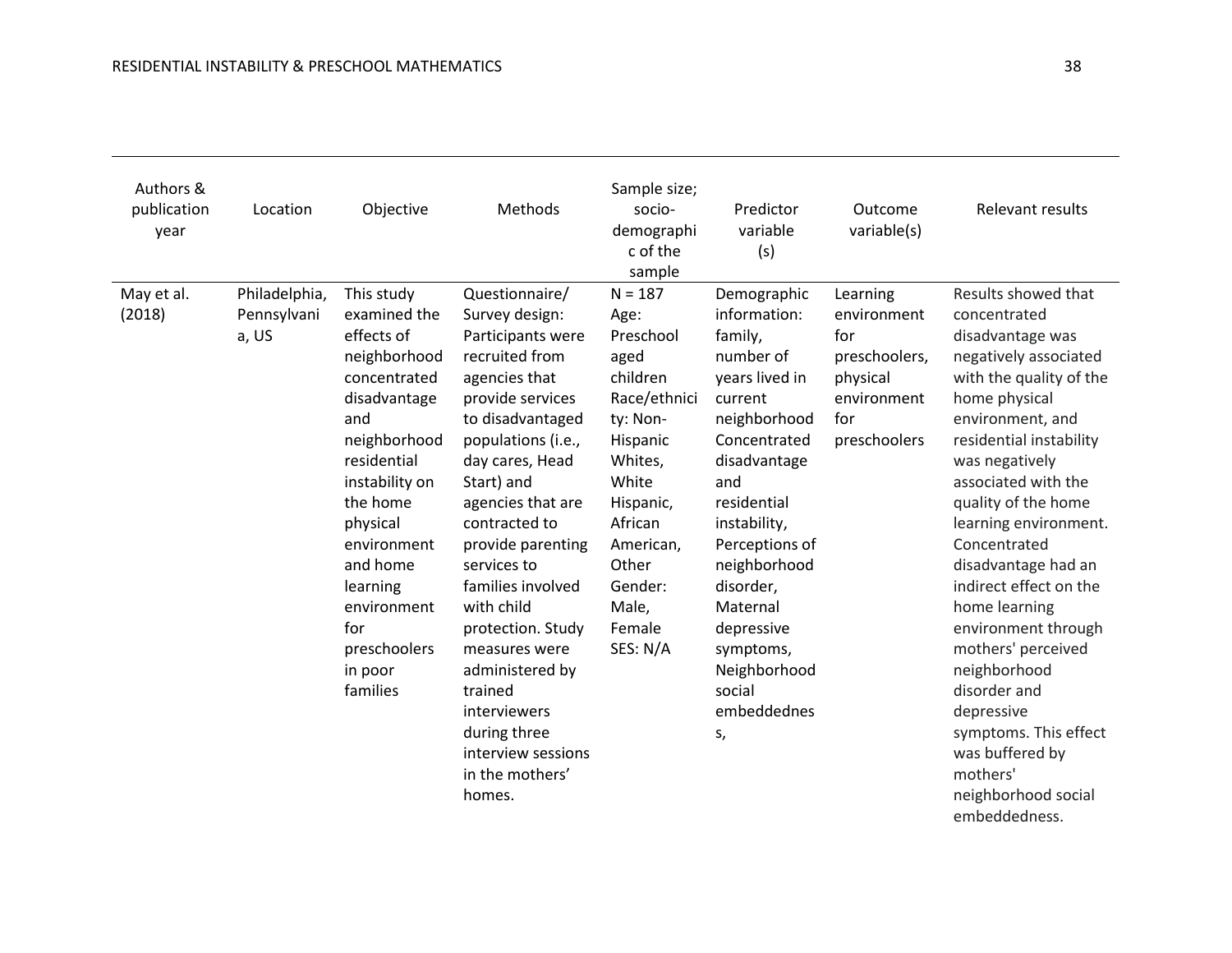| Authors &<br>publication<br>year | Location  | Objective                                                                                                                                        | Methods                                                                                                                                                                                                                                                          | Sample size;<br>socio-<br>demographic<br>of the<br>sample                                                                                                                                                             | Predictor<br>variable<br>(s)                                                                                                                                                                                                                                                             | Outcome<br>variable<br>(s)                                                                                                                                                                         | Relevant results                                                                                                                                                                                                                                                                                                                                                                                                                                                                                                                                                                                                                                                                                                                                   |
|----------------------------------|-----------|--------------------------------------------------------------------------------------------------------------------------------------------------|------------------------------------------------------------------------------------------------------------------------------------------------------------------------------------------------------------------------------------------------------------------|-----------------------------------------------------------------------------------------------------------------------------------------------------------------------------------------------------------------------|------------------------------------------------------------------------------------------------------------------------------------------------------------------------------------------------------------------------------------------------------------------------------------------|----------------------------------------------------------------------------------------------------------------------------------------------------------------------------------------------------|----------------------------------------------------------------------------------------------------------------------------------------------------------------------------------------------------------------------------------------------------------------------------------------------------------------------------------------------------------------------------------------------------------------------------------------------------------------------------------------------------------------------------------------------------------------------------------------------------------------------------------------------------------------------------------------------------------------------------------------------------|
| Molborn et al.<br>(2018)         | <b>US</b> | This study<br>examines the<br>consequences<br>of residential<br>mobility for<br>socioemotion<br>al and<br>cognitive<br>kindergarten<br>readiness | Survey design:<br>This study used<br>data from the<br>Early Childhood<br>Longitudinal<br>Study-Birth<br>Cohort, a<br>nationally<br>representative<br>longitudinal<br>survey that<br>followed U.S.<br>children born<br>in 2001<br>from infancy to<br>kindergarten | $N = 5050$<br>Age: 0-5<br>years<br>Race/ethnicit<br>y: Non-<br>Hispanic<br>White,<br>African<br>American,<br>Hispanic,<br>Other<br>Gender:<br>Male, Female<br>SES: Parental<br>education,<br>Income to<br>needs ratio | No. of<br>residential<br>moves, move<br>distance, move<br>quality,<br>mother's marital<br>status at birth,<br>mother's<br>educational<br>attainment,<br>whether child<br>was born to a<br>teen parent,<br>other children in<br>the household,<br>household's<br>income to needs<br>ratio | ECLS-B<br>construct<br>ed socio-<br>emotiona<br>functioni<br>ng scale,<br>externali<br>zing<br>behavior,<br>internaliz<br>ing<br>behavior,<br>social<br>behavior,<br>approach<br>es to<br>learning | By operationalizing residential<br>mobility in different ways, our<br>analyses discovered that<br>residential mobility predicted<br>young children's<br>socioemotional behavior scores<br>only when they experienced<br>high levels of mobility, changed<br>neighborhoods, or moved to a<br>neighborhood with lower SES.<br>Measures of the<br>neighborhood-, family-, and<br>child level selection of children<br>into residential mobility<br>partially explained the initially<br>negative relationships between<br>mobility and behavior scores.<br>This held true across all<br>dynamic measures of<br>residential mobility: total<br>number of moves, nonlinearity<br>of move counts, move<br>distance, and neighborhood<br>quality of moves |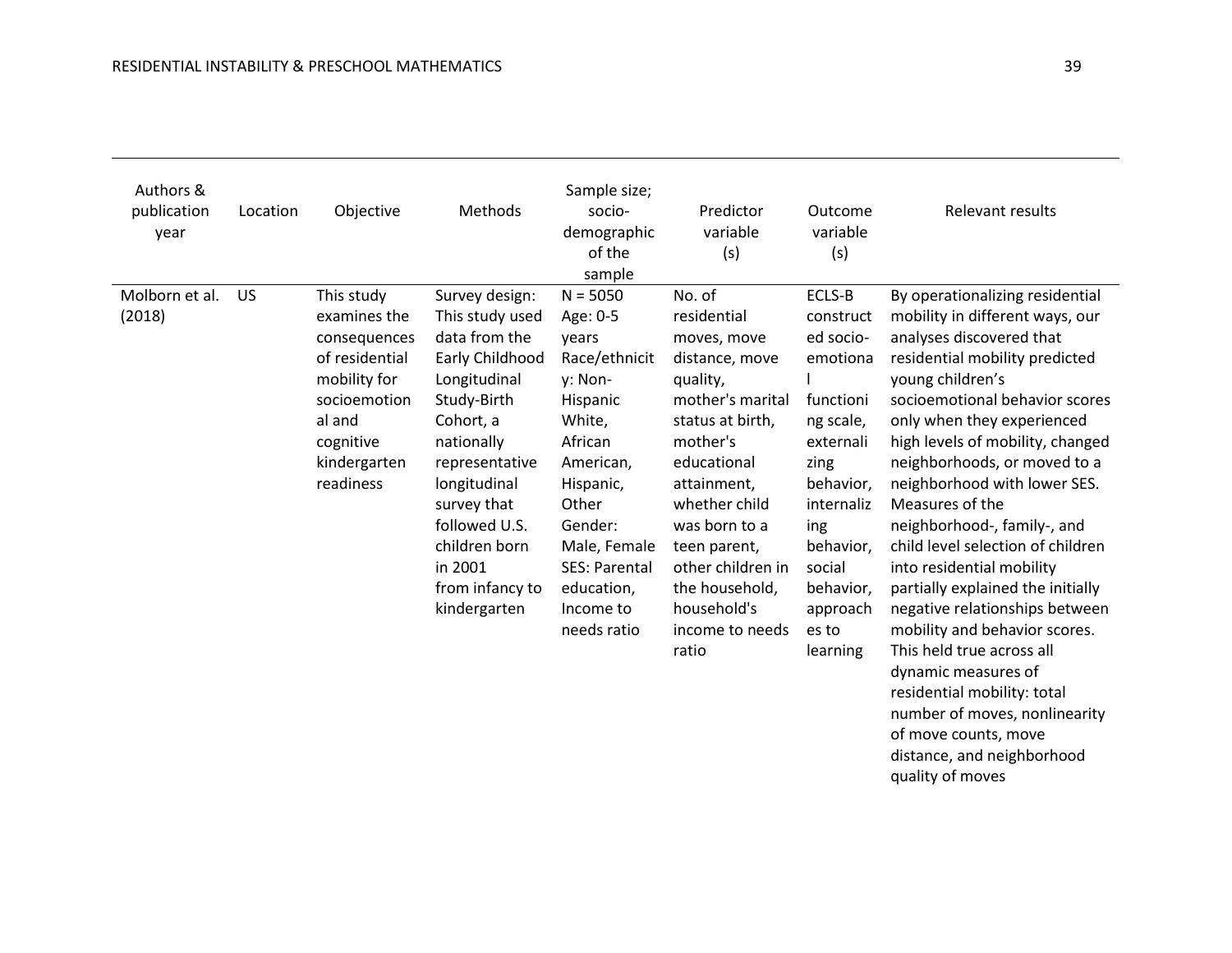| Authors &<br>publication<br>year | Location | Objective                                                                             | Methods | Sample size;<br>socio-<br>demographic<br>of the sample       | Predictor<br>variable<br>(s) | Outcome<br>variable(s) | <b>Relevant results</b>                                                                                                                                                                       |
|----------------------------------|----------|---------------------------------------------------------------------------------------|---------|--------------------------------------------------------------|------------------------------|------------------------|-----------------------------------------------------------------------------------------------------------------------------------------------------------------------------------------------|
| (2015)                           |          | investigated<br>the direct<br>effects of<br>residential<br>mobility on                |         | Age:<br>Preschool age<br>children<br>Gender: Male,<br>Female |                              |                        | significantly and<br>negatively associated<br>with fall inhibitory<br>control and fall math and<br>literacy. Significant                                                                      |
|                                  |          | children's<br>inhibitory<br>control and<br>academic<br>achievement<br>during the fall |         | SES: N/A                                                     |                              |                        | indirect effects of<br>mobility were found for<br>spring math and literacy<br>through inhibitory<br>control and fall<br>achievement.                                                          |
|                                  |          | and spring of<br>a preschool<br>year                                                  |         |                                                              |                              |                        | Specifically, the negative<br>relation between<br>mobility and spring math<br>and literacy was partially<br>explained by lower<br>scores on fall inhibitory<br>control and academic<br>skills |